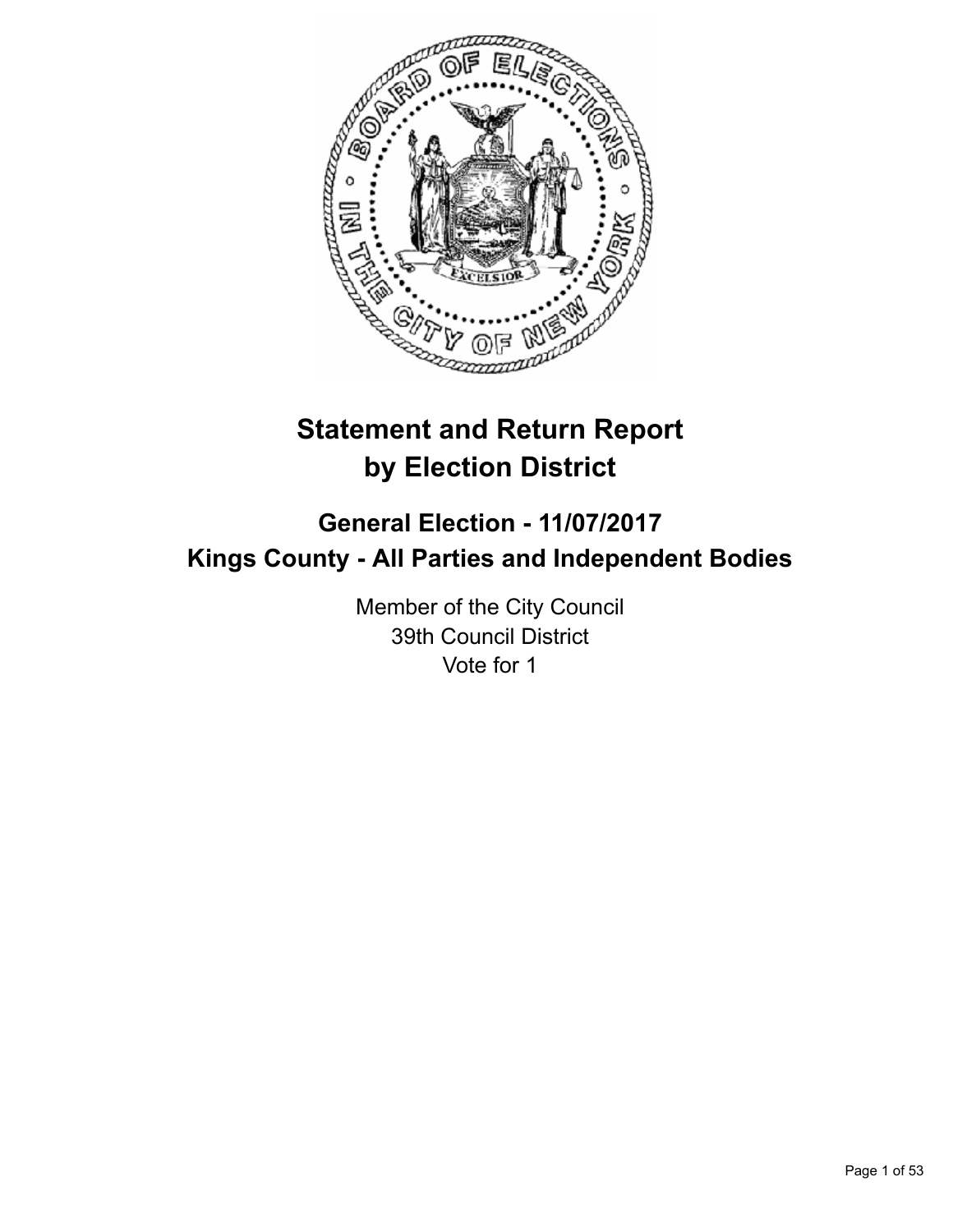

| <b>PUBLIC COUNTER</b>                                    | 17 |
|----------------------------------------------------------|----|
| MANUALLY COUNTED EMERGENCY                               | 0  |
| ABSENTEE / MILITARY                                      | 0  |
| AFFIDAVIT                                                | 0  |
| <b>Total Ballots</b>                                     | 17 |
| Less - Inapplicable Federal/Special Presidential Ballots | 0  |
| <b>Total Applicable Ballots</b>                          | 17 |
| BRADFORD S. LANDER (DEMOCRATIC)                          | 13 |
| BRADFORD S. LANDER (WORKING FAMILIES)                    | 3  |
| <b>Total Votes</b>                                       | 16 |
| Unrecorded                                               |    |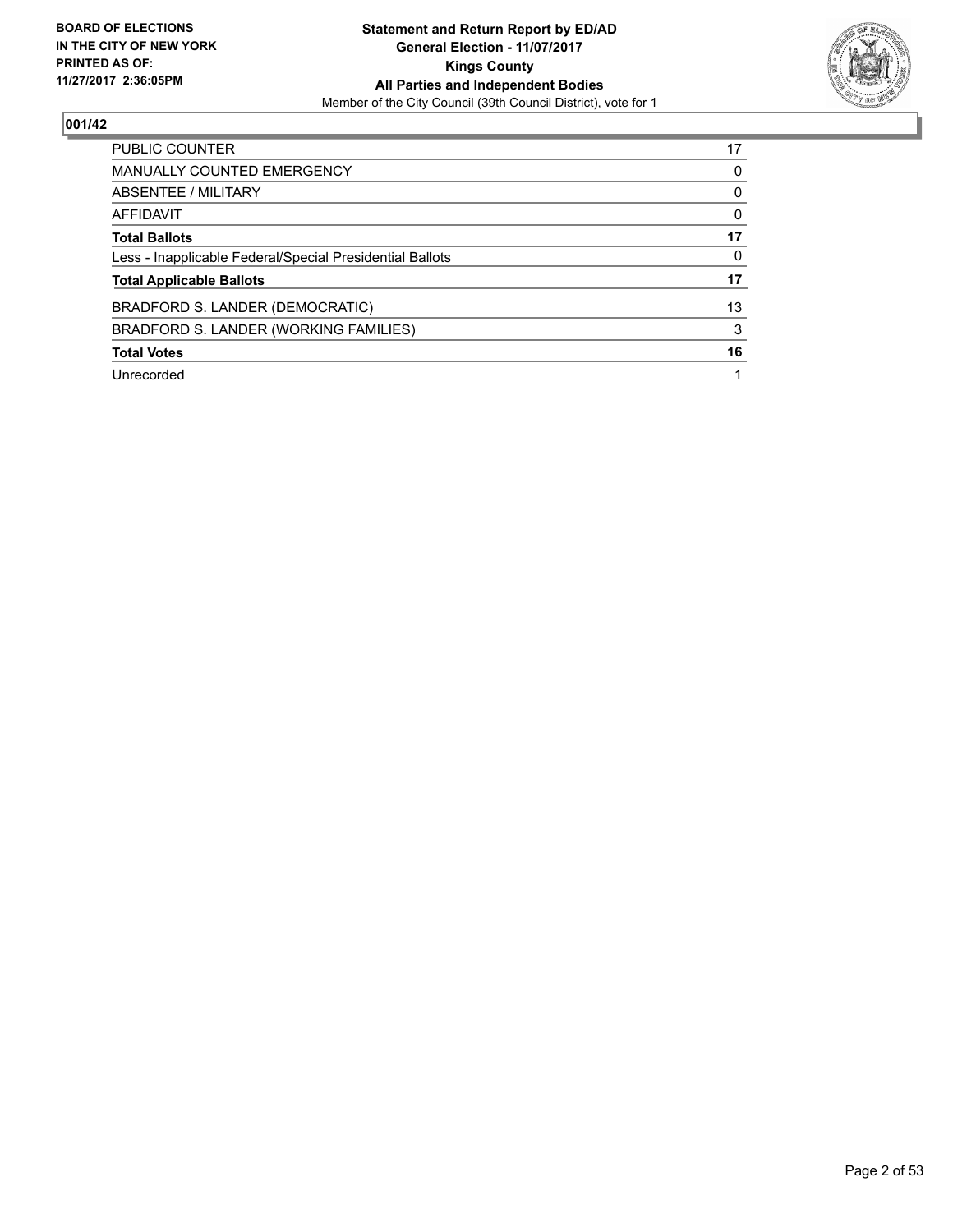

| <b>PUBLIC COUNTER</b>                                    | 213 |
|----------------------------------------------------------|-----|
| <b>MANUALLY COUNTED EMERGENCY</b>                        | 0   |
| ABSENTEE / MILITARY                                      | 0   |
| <b>AFFIDAVIT</b>                                         | 3   |
| <b>Total Ballots</b>                                     | 216 |
| Less - Inapplicable Federal/Special Presidential Ballots | 0   |
| <b>Total Applicable Ballots</b>                          | 216 |
| BRADFORD S. LANDER (DEMOCRATIC)                          | 147 |
| BRADFORD S. LANDER (WORKING FAMILIES)                    | 22  |
| JOHN DOW (WRITE-IN)                                      | 1   |
| KALMAN YEGER (WRITE-IN)                                  | 1   |
| MAYER FOGEL (WRITE-IN)                                   |     |
| UNATTRIBUTABLE WRITE-IN (WRITE-IN)                       | 1   |
| YEHUDA ROSENBLOOM (WRITE-IN)                             | 1   |
| YISRAEL RINGEL (WRITE-IN)                                | 1   |
| YONI HIKIND (WRITE-IN)                                   | 2   |
| <b>Total Votes</b>                                       | 177 |
| Unrecorded                                               | 39  |

| <b>PUBLIC COUNTER</b>                                    | 181            |
|----------------------------------------------------------|----------------|
| <b>MANUALLY COUNTED EMERGENCY</b>                        | 0              |
| ABSENTEE / MILITARY                                      | 0              |
| <b>AFFIDAVIT</b>                                         | 2              |
| <b>Total Ballots</b>                                     | 183            |
| Less - Inapplicable Federal/Special Presidential Ballots | 0              |
| <b>Total Applicable Ballots</b>                          | 183            |
| BRADFORD S. LANDER (DEMOCRATIC)                          | 100            |
| BRADFORD S. LANDER (WORKING FAMILIES)                    | 22             |
| KALMAN YEGER (WRITE-IN)                                  | 8              |
| UNATTRIBUTABLE WRITE-IN (WRITE-IN)                       | 6              |
| YEHUDA LEVINE (WRITE-IN)                                 | $\overline{2}$ |
| YONI HIKIND (WRITE-IN)                                   | 8              |
| <b>Total Votes</b>                                       | 146            |
| Unrecorded                                               | 37             |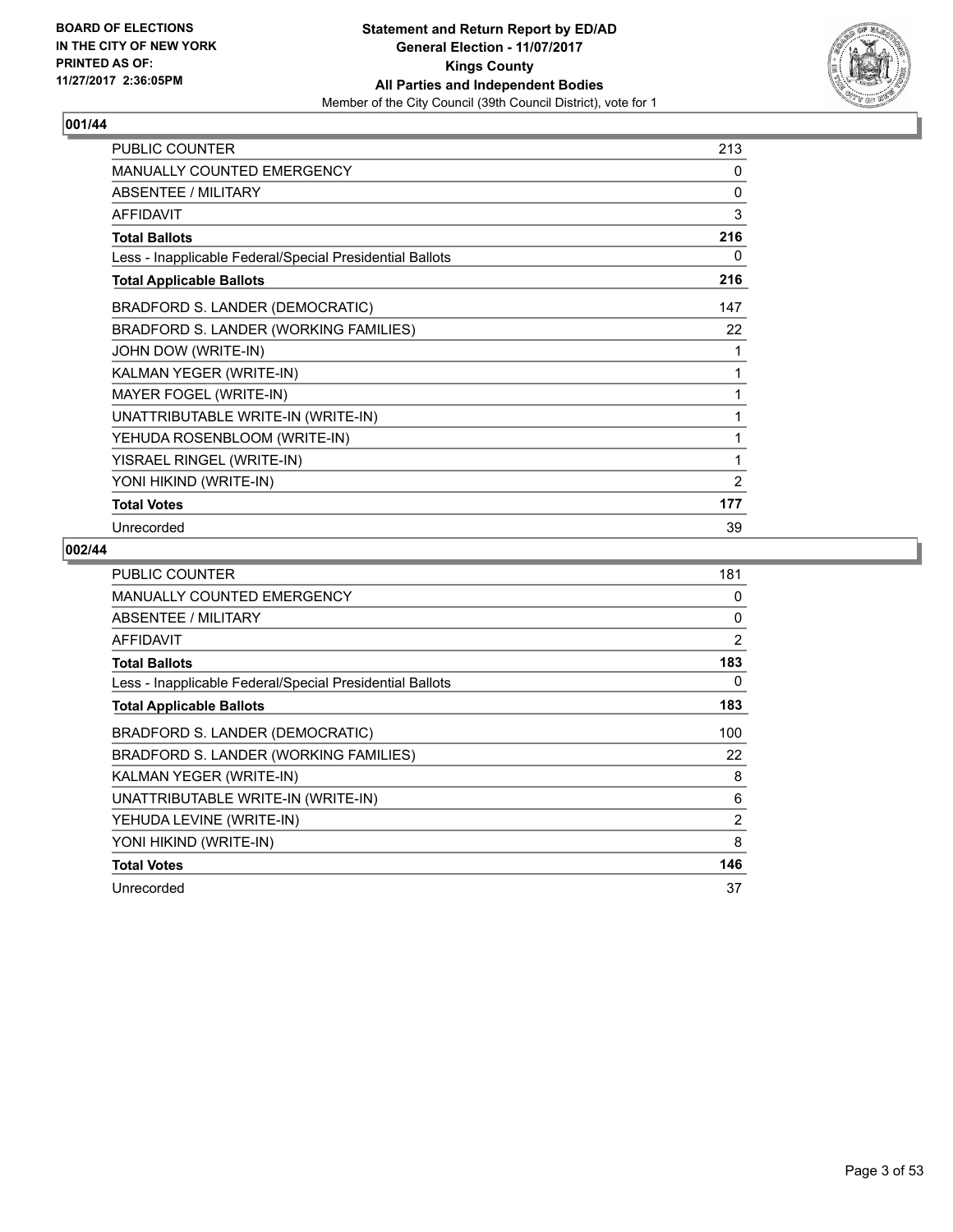

| <b>PUBLIC COUNTER</b>                                    | 252 |
|----------------------------------------------------------|-----|
| MANUALLY COUNTED EMERGENCY                               | 0   |
| ABSENTEE / MILITARY                                      | 4   |
| <b>AFFIDAVIT</b>                                         | 1   |
| <b>Total Ballots</b>                                     | 257 |
| Less - Inapplicable Federal/Special Presidential Ballots | 0   |
| <b>Total Applicable Ballots</b>                          | 257 |
| BRADFORD S. LANDER (DEMOCRATIC)                          | 174 |
| BRADFORD S. LANDER (WORKING FAMILIES)                    | 17  |
| KALMAN YEGER (WRITE-IN)                                  | 2   |
| SIMCHA FELDER (WRITE-IN)                                 | 1   |
| UNATTRIBUTABLE WRITE-IN (WRITE-IN)                       | 2   |
| YONI HIKIND (WRITE-IN)                                   | 5   |
| <b>Total Votes</b>                                       | 201 |
| Unrecorded                                               | 56  |

| PUBLIC COUNTER                                           | 206            |
|----------------------------------------------------------|----------------|
| <b>MANUALLY COUNTED EMERGENCY</b>                        | 0              |
| <b>ABSENTEE / MILITARY</b>                               | 2              |
| <b>AFFIDAVIT</b>                                         | $\overline{2}$ |
| <b>Total Ballots</b>                                     | 210            |
| Less - Inapplicable Federal/Special Presidential Ballots | 0              |
| <b>Total Applicable Ballots</b>                          | 210            |
| BRADFORD S. LANDER (DEMOCRATIC)                          | 140            |
| BRADFORD S. LANDER (WORKING FAMILIES)                    | 11             |
| DEVORA KUPERMAN (WRITE-IN)                               | 2              |
| KALMAN YEGER (WRITE-IN)                                  | 1              |
| MEIR FISHMAN (WRITE-IN)                                  | 1              |
| MEIR LANDRU (WRITE-IN)                                   | 1              |
| MICKEY COHN (WRITE-IN)                                   | 1              |
| MOSHE GROSS (WRITE-IN)                                   | 1              |
| UNATTRIBUTABLE WRITE-IN (WRITE-IN)                       | $\overline{2}$ |
| YONI HIKIND (WRITE-IN)                                   | 6              |
| <b>Total Votes</b>                                       | 166            |
| Unrecorded                                               | 44             |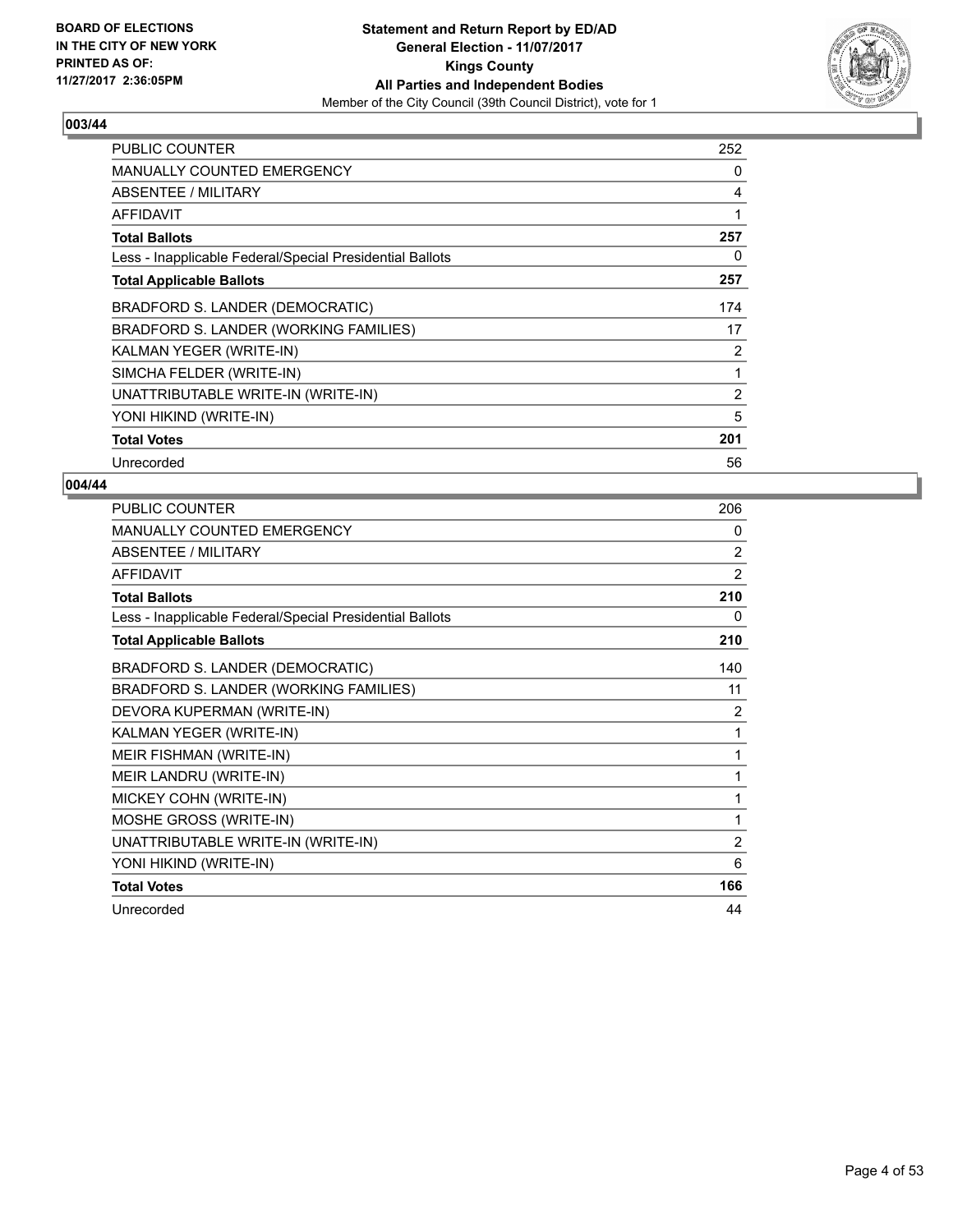

| <b>PUBLIC COUNTER</b>                                    | 125 |
|----------------------------------------------------------|-----|
| <b>MANUALLY COUNTED EMERGENCY</b>                        | 0   |
| ABSENTEE / MILITARY                                      | 2   |
| AFFIDAVIT                                                | 0   |
| <b>Total Ballots</b>                                     | 127 |
| Less - Inapplicable Federal/Special Presidential Ballots | 0   |
| <b>Total Applicable Ballots</b>                          | 127 |
| BRADFORD S. LANDER (DEMOCRATIC)                          | 73  |
| BRADFORD S. LANDER (WORKING FAMILIES)                    | 15  |
| ARON STROH (WRITE-IN)                                    |     |
| <b>GLENN NOCERA (WRITE-IN)</b>                           | 3   |
| YONI HIKIND (WRITE-IN)                                   | 2   |
| <b>Total Votes</b>                                       | 94  |
| Unrecorded                                               | 33  |

# **006/44**

| PUBLIC COUNTER                                           | 224 |
|----------------------------------------------------------|-----|
| <b>MANUALLY COUNTED EMERGENCY</b>                        | 0   |
| ABSENTEE / MILITARY                                      | 4   |
| AFFIDAVIT                                                | 5   |
| <b>Total Ballots</b>                                     | 233 |
| Less - Inapplicable Federal/Special Presidential Ballots | 0   |
| <b>Total Applicable Ballots</b>                          | 233 |
| BRADFORD S. LANDER (DEMOCRATIC)                          | 147 |
| BRADFORD S. LANDER (WORKING FAMILIES)                    | 34  |
| DAVID GREENFIELD (WRITE-IN)                              |     |
| <b>GLENN NOELRA (WRITE-IN)</b>                           | 1   |
| <b>Total Votes</b>                                       | 183 |
| Unrecorded                                               | 50  |

| PUBLIC COUNTER                                           | 232 |
|----------------------------------------------------------|-----|
| <b>MANUALLY COUNTED EMERGENCY</b>                        | 0   |
| ABSENTEE / MILITARY                                      | 4   |
| AFFIDAVIT                                                | 4   |
| <b>Total Ballots</b>                                     | 240 |
| Less - Inapplicable Federal/Special Presidential Ballots | 0   |
| <b>Total Applicable Ballots</b>                          | 240 |
| BRADFORD S. LANDER (DEMOCRATIC)                          | 159 |
| BRADFORD S. LANDER (WORKING FAMILIES)                    | 45  |
| HAROLD TISCHLER (WRITE-IN)                               |     |
| UNATTRIBUTABLE WRITE-IN (WRITE-IN)                       | 2   |
| <b>Total Votes</b>                                       | 207 |
| Unrecorded                                               | 33  |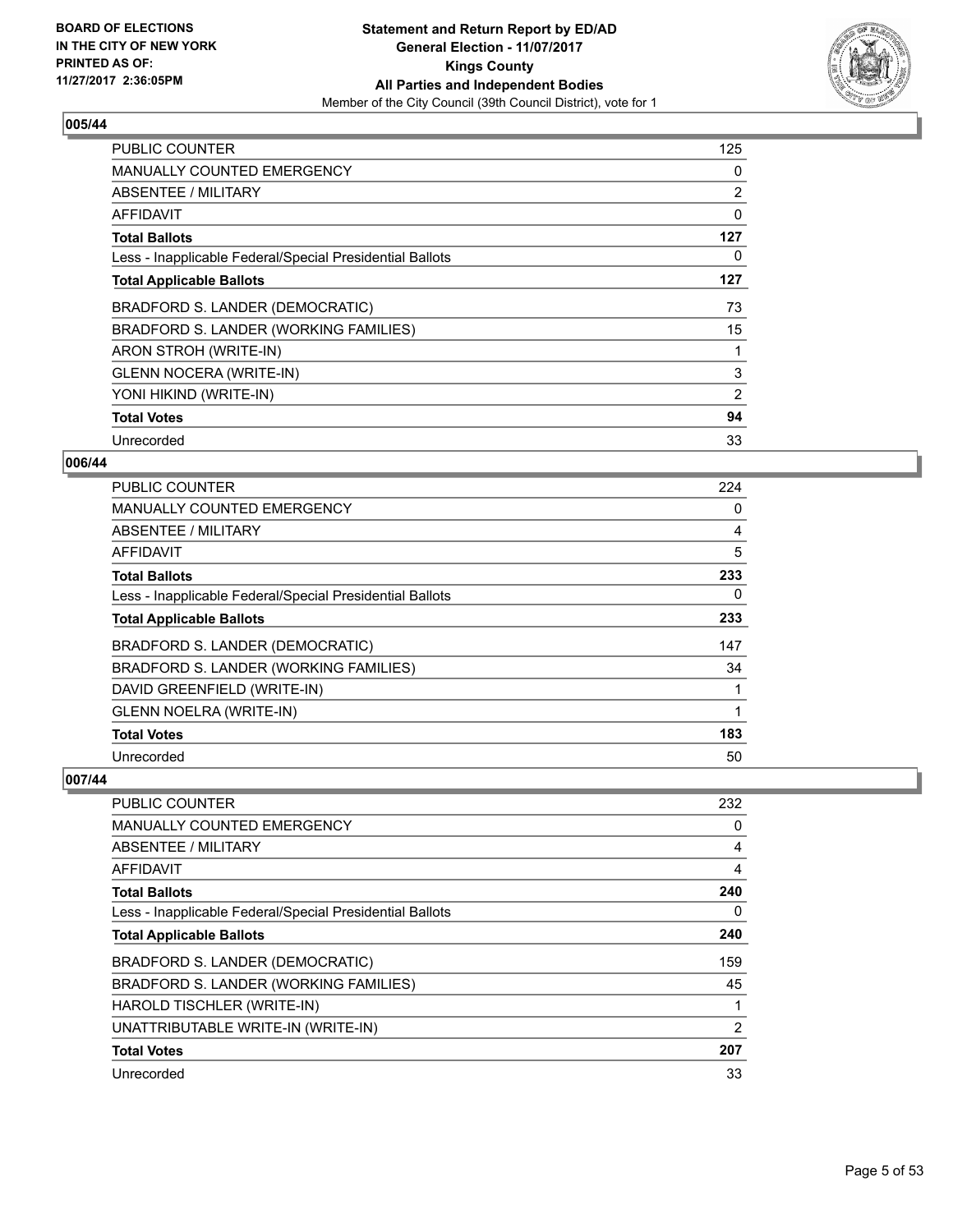

| <b>PUBLIC COUNTER</b>                                    | 167            |
|----------------------------------------------------------|----------------|
| <b>MANUALLY COUNTED EMERGENCY</b>                        | 0              |
| ABSENTEE / MILITARY                                      | $\overline{2}$ |
| AFFIDAVIT                                                |                |
| <b>Total Ballots</b>                                     | 170            |
| Less - Inapplicable Federal/Special Presidential Ballots | 0              |
| <b>Total Applicable Ballots</b>                          | 170            |
| BRADFORD S. LANDER (DEMOCRATIC)                          | 118            |
| BRADFORD S. LANDER (WORKING FAMILIES)                    | 34             |
| ALYSON CAIAZZO (WRITE-IN)                                |                |
| <b>Total Votes</b>                                       | 153            |
| Unrecorded                                               | 17             |

#### **010/44**

| <b>PUBLIC COUNTER</b>                                    | 232 |
|----------------------------------------------------------|-----|
| MANUALLY COUNTED EMERGENCY                               | 0   |
| ABSENTEE / MILITARY                                      | 4   |
| <b>AFFIDAVIT</b>                                         | 2   |
| <b>Total Ballots</b>                                     | 238 |
| Less - Inapplicable Federal/Special Presidential Ballots | 0   |
| <b>Total Applicable Ballots</b>                          | 238 |
| BRADFORD S. LANDER (DEMOCRATIC)                          | 188 |
| BRADFORD S. LANDER (WORKING FAMILIES)                    | 22  |
| BRIAN CHRISTOPHER A. CUNNINGHAM (WRITE-IN)               |     |
| <b>Total Votes</b>                                       | 211 |
| Unrecorded                                               | 27  |

| <b>PUBLIC COUNTER</b>                                    | 72 |
|----------------------------------------------------------|----|
| <b>MANUALLY COUNTED EMERGENCY</b>                        | 0  |
| ABSENTEE / MILITARY                                      | 0  |
| AFFIDAVIT                                                | 2  |
| <b>Total Ballots</b>                                     | 74 |
| Less - Inapplicable Federal/Special Presidential Ballots | 0  |
| <b>Total Applicable Ballots</b>                          | 74 |
| BRADFORD S. LANDER (DEMOCRATIC)                          | 52 |
| BRADFORD S. LANDER (WORKING FAMILIES)                    | 6  |
| <b>Total Votes</b>                                       | 58 |
| Unrecorded                                               | 16 |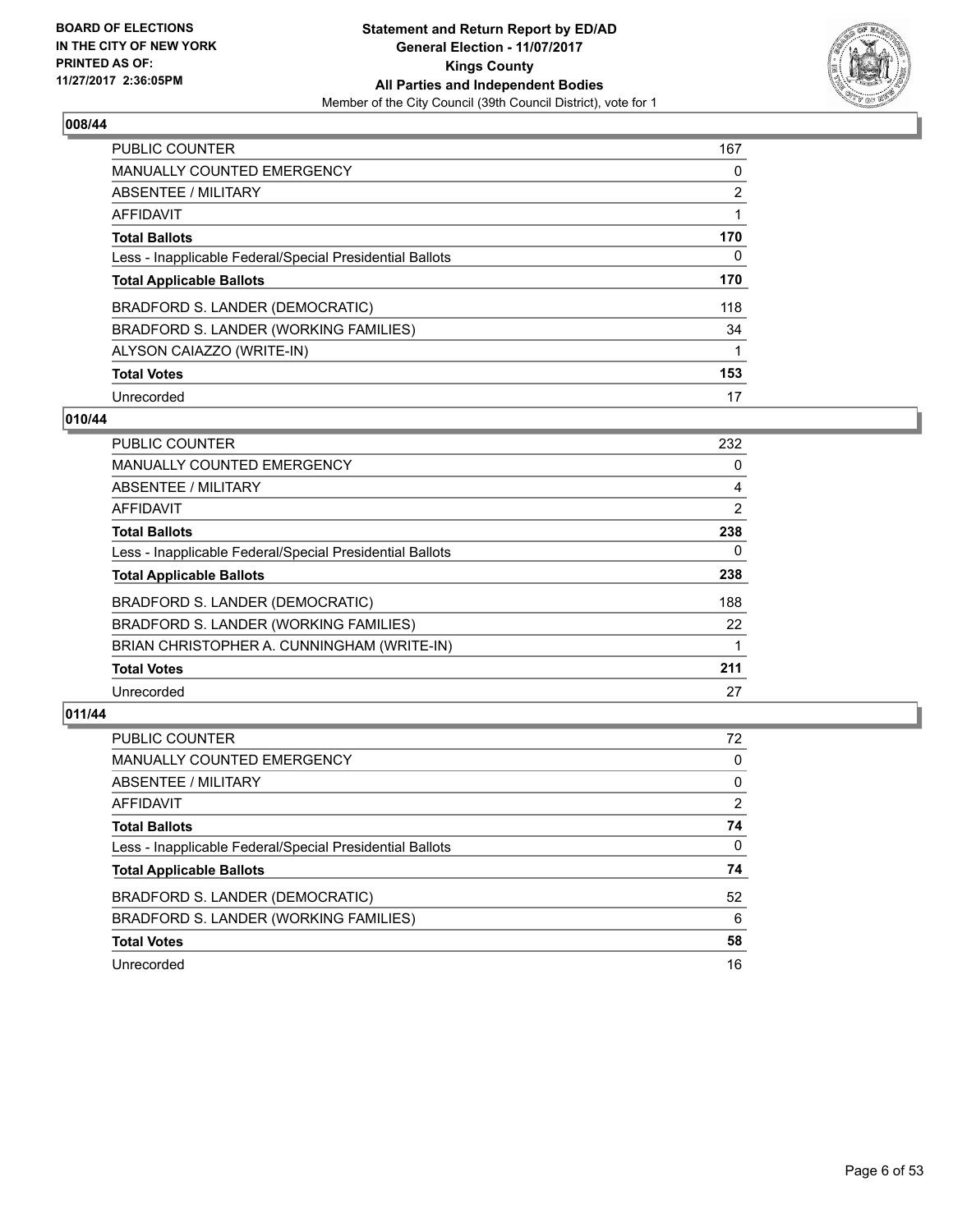

| <b>PUBLIC COUNTER</b>                                    | 136 |
|----------------------------------------------------------|-----|
| <b>MANUALLY COUNTED EMERGENCY</b>                        | 0   |
| <b>ABSENTEE / MILITARY</b>                               | 0   |
| <b>AFFIDAVIT</b>                                         | 1   |
| <b>Total Ballots</b>                                     | 137 |
| Less - Inapplicable Federal/Special Presidential Ballots | 0   |
| <b>Total Applicable Ballots</b>                          | 137 |
| BRADFORD S. LANDER (DEMOCRATIC)                          | 84  |
| BRADFORD S. LANDER (WORKING FAMILIES)                    | 10  |
| <b>BO DIETL (WRITE-IN)</b>                               |     |
| CHAIN STEITZ (WRITE-IN)                                  |     |
| MICHOEL SCHNITZLER (WRITE-IN)                            |     |
| RIVKY LAUFER (WRITE-IN)                                  | 1   |
| UNATTRIBUTABLE WRITE-IN (WRITE-IN)                       | 1   |
| YONI HIKIND (WRITE-IN)                                   | 3   |
| ZAAC LICHZENSZION (WRITE-IN)                             | 1   |
| <b>Total Votes</b>                                       | 103 |
| Unrecorded                                               | 34  |

# **014/44**

| <b>PUBLIC COUNTER</b>                                    | 212            |
|----------------------------------------------------------|----------------|
| <b>MANUALLY COUNTED EMERGENCY</b>                        | 0              |
| ABSENTEE / MILITARY                                      | $\overline{2}$ |
| AFFIDAVIT                                                |                |
| <b>Total Ballots</b>                                     | 215            |
| Less - Inapplicable Federal/Special Presidential Ballots | 0              |
| <b>Total Applicable Ballots</b>                          | 215            |
| BRADFORD S. LANDER (DEMOCRATIC)                          | 147            |
| BRADFORD S. LANDER (WORKING FAMILIES)                    | 42             |
| ESTY STERNHILL (WRITE-IN)                                |                |
| <b>Total Votes</b>                                       | 190            |
| Unrecorded                                               | 25             |

| <b>PUBLIC COUNTER</b>                                    | 261            |
|----------------------------------------------------------|----------------|
| <b>MANUALLY COUNTED EMERGENCY</b>                        | 0              |
| ABSENTEE / MILITARY                                      | 5              |
| AFFIDAVIT                                                | 7              |
| <b>Total Ballots</b>                                     | 273            |
| Less - Inapplicable Federal/Special Presidential Ballots | 0              |
| <b>Total Applicable Ballots</b>                          | 273            |
| BRADFORD S. LANDER (DEMOCRATIC)                          | 170            |
| BRADFORD S. LANDER (WORKING FAMILIES)                    | 50             |
| SHAWN CAMPBELL (WRITE-IN)                                |                |
| UNATTRIBUTABLE WRITE-IN (WRITE-IN)                       | $\overline{2}$ |
| <b>Total Votes</b>                                       | 223            |
| Unrecorded                                               | 50             |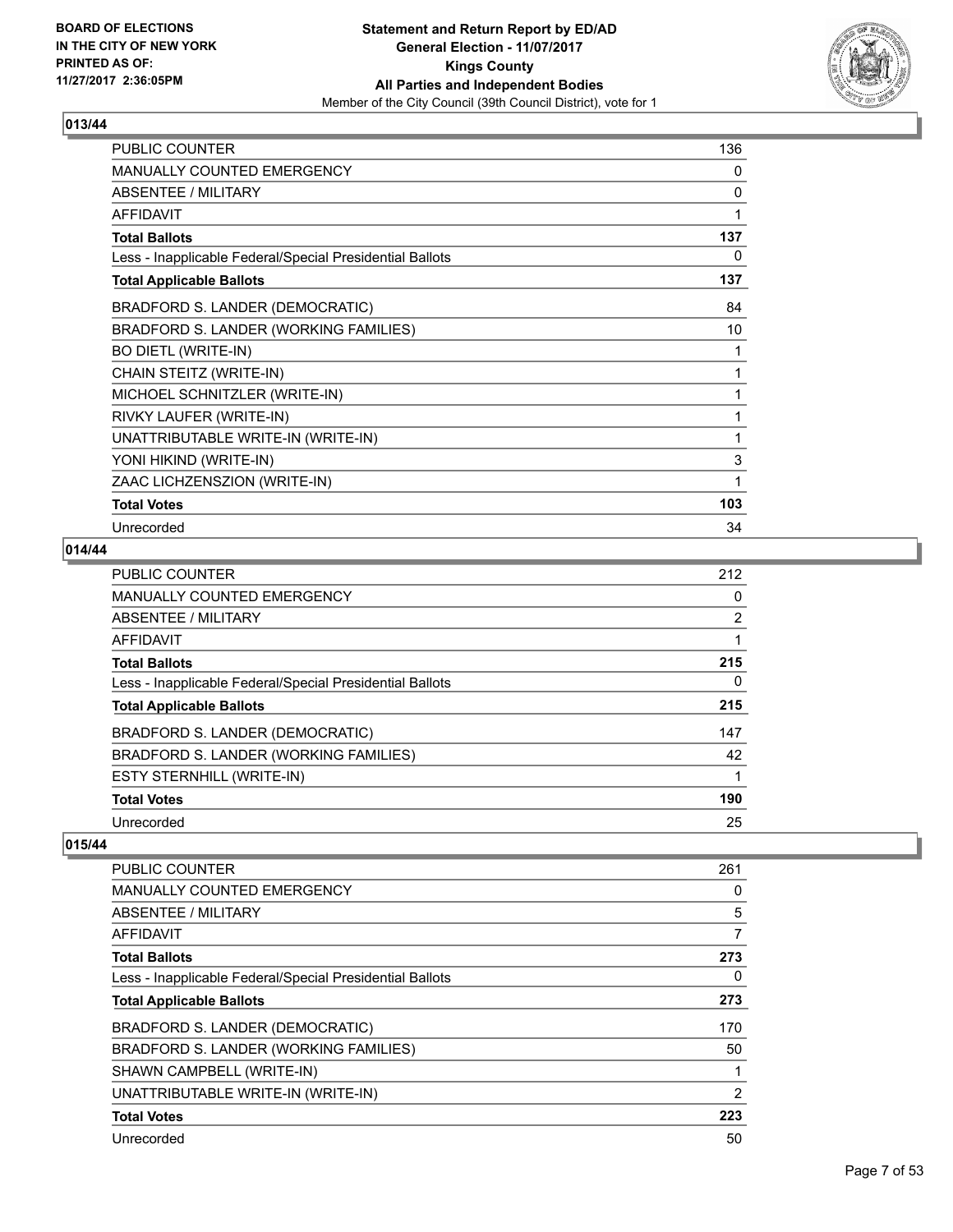

| PUBLIC COUNTER                                           | 203            |
|----------------------------------------------------------|----------------|
| MANUALLY COUNTED EMERGENCY                               | 0              |
| ABSENTEE / MILITARY                                      | 3              |
| AFFIDAVIT                                                | $\overline{2}$ |
| Total Ballots                                            | 208            |
| Less - Inapplicable Federal/Special Presidential Ballots | 0              |
| <b>Total Applicable Ballots</b>                          | 208            |
| BRADFORD S. LANDER (DEMOCRATIC)                          | 145            |
| BRADFORD S. LANDER (WORKING FAMILIES)                    | 29             |
| <b>Total Votes</b>                                       | 174            |
| Unrecorded                                               | 34             |

#### **017/44**

| <b>PUBLIC COUNTER</b>                                    | 225            |
|----------------------------------------------------------|----------------|
| <b>MANUALLY COUNTED EMERGENCY</b>                        | 0              |
| ABSENTEE / MILITARY                                      | 3              |
| AFFIDAVIT                                                | 2              |
| <b>Total Ballots</b>                                     | 230            |
| Less - Inapplicable Federal/Special Presidential Ballots | 0              |
| <b>Total Applicable Ballots</b>                          | 230            |
| BRADFORD S. LANDER (DEMOCRATIC)                          | 155            |
| BRADFORD S. LANDER (WORKING FAMILIES)                    | 37             |
| UNATTRIBUTABLE WRITE-IN (WRITE-IN)                       | $\overline{2}$ |
| <b>Total Votes</b>                                       | 194            |
| Unrecorded                                               | 36             |

| <b>PUBLIC COUNTER</b>                                    | 327 |
|----------------------------------------------------------|-----|
| <b>MANUALLY COUNTED EMERGENCY</b>                        | 0   |
| ABSENTEE / MILITARY                                      | 10  |
| AFFIDAVIT                                                | 4   |
| <b>Total Ballots</b>                                     | 341 |
| Less - Inapplicable Federal/Special Presidential Ballots | 0   |
| <b>Total Applicable Ballots</b>                          | 341 |
| BRADFORD S. LANDER (DEMOCRATIC)                          | 226 |
| BRADFORD S. LANDER (WORKING FAMILIES)                    | 73  |
| ANN JARON (WRITE-IN)                                     |     |
| <b>JULIE WERNTRAD (WRITE-IN)</b>                         |     |
| <b>Total Votes</b>                                       | 301 |
| Unrecorded                                               | 40  |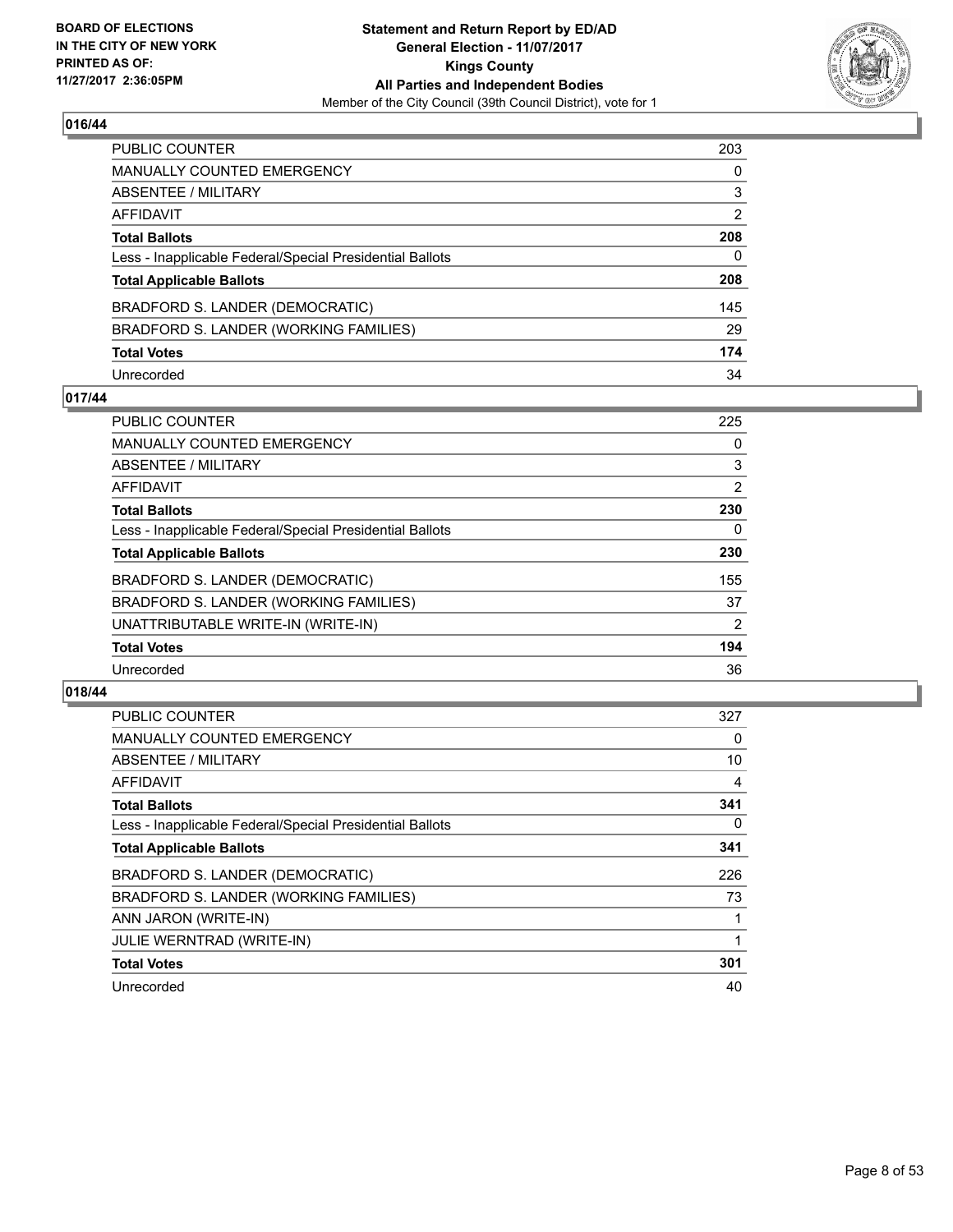

| <b>PUBLIC COUNTER</b>                                    | 285 |
|----------------------------------------------------------|-----|
| <b>MANUALLY COUNTED EMERGENCY</b>                        | 0   |
| ABSENTEE / MILITARY                                      | 0   |
| <b>AFFIDAVIT</b>                                         | 5   |
| <b>Total Ballots</b>                                     | 290 |
| Less - Inapplicable Federal/Special Presidential Ballots | 0   |
| <b>Total Applicable Ballots</b>                          | 290 |
| BRADFORD S. LANDER (DEMOCRATIC)                          | 200 |
| BRADFORD S. LANDER (WORKING FAMILIES)                    | 30  |
| BARBARA GLATLES (WRITE-IN)                               | 1   |
| KALMAN YEGER (WRITE-IN)                                  | 1   |
| UNATTRIBUTABLE WRITE-IN (WRITE-IN)                       | 4   |
| <b>VINCENT GENTILE (WRITE-IN)</b>                        | 1   |
| YISRAEL A. WOLFSON (WRITE-IN)                            | 1   |
| <b>Total Votes</b>                                       | 238 |
| Unrecorded                                               | 52  |

# **020/44**

| <b>PUBLIC COUNTER</b>                                    | 219 |
|----------------------------------------------------------|-----|
| MANUALLY COUNTED EMERGENCY                               | 0   |
| ABSENTEE / MILITARY                                      | 3   |
| <b>AFFIDAVIT</b>                                         | 3   |
| <b>Total Ballots</b>                                     | 225 |
| Less - Inapplicable Federal/Special Presidential Ballots | 0   |
| <b>Total Applicable Ballots</b>                          | 225 |
| BRADFORD S. LANDER (DEMOCRATIC)                          | 173 |
| BRADFORD S. LANDER (WORKING FAMILIES)                    | 18  |
| PINNY RINGEL (WRITE-IN)                                  |     |
| UNATTRIBUTABLE WRITE-IN (WRITE-IN)                       | 3   |
| VISHUN BISHUN (WRITE-IN)                                 | 1   |
| <b>Total Votes</b>                                       | 196 |
| Unrecorded                                               | 29  |

| <b>PUBLIC COUNTER</b>                                    | 224 |
|----------------------------------------------------------|-----|
| <b>MANUALLY COUNTED EMERGENCY</b>                        | 0   |
| ABSENTEE / MILITARY                                      | 4   |
| AFFIDAVIT                                                | 1   |
| <b>Total Ballots</b>                                     | 229 |
| Less - Inapplicable Federal/Special Presidential Ballots | 0   |
| <b>Total Applicable Ballots</b>                          | 229 |
| BRADFORD S. LANDER (DEMOCRATIC)                          | 140 |
| BRADFORD S. LANDER (WORKING FAMILIES)                    | 53  |
| <b>GLENN NOCERA (WRITE-IN)</b>                           |     |
| UNATTRIBUTABLE WRITE-IN (WRITE-IN)                       |     |
| <b>Total Votes</b>                                       | 195 |
| Unrecorded                                               | 34  |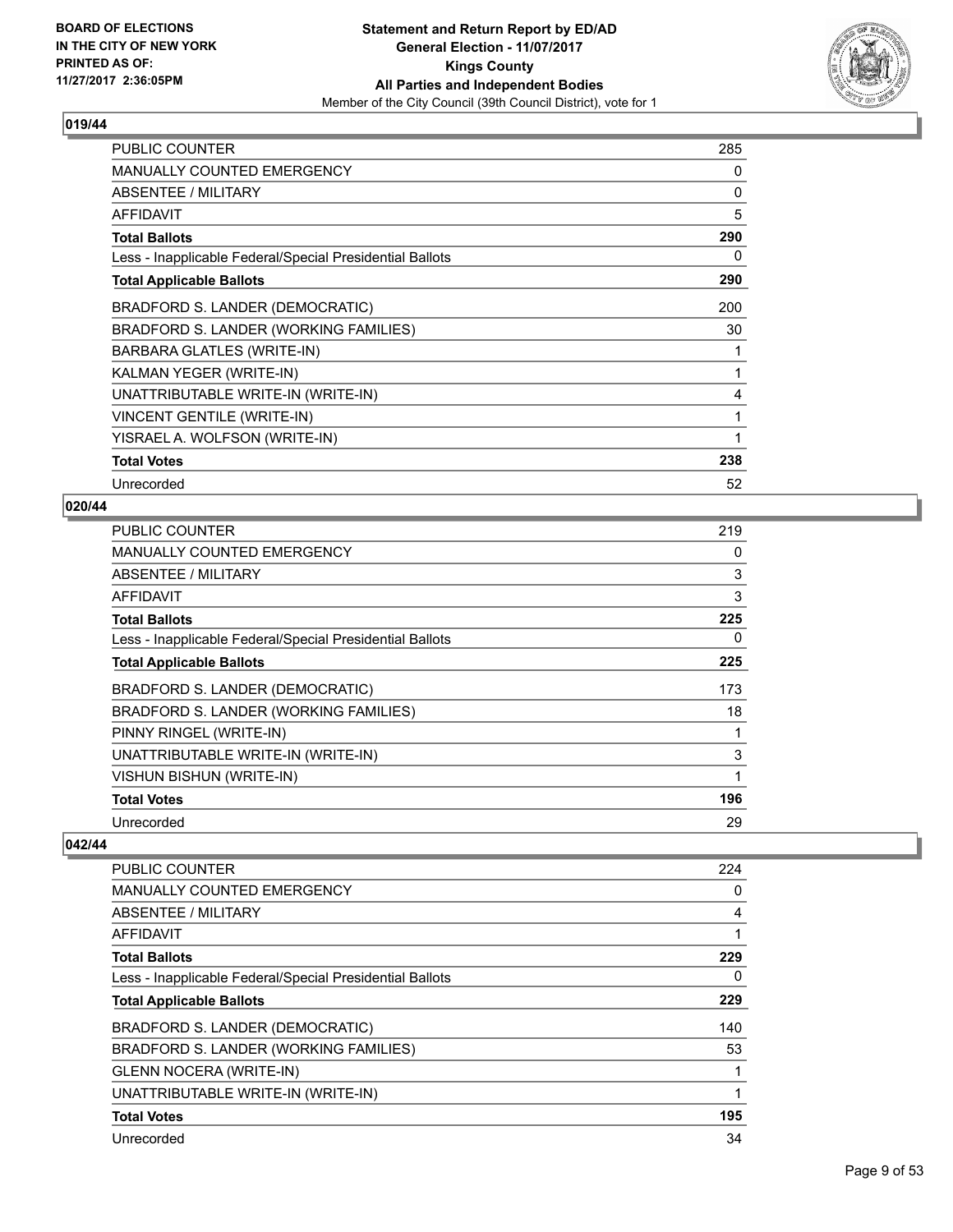

| PUBLIC COUNTER                                           | 151          |
|----------------------------------------------------------|--------------|
| MANUALLY COUNTED EMERGENCY                               | 0            |
| ABSENTEE / MILITARY                                      | 2            |
| AFFIDAVIT                                                |              |
| <b>Total Ballots</b>                                     | 154          |
| Less - Inapplicable Federal/Special Presidential Ballots | $\mathbf{0}$ |
| <b>Total Applicable Ballots</b>                          | 154          |
| BRADFORD S. LANDER (DEMOCRATIC)                          | 97           |
| BRADFORD S. LANDER (WORKING FAMILIES)                    | 25           |
| <b>Total Votes</b>                                       | 122          |
| Unrecorded                                               | 32           |

#### **045/44**

| <b>PUBLIC COUNTER</b>                                    | 197 |
|----------------------------------------------------------|-----|
| MANUALLY COUNTED EMERGENCY                               | 0   |
| ABSENTEE / MILITARY                                      | 5   |
| AFFIDAVIT                                                | 2   |
| <b>Total Ballots</b>                                     | 204 |
| Less - Inapplicable Federal/Special Presidential Ballots | 0   |
| <b>Total Applicable Ballots</b>                          | 204 |
| BRADFORD S. LANDER (DEMOCRATIC)                          | 141 |
| BRADFORD S. LANDER (WORKING FAMILIES)                    | 39  |
| <b>Total Votes</b>                                       | 180 |
| Unrecorded                                               | 24  |

| PUBLIC COUNTER                                           | 269 |
|----------------------------------------------------------|-----|
| <b>MANUALLY COUNTED EMERGENCY</b>                        | 0   |
| ABSENTEE / MILITARY                                      | 9   |
| AFFIDAVIT                                                | 2   |
| <b>Total Ballots</b>                                     | 280 |
| Less - Inapplicable Federal/Special Presidential Ballots | 0   |
| <b>Total Applicable Ballots</b>                          | 280 |
| BRADFORD S. LANDER (DEMOCRATIC)                          | 193 |
| BRADFORD S. LANDER (WORKING FAMILIES)                    | 56  |
| <b>JOSH SKALLER (WRITE-IN)</b>                           |     |
| <b>Total Votes</b>                                       | 250 |
| Unrecorded                                               | 30  |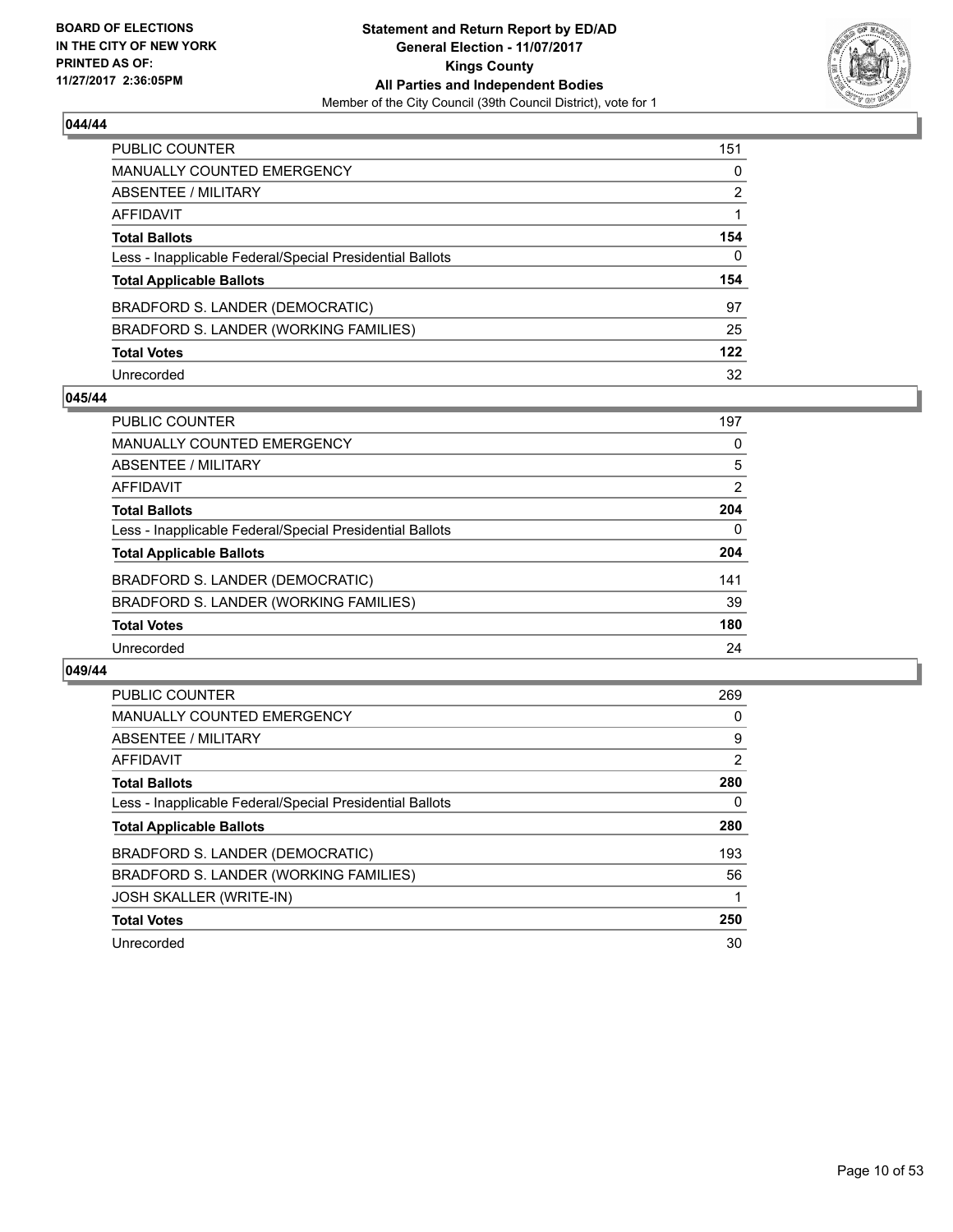

| PUBLIC COUNTER                                           | 335 |
|----------------------------------------------------------|-----|
| MANUALLY COUNTED EMERGENCY                               | 0   |
| ABSENTEE / MILITARY                                      | 4   |
| AFFIDAVIT                                                | 6   |
| Total Ballots                                            | 345 |
| Less - Inapplicable Federal/Special Presidential Ballots | 0   |
| <b>Total Applicable Ballots</b>                          | 345 |
| BRADFORD S. LANDER (DEMOCRATIC)                          | 235 |
| BRADFORD S. LANDER (WORKING FAMILIES)                    | 81  |
| <b>Total Votes</b>                                       | 316 |
| Unrecorded                                               | 29  |

#### **051/44**

| <b>PUBLIC COUNTER</b>                                    | 408 |
|----------------------------------------------------------|-----|
| <b>MANUALLY COUNTED EMERGENCY</b>                        | 0   |
| ABSENTEE / MILITARY                                      | 9   |
| <b>AFFIDAVIT</b>                                         | 0   |
| <b>Total Ballots</b>                                     | 417 |
| Less - Inapplicable Federal/Special Presidential Ballots | 0   |
| <b>Total Applicable Ballots</b>                          | 417 |
| BRADFORD S. LANDER (DEMOCRATIC)                          | 283 |
| BRADFORD S. LANDER (WORKING FAMILIES)                    | 76  |
| <b>GLENN NOCERA (WRITE-IN)</b>                           | 1   |
| <b>JABARI BRISPORT (WRITE-IN)</b>                        | 1   |
| JAMES C. LANE (WRITE-IN)                                 | 1   |
| MICHAEL CLARKE (WRITE-IN)                                | 1   |
| UNATTRIBUTABLE WRITE-IN (WRITE-IN)                       | 1   |
| <b>Total Votes</b>                                       | 364 |
| Unrecorded                                               | 53  |

| <b>PUBLIC COUNTER</b>                                    | 518 |
|----------------------------------------------------------|-----|
| <b>MANUALLY COUNTED EMERGENCY</b>                        | 0   |
| ABSENTEE / MILITARY                                      | 8   |
| AFFIDAVIT                                                | 4   |
| <b>Total Ballots</b>                                     | 530 |
| Less - Inapplicable Federal/Special Presidential Ballots | 0   |
| <b>Total Applicable Ballots</b>                          | 530 |
| BRADFORD S. LANDER (DEMOCRATIC)                          | 337 |
| BRADFORD S. LANDER (WORKING FAMILIES)                    | 118 |
| AMANDA GENTILE (WRITE-IN)                                |     |
| JAMES ROWE (WRITE-IN)                                    |     |
| LARRY JASEN (WRITE-IN)                                   |     |
| UNATTRIBUTABLE WRITE-IN (WRITE-IN)                       | 3   |
| <b>Total Votes</b>                                       | 461 |
| Unrecorded                                               | 69  |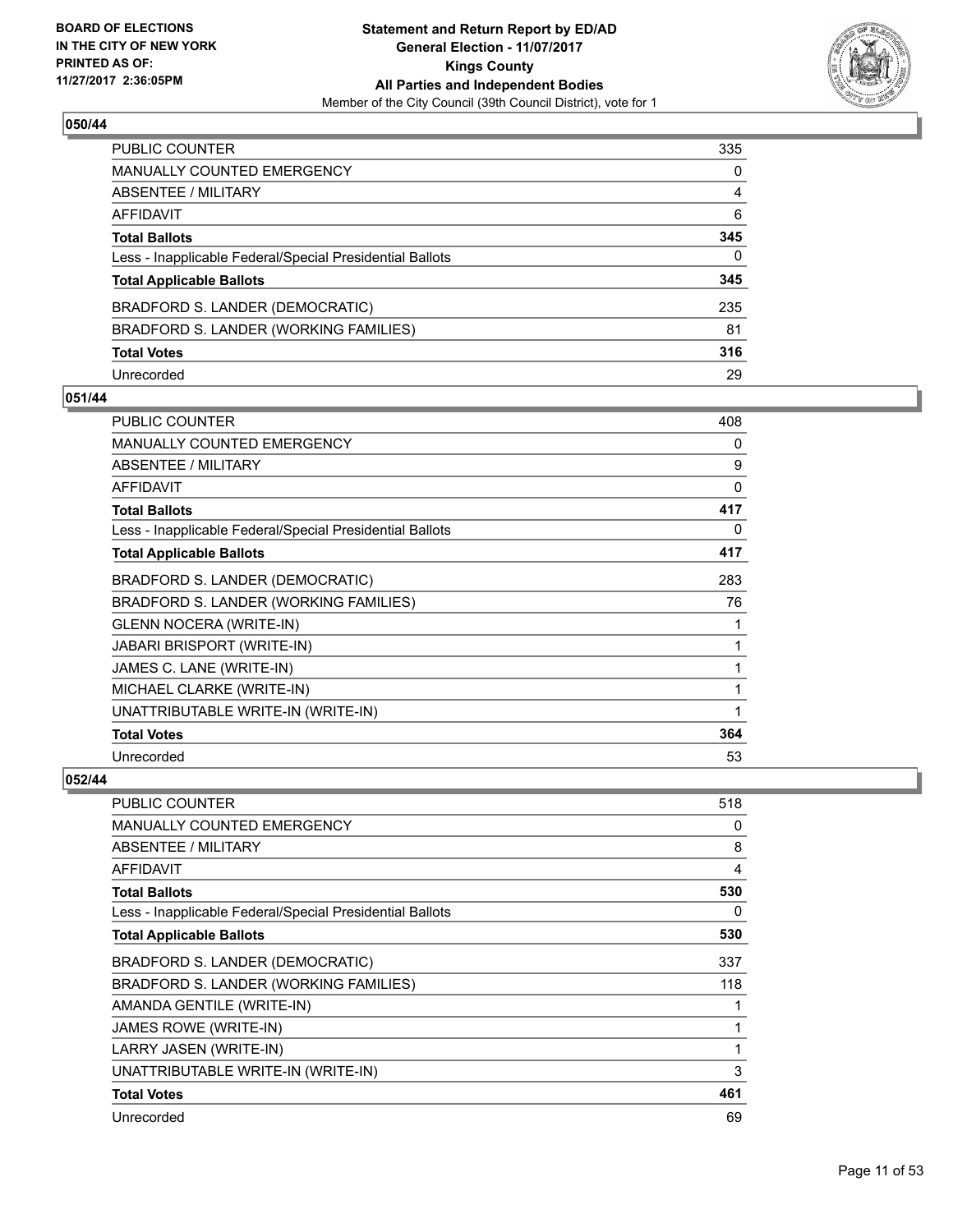

| <b>PUBLIC COUNTER</b>                                    | 459 |
|----------------------------------------------------------|-----|
| <b>MANUALLY COUNTED EMERGENCY</b>                        | 0   |
| ABSENTEE / MILITARY                                      | 1   |
| <b>AFFIDAVIT</b>                                         | 4   |
| <b>Total Ballots</b>                                     | 464 |
| Less - Inapplicable Federal/Special Presidential Ballots | 0   |
| <b>Total Applicable Ballots</b>                          | 464 |
| BRADFORD S. LANDER (DEMOCRATIC)                          | 285 |
| BRADFORD S. LANDER (WORKING FAMILIES)                    | 97  |
| ANDREW DANYLCHUT (WRITE-IN)                              | 3   |
| <b>GLENN NOCERA (WRITE-IN)</b>                           | 1   |
| MICHAEL BRENNAN (WRITE-IN)                               | 1   |
| TINA SCARPA (WRITE-IN)                                   | 1   |
| UNATTRIBUTABLE WRITE-IN (WRITE-IN)                       | 4   |
| <b>Total Votes</b>                                       | 392 |
| Unrecorded                                               | 72  |

# **054/44**

| <b>PUBLIC COUNTER</b>                                    | 370 |
|----------------------------------------------------------|-----|
| <b>MANUALLY COUNTED EMERGENCY</b>                        | 0   |
| ABSENTEE / MILITARY                                      | 3   |
| AFFIDAVIT                                                | 0   |
| <b>Total Ballots</b>                                     | 373 |
| Less - Inapplicable Federal/Special Presidential Ballots | 0   |
| <b>Total Applicable Ballots</b>                          | 373 |
| BRADFORD S. LANDER (DEMOCRATIC)                          | 241 |
| BRADFORD S. LANDER (WORKING FAMILIES)                    | 94  |
| CAROL COX-NICKLES (WRITE-IN)                             | 1   |
| NICOLE MALLIOTAKIS (WRITE-IN)                            | 1   |
| UNATTRIBUTABLE WRITE-IN (WRITE-IN)                       | 2   |
| <b>Total Votes</b>                                       | 339 |
| Unrecorded                                               | 34  |

| <b>PUBLIC COUNTER</b>                                    | 365 |
|----------------------------------------------------------|-----|
| <b>MANUALLY COUNTED EMERGENCY</b>                        | 0   |
| <b>ABSENTEE / MILITARY</b>                               | 15  |
| <b>AFFIDAVIT</b>                                         | 0   |
| <b>Total Ballots</b>                                     | 380 |
| Less - Inapplicable Federal/Special Presidential Ballots | 0   |
| <b>Total Applicable Ballots</b>                          | 380 |
| BRADFORD S. LANDER (DEMOCRATIC)                          | 227 |
| BRADFORD S. LANDER (WORKING FAMILIES)                    | 100 |
| <b>KARL ROTSTAN (WRITE-IN)</b>                           |     |
| <b>Total Votes</b>                                       | 328 |
| Unrecorded                                               | 52  |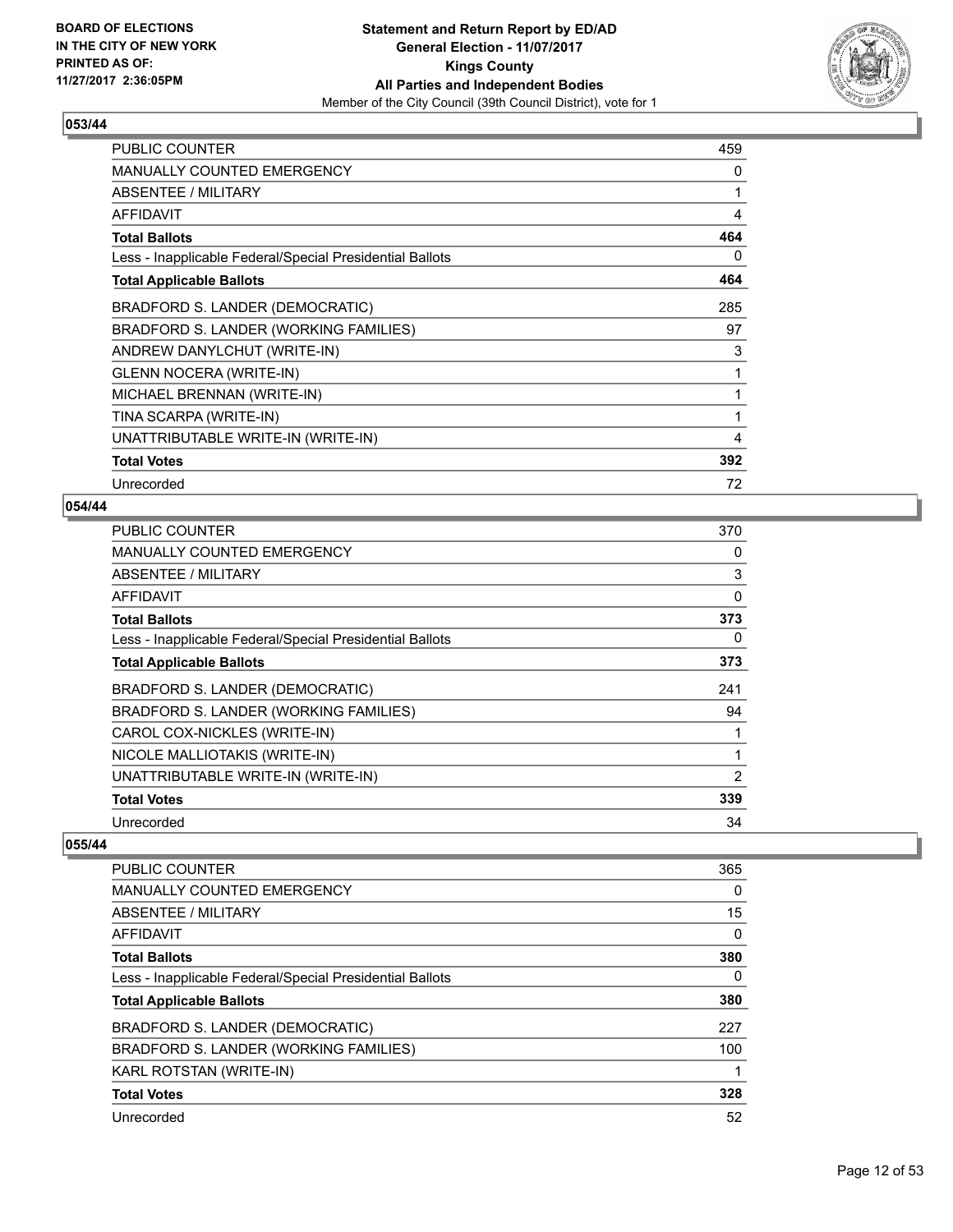

| <b>PUBLIC COUNTER</b>                                    | 348 |
|----------------------------------------------------------|-----|
| MANUALLY COUNTED EMERGENCY                               | 0   |
| ABSENTEE / MILITARY                                      | 2   |
| AFFIDAVIT                                                | 3   |
| <b>Total Ballots</b>                                     | 353 |
| Less - Inapplicable Federal/Special Presidential Ballots | 0   |
| <b>Total Applicable Ballots</b>                          | 353 |
| BRADFORD S. LANDER (DEMOCRATIC)                          | 221 |
| BRADFORD S. LANDER (WORKING FAMILIES)                    | 70  |
| ROBINDRU DEB (WRITE-IN)                                  |     |
| UNATTRIBUTABLE WRITE-IN (WRITE-IN)                       | 1   |
| <b>Total Votes</b>                                       | 293 |
| Unrecorded                                               | 60  |

| <b>PUBLIC COUNTER</b>                                    | 468 |
|----------------------------------------------------------|-----|
| MANUALLY COUNTED EMERGENCY                               | 0   |
| <b>ABSENTEE / MILITARY</b>                               | 10  |
| <b>AFFIDAVIT</b>                                         | 2   |
| <b>Total Ballots</b>                                     | 480 |
| Less - Inapplicable Federal/Special Presidential Ballots | 0   |
| <b>Total Applicable Ballots</b>                          | 480 |
| BRADFORD S. LANDER (DEMOCRATIC)                          | 320 |
| BRADFORD S. LANDER (WORKING FAMILIES)                    | 94  |
| CHARLES GRANSVILLE (WRITE-IN)                            |     |
| EVERETT HUGHES (WRITE-IN)                                |     |
| MARTY MARKOWITZ (WRITE-IN)                               |     |
| RONALD SPENCE (WRITE-IN)                                 | 1   |
| UNATTRIBUTABLE WRITE-IN (WRITE-IN)                       | 1   |
| <b>Total Votes</b>                                       | 419 |
| Unrecorded                                               | 61  |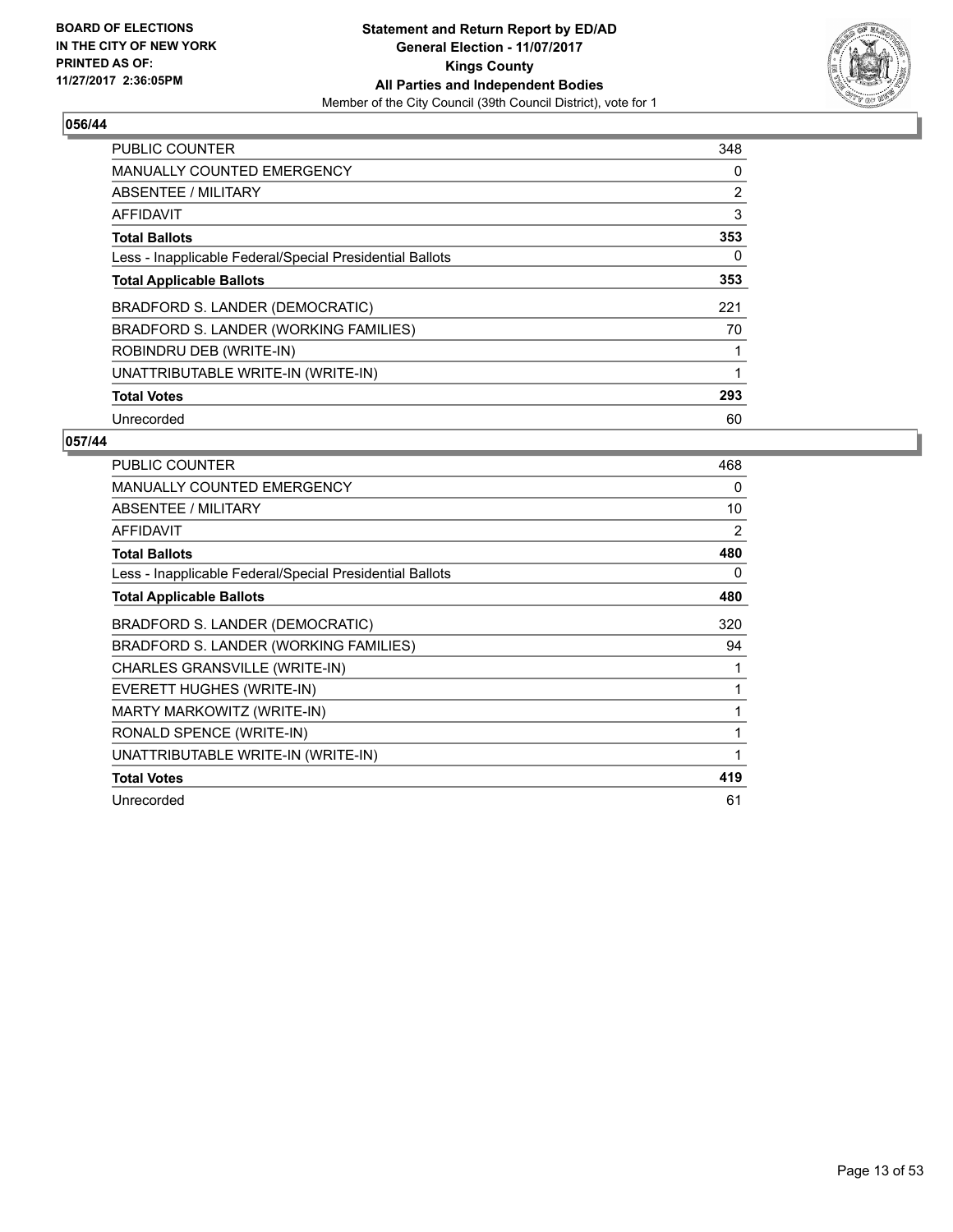

| <b>PUBLIC COUNTER</b>                                    | 374 |
|----------------------------------------------------------|-----|
| <b>MANUALLY COUNTED EMERGENCY</b>                        | 0   |
| ABSENTEE / MILITARY                                      | 9   |
| <b>AFFIDAVIT</b>                                         | 0   |
| <b>Total Ballots</b>                                     | 383 |
| Less - Inapplicable Federal/Special Presidential Ballots | 0   |
| <b>Total Applicable Ballots</b>                          | 383 |
| BRADFORD S. LANDER (DEMOCRATIC)                          | 239 |
| BRADFORD S. LANDER (WORKING FAMILIES)                    | 79  |
| BARACK OBAMA (WRITE-IN)                                  | 1   |
| CHRIS JESINKEY (WRITE-IN)                                | 1   |
| ERIC EPSTEIN (WRITE-IN)                                  | 1   |
| <b>KELLY HOUSTON (WRITE-IN)</b>                          | 1   |
| LISE ENGBER (WRITE-IN)                                   | 1   |
| THOMAS FAY III (WRITE-IN)                                | 1   |
| UNATTRIBUTABLE WRITE-IN (WRITE-IN)                       | 1   |
| WILLIAM PYNN (WRITE-IN)                                  | 1   |
| <b>Total Votes</b>                                       | 326 |
| Unrecorded                                               | 57  |

| <b>PUBLIC COUNTER</b>                                    | 389 |
|----------------------------------------------------------|-----|
| <b>MANUALLY COUNTED EMERGENCY</b>                        | 0   |
| <b>ABSENTEE / MILITARY</b>                               | 9   |
| AFFIDAVIT                                                | 3   |
| <b>Total Ballots</b>                                     | 401 |
| Less - Inapplicable Federal/Special Presidential Ballots | 0   |
| <b>Total Applicable Ballots</b>                          | 401 |
| BRADFORD S. LANDER (DEMOCRATIC)                          | 259 |
| BRADFORD S. LANDER (WORKING FAMILIES)                    | 75  |
| <b>BO DIETL (WRITE-IN)</b>                               |     |
| DONALD TRUMP (WRITE-IN)                                  |     |
| <b>GLENN NOCERA (WRITE-IN)</b>                           |     |
| LINDSEY JONES (WRITE-IN)                                 | 1   |
| <b>Total Votes</b>                                       | 338 |
| Unrecorded                                               | 63  |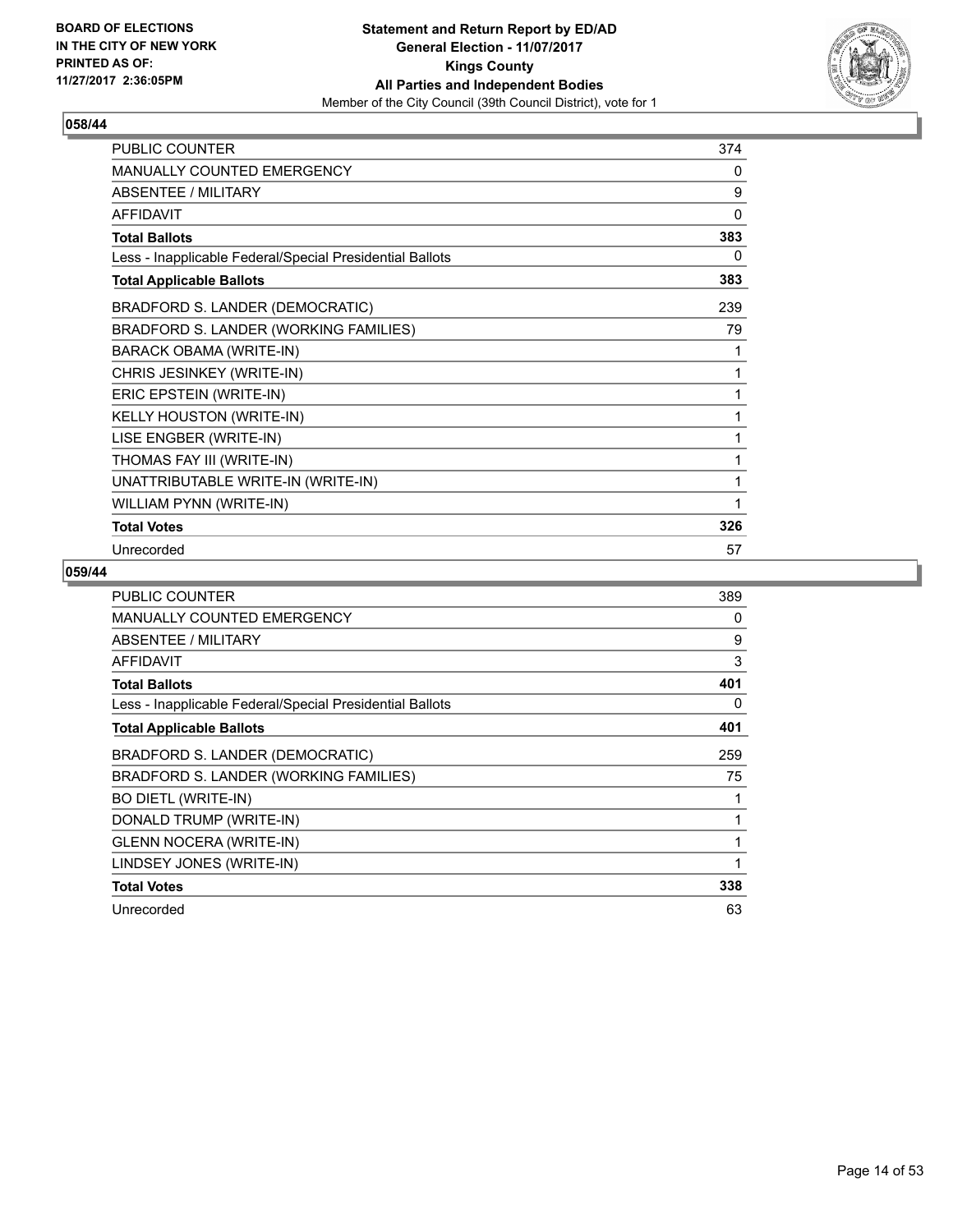

| <b>PUBLIC COUNTER</b>                                    | 346 |
|----------------------------------------------------------|-----|
| <b>MANUALLY COUNTED EMERGENCY</b>                        | 0   |
| ABSENTEE / MILITARY                                      | 4   |
| AFFIDAVIT                                                | 7   |
| <b>Total Ballots</b>                                     | 357 |
| Less - Inapplicable Federal/Special Presidential Ballots | 0   |
| <b>Total Applicable Ballots</b>                          | 357 |
| BRADFORD S. LANDER (DEMOCRATIC)                          | 207 |
| BRADFORD S. LANDER (WORKING FAMILIES)                    | 67  |
| LINDA MARIANO (WRITE-IN)                                 |     |
| UNATTRIBUTABLE WRITE-IN (WRITE-IN)                       | 1   |
| YONI HIKIND (WRITE-IN)                                   | 2   |
| <b>Total Votes</b>                                       | 278 |
| Unrecorded                                               | 79  |

# **061/44**

| <b>PUBLIC COUNTER</b>                                    | 225 |
|----------------------------------------------------------|-----|
| MANUALLY COUNTED EMERGENCY                               | 0   |
| ABSENTEE / MILITARY                                      | 0   |
| AFFIDAVIT                                                | 2   |
| <b>Total Ballots</b>                                     | 227 |
| Less - Inapplicable Federal/Special Presidential Ballots | 0   |
| <b>Total Applicable Ballots</b>                          | 227 |
| BRADFORD S. LANDER (DEMOCRATIC)                          | 164 |
| BRADFORD S. LANDER (WORKING FAMILIES)                    | 42  |
| <b>Total Votes</b>                                       | 206 |
| Unrecorded                                               | 21  |

| <b>PUBLIC COUNTER</b>                                    | 270 |
|----------------------------------------------------------|-----|
| MANUALLY COUNTED EMERGENCY                               | 0   |
| ABSENTEE / MILITARY                                      |     |
| AFFIDAVIT                                                |     |
| <b>Total Ballots</b>                                     | 278 |
| Less - Inapplicable Federal/Special Presidential Ballots | 0   |
| <b>Total Applicable Ballots</b>                          | 278 |
| BRADFORD S. LANDER (DEMOCRATIC)                          | 185 |
| BRADFORD S. LANDER (WORKING FAMILIES)                    | 54  |
| KEMALA KARMEN (WRITE-IN)                                 |     |
| UNATTRIBUTABLE WRITE-IN (WRITE-IN)                       | 1   |
| <b>Total Votes</b>                                       | 241 |
| Unrecorded                                               | 37  |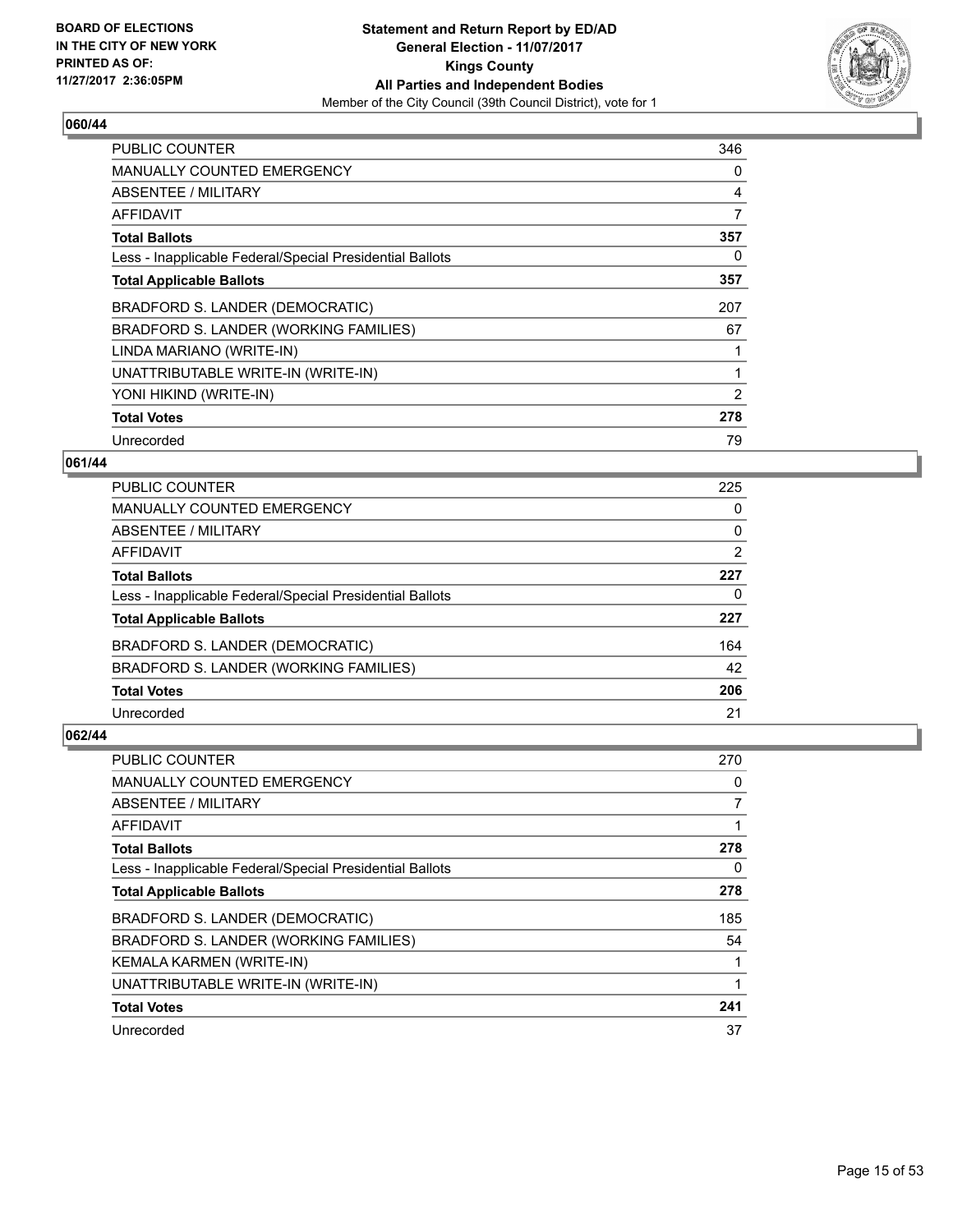

| PUBLIC COUNTER                                           | 287            |
|----------------------------------------------------------|----------------|
| <b>MANUALLY COUNTED EMERGENCY</b>                        | 0              |
| ABSENTEE / MILITARY                                      | $\overline{2}$ |
| AFFIDAVIT                                                | 10             |
| <b>Total Ballots</b>                                     | 299            |
| Less - Inapplicable Federal/Special Presidential Ballots | 0              |
| <b>Total Applicable Ballots</b>                          | 299            |
| BRADFORD S. LANDER (DEMOCRATIC)                          | 214            |
| BRADFORD S. LANDER (WORKING FAMILIES)                    | 60             |
| UNATTRIBUTABLE WRITE-IN (WRITE-IN)                       | $\overline{2}$ |
| <b>Total Votes</b>                                       | 276            |
| Unrecorded                                               | 23             |

#### **064/44**

| <b>PUBLIC COUNTER</b>                                    | 123 |
|----------------------------------------------------------|-----|
| MANUALLY COUNTED EMERGENCY                               | 0   |
| ABSENTEE / MILITARY                                      |     |
| AFFIDAVIT                                                | 6   |
| <b>Total Ballots</b>                                     | 130 |
| Less - Inapplicable Federal/Special Presidential Ballots | 0   |
| <b>Total Applicable Ballots</b>                          | 130 |
| BRADFORD S. LANDER (DEMOCRATIC)                          | 84  |
| BRADFORD S. LANDER (WORKING FAMILIES)                    | 26  |
| <b>Total Votes</b>                                       | 110 |
| Unrecorded                                               | 20  |

| <b>PUBLIC COUNTER</b>                                    | 377 |
|----------------------------------------------------------|-----|
| <b>MANUALLY COUNTED EMERGENCY</b>                        | 0   |
| ABSENTEE / MILITARY                                      | 2   |
| AFFIDAVIT                                                | 5   |
| <b>Total Ballots</b>                                     | 384 |
| Less - Inapplicable Federal/Special Presidential Ballots | 0   |
| <b>Total Applicable Ballots</b>                          | 384 |
| BRADFORD S. LANDER (DEMOCRATIC)                          | 272 |
| BRADFORD S. LANDER (WORKING FAMILIES)                    | 71  |
| BERNIE SANDERS (WRITE-IN)                                |     |
| MICHAEL BLOOMBERG (WRITE-IN)                             |     |
| UNATTRIBUTABLE WRITE-IN (WRITE-IN)                       | 2   |
| <b>Total Votes</b>                                       | 347 |
| Unrecorded                                               | 37  |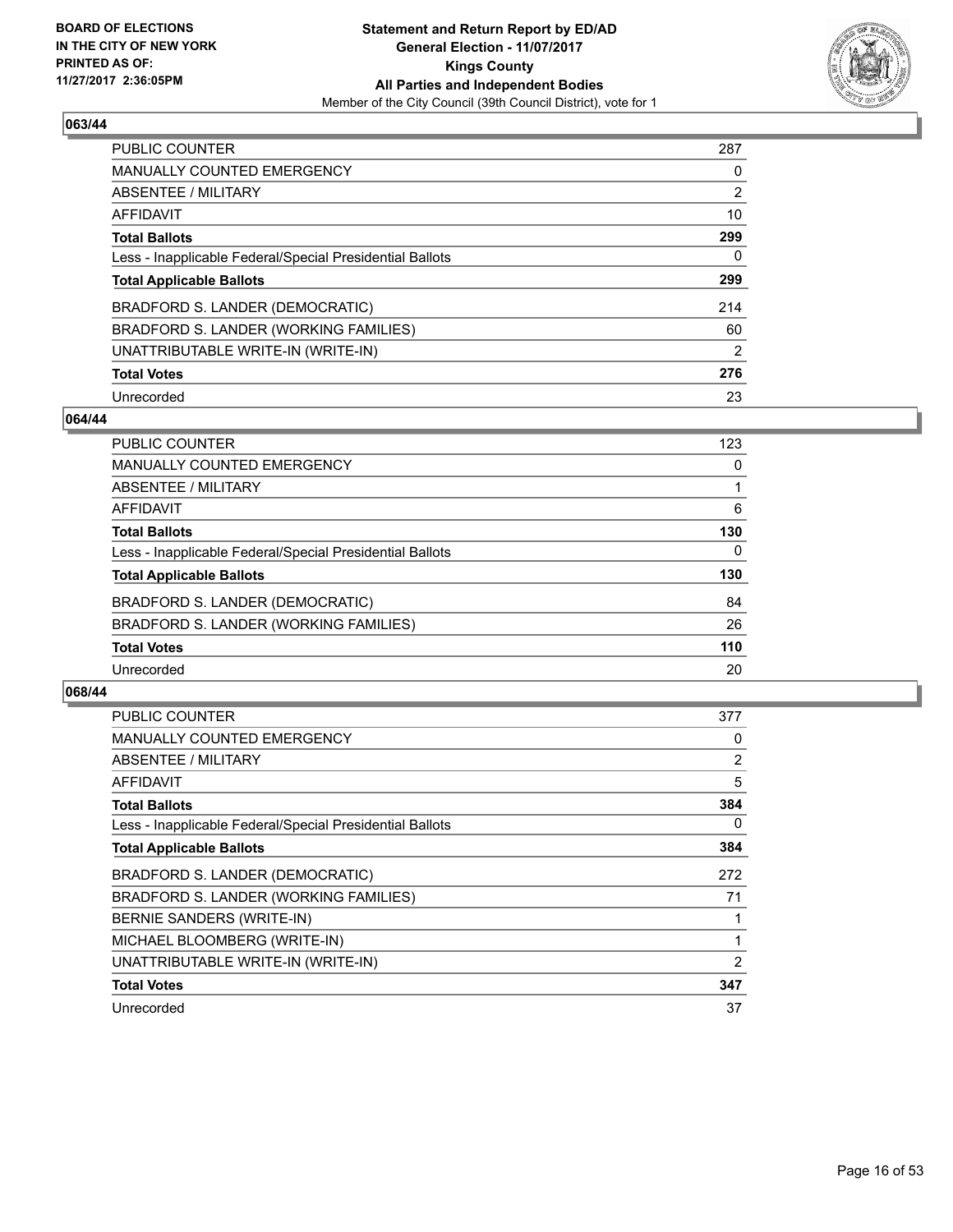

| <b>PUBLIC COUNTER</b>                                    | 262 |
|----------------------------------------------------------|-----|
| <b>MANUALLY COUNTED EMERGENCY</b>                        | 0   |
| ABSENTEE / MILITARY                                      | 9   |
| AFFIDAVIT                                                | 7   |
| <b>Total Ballots</b>                                     | 278 |
| Less - Inapplicable Federal/Special Presidential Ballots | 0   |
| <b>Total Applicable Ballots</b>                          | 278 |
| BRADFORD S. LANDER (DEMOCRATIC)                          | 182 |
| BRADFORD S. LANDER (WORKING FAMILIES)                    | 66  |
| <b>JESSICA WEITZMAN (WRITE-IN)</b>                       |     |
| PAUL HEWRON (WRITE-IN)                                   | 1   |
| <b>Total Votes</b>                                       | 250 |
| Unrecorded                                               | 28  |

| <b>PUBLIC COUNTER</b>                                    | 272 |
|----------------------------------------------------------|-----|
| <b>MANUALLY COUNTED EMERGENCY</b>                        | 0   |
| <b>ABSENTEE / MILITARY</b>                               | 6   |
| <b>AFFIDAVIT</b>                                         | 4   |
| <b>Total Ballots</b>                                     | 282 |
| Less - Inapplicable Federal/Special Presidential Ballots | 0   |
| <b>Total Applicable Ballots</b>                          | 282 |
| BRADFORD S. LANDER (DEMOCRATIC)                          | 188 |
| BRADFORD S. LANDER (WORKING FAMILIES)                    | 61  |
| BERNADETTE SAVON (WRITE-IN)                              | 1   |
| JOSH SKALLER (WRITE-IN)                                  | 1   |
| NIEL MERMIN (WRITE-IN)                                   | 1   |
| ROGER HELLER (WRITE-IN)                                  | 1   |
| ROGER MELZER (WRITE-IN)                                  | 1   |
| RUPAUL CHERIS (WRITE-IN)                                 | 1   |
| WALTER KANE (WRITE-IN)                                   | 1   |
| <b>Total Votes</b>                                       | 256 |
| Unrecorded                                               | 26  |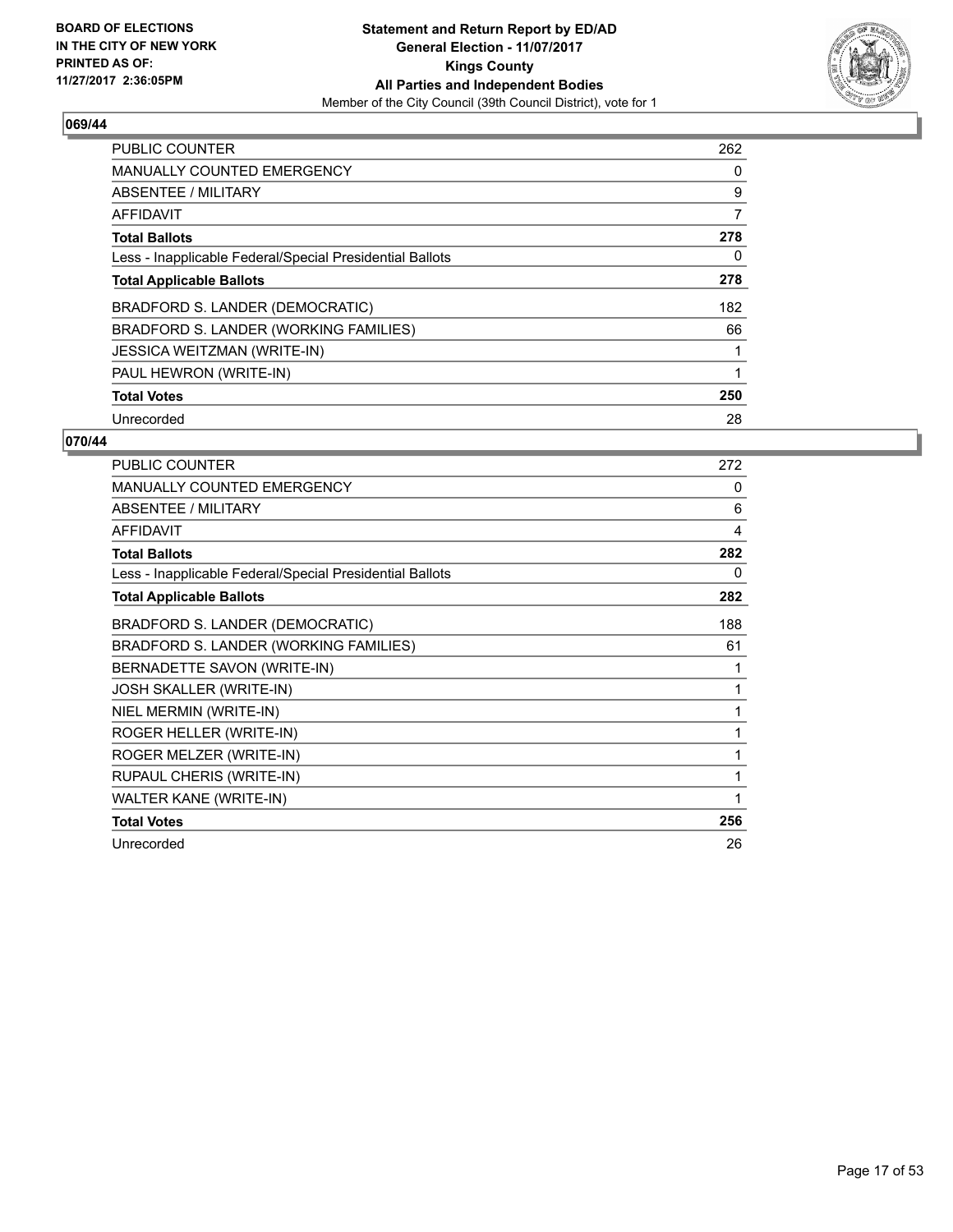

| <b>PUBLIC COUNTER</b>                                    | 328 |
|----------------------------------------------------------|-----|
| <b>MANUALLY COUNTED EMERGENCY</b>                        | 0   |
| ABSENTEE / MILITARY                                      | 4   |
| AFFIDAVIT                                                | 1   |
| <b>Total Ballots</b>                                     | 333 |
| Less - Inapplicable Federal/Special Presidential Ballots | 0   |
| <b>Total Applicable Ballots</b>                          | 333 |
| BRADFORD S. LANDER (DEMOCRATIC)                          | 228 |
| BRADFORD S. LANDER (WORKING FAMILIES)                    | 67  |
| HILLARY CLINTON (WRITE-IN)                               |     |
| <b>JERRY KRASE (WRITE-IN)</b>                            | 1   |
| SEAN P WILSON (WRITE-IN)                                 | 4   |
| <b>Total Votes</b>                                       | 301 |
| Unrecorded                                               | 32  |

| <b>PUBLIC COUNTER</b>                                    | 374 |
|----------------------------------------------------------|-----|
| <b>MANUALLY COUNTED EMERGENCY</b>                        | 0   |
| <b>ABSENTEE / MILITARY</b>                               | 4   |
| <b>AFFIDAVIT</b>                                         | 4   |
| <b>Total Ballots</b>                                     | 382 |
| Less - Inapplicable Federal/Special Presidential Ballots | 0   |
| <b>Total Applicable Ballots</b>                          | 382 |
| BRADFORD S. LANDER (DEMOCRATIC)                          | 252 |
| BRADFORD S. LANDER (WORKING FAMILIES)                    | 93  |
| <b>ASHER FREEMAN (WRITE-IN)</b>                          | 1   |
| PHYLISS COUGLLIN (WRITE-IN)                              | 1   |
| R.H. OWENS (WRITE-IN)                                    | 1   |
| RICHARD PORTER (WRITE-IN)                                | 1   |
| ROSETTA FARNELL (WRITE-IN)                               | 1   |
| STEPHEN BANNON (WRITE-IN)                                | 1   |
| STEPHEN STOWE (WRITE-IN)                                 | 1   |
| UNATTRIBUTABLE WRITE-IN (WRITE-IN)                       | 2   |
| <b>Total Votes</b>                                       | 354 |
| Unrecorded                                               | 28  |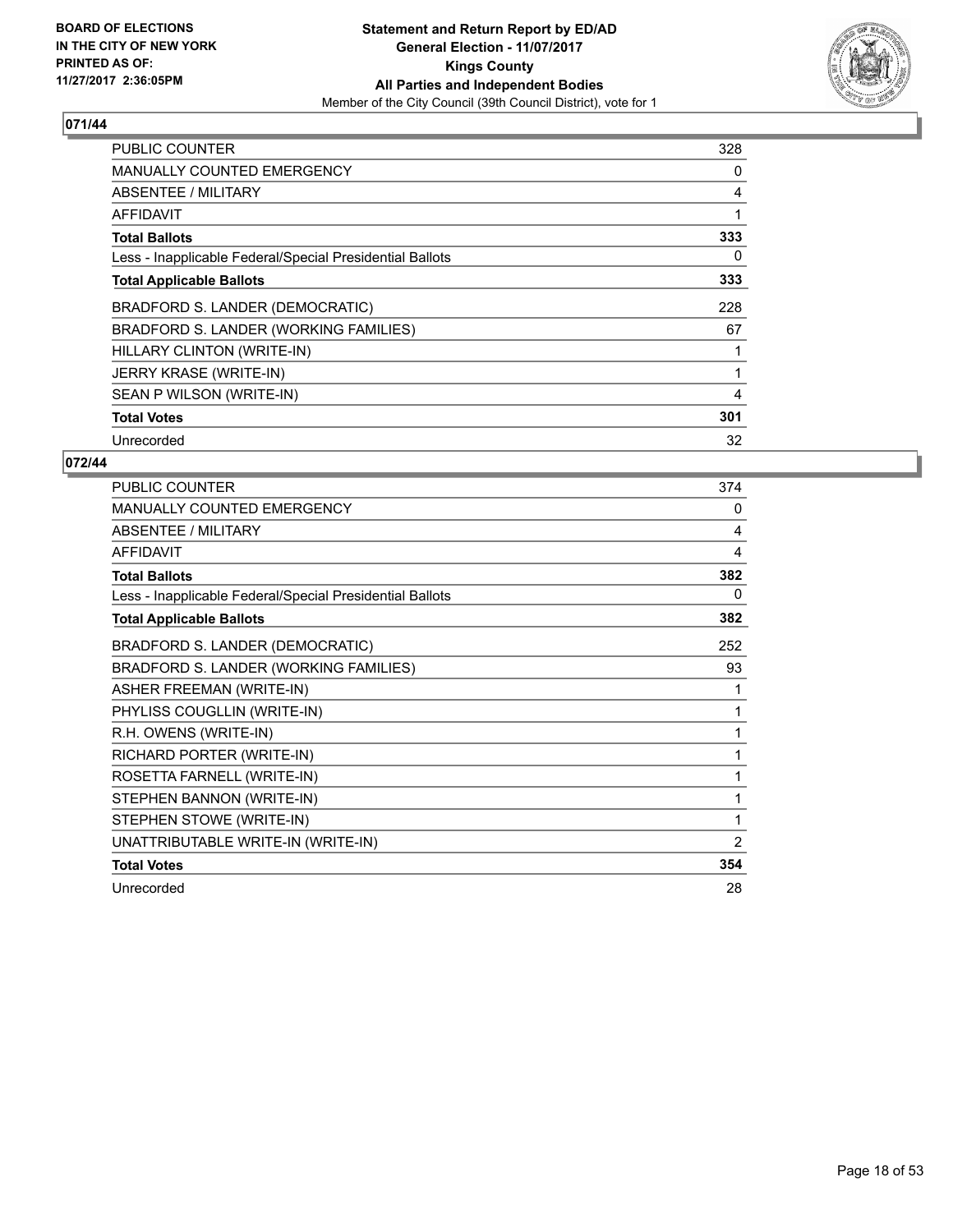

| <b>PUBLIC COUNTER</b>                                    | 399          |
|----------------------------------------------------------|--------------|
| <b>MANUALLY COUNTED EMERGENCY</b>                        | 0            |
| ABSENTEE / MILITARY                                      | 2            |
| AFFIDAVIT                                                | 5            |
| <b>Total Ballots</b>                                     | 406          |
| Less - Inapplicable Federal/Special Presidential Ballots | 0            |
| <b>Total Applicable Ballots</b>                          | 406          |
| BRADFORD S. LANDER (DEMOCRATIC)                          | 287          |
| BRADFORD S. LANDER (WORKING FAMILIES)                    | 82           |
| <b>ISAAE DOUGNTY (WRITE-IN)</b>                          | 1            |
| MARLI SPEKTOR (WRITE-IN)                                 | $\mathbf{1}$ |
| TIMOTHY MCCARTHY (WRITE-IN)                              | 1            |
| UNATTRIBUTABLE WRITE-IN (WRITE-IN)                       | 1            |
| <b>Total Votes</b>                                       | 373          |
| Unrecorded                                               | 33           |

## **074/44**

| <b>PUBLIC COUNTER</b>                                    | 367 |
|----------------------------------------------------------|-----|
| <b>MANUALLY COUNTED EMERGENCY</b>                        | 0   |
| <b>ABSENTEE / MILITARY</b>                               | 7   |
| <b>AFFIDAVIT</b>                                         | 2   |
| <b>Total Ballots</b>                                     | 376 |
| Less - Inapplicable Federal/Special Presidential Ballots | 0   |
| <b>Total Applicable Ballots</b>                          | 376 |
| BRADFORD S. LANDER (DEMOCRATIC)                          | 251 |
| BRADFORD S. LANDER (WORKING FAMILIES)                    | 100 |
| ORSON DOGGART (WRITE-IN)                                 |     |
| <b>Total Votes</b>                                       | 352 |
| Unrecorded                                               | 24  |

| <b>PUBLIC COUNTER</b>                                    | 340 |
|----------------------------------------------------------|-----|
| <b>MANUALLY COUNTED EMERGENCY</b>                        | 0   |
| ABSENTEE / MILITARY                                      | 11  |
| AFFIDAVIT                                                | 4   |
| <b>Total Ballots</b>                                     | 355 |
| Less - Inapplicable Federal/Special Presidential Ballots | 0   |
| <b>Total Applicable Ballots</b>                          | 355 |
| BRADFORD S. LANDER (DEMOCRATIC)                          | 239 |
| BRADFORD S. LANDER (WORKING FAMILIES)                    | 66  |
| ANTHONY WEINER (WRITE-IN)                                |     |
| JOHN SHEAGLOVE (WRITE-IN)                                |     |
| THEA FENICHEL (WRITE-IN)                                 |     |
| UNATTRIBUTABLE WRITE-IN (WRITE-IN)                       | 1   |
| <b>Total Votes</b>                                       | 309 |
| Unrecorded                                               | 46  |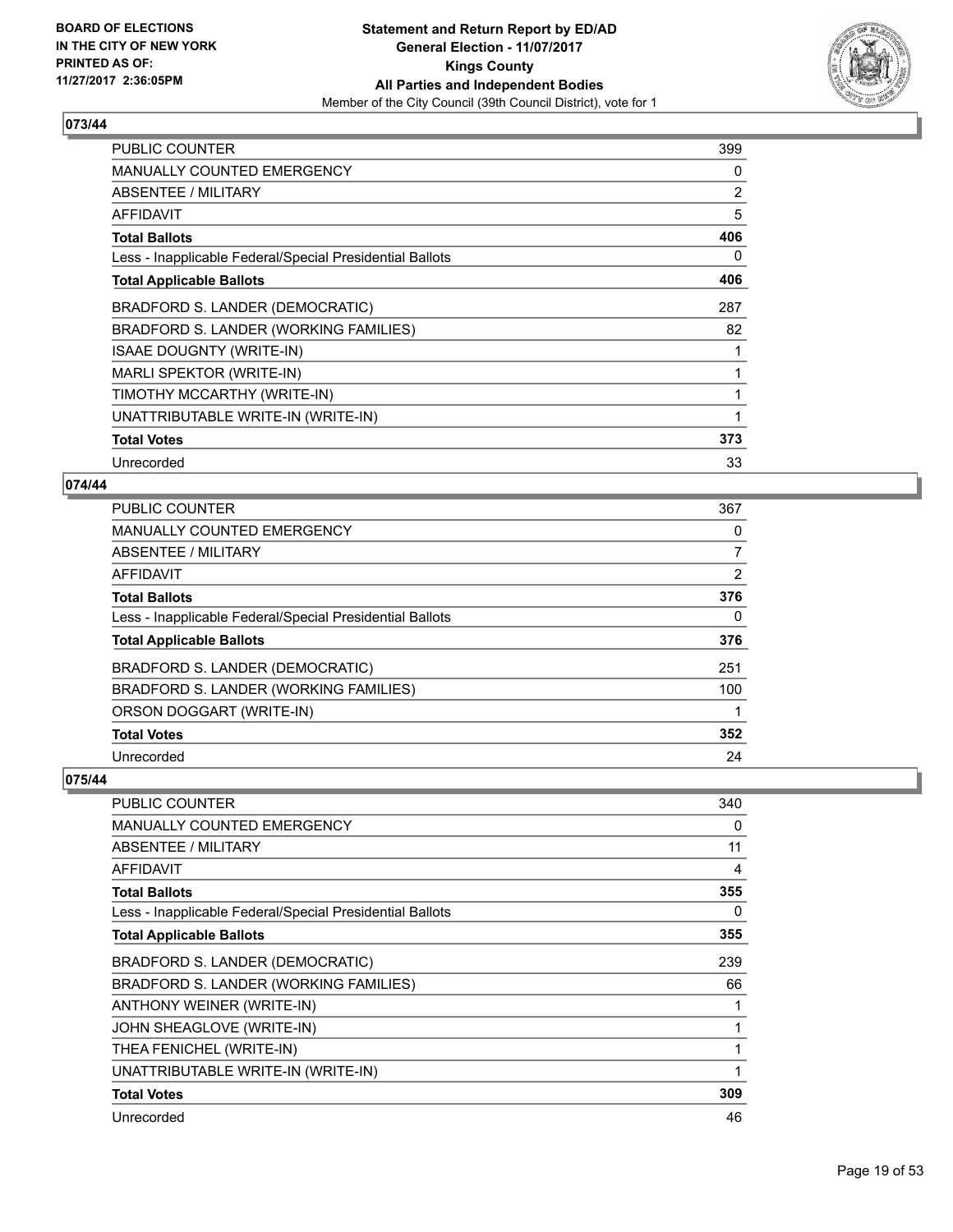

| <b>PUBLIC COUNTER</b>                                    | 348 |
|----------------------------------------------------------|-----|
| <b>MANUALLY COUNTED EMERGENCY</b>                        | 0   |
| <b>ABSENTEE / MILITARY</b>                               | 4   |
| AFFIDAVIT                                                | 3   |
| <b>Total Ballots</b>                                     | 355 |
| Less - Inapplicable Federal/Special Presidential Ballots | 0   |
| <b>Total Applicable Ballots</b>                          | 355 |
| BRADFORD S. LANDER (DEMOCRATIC)                          | 264 |
| BRADFORD S. LANDER (WORKING FAMILIES)                    | 70  |
| BRUCE RATNER (WRITE-IN)                                  |     |
| JEN HOBBS (WRITE-IN)                                     | 1   |
| UNATTRIBUTABLE WRITE-IN (WRITE-IN)                       |     |
| <b>Total Votes</b>                                       | 337 |
| Unrecorded                                               | 18  |

# **077/44**

| <b>PUBLIC COUNTER</b>                                    | 386 |
|----------------------------------------------------------|-----|
| <b>MANUALLY COUNTED EMERGENCY</b>                        | 0   |
| ABSENTEE / MILITARY                                      | 0   |
| AFFIDAVIT                                                | 1   |
| <b>Total Ballots</b>                                     | 387 |
| Less - Inapplicable Federal/Special Presidential Ballots | 0   |
| <b>Total Applicable Ballots</b>                          | 387 |
| BRADFORD S. LANDER (DEMOCRATIC)                          | 274 |
| BRADFORD S. LANDER (WORKING FAMILIES)                    | 68  |
| ERIN GREEN (WRITE-IN)                                    |     |
| UNATTRIBUTABLE WRITE-IN (WRITE-IN)                       | 2   |
| <b>Total Votes</b>                                       | 345 |
| Unrecorded                                               | 42  |

| <b>PUBLIC COUNTER</b>                                    | 470 |
|----------------------------------------------------------|-----|
| <b>MANUALLY COUNTED EMERGENCY</b>                        | 0   |
| <b>ABSENTEE / MILITARY</b>                               | 8   |
| AFFIDAVIT                                                | 3   |
| <b>Total Ballots</b>                                     | 481 |
| Less - Inapplicable Federal/Special Presidential Ballots | 0   |
| <b>Total Applicable Ballots</b>                          | 481 |
| BRADFORD S. LANDER (DEMOCRATIC)                          | 302 |
| BRADFORD S. LANDER (WORKING FAMILIES)                    | 134 |
| DONALD TRUMP (WRITE-IN)                                  | 1   |
| MARVIN CIPORN (WRITE-IN)                                 | 1   |
| <b>OBERT BELL (WRITE-IN)</b>                             | 1   |
| UNATTRIBUTABLE WRITE-IN (WRITE-IN)                       | 1   |
| <b>Total Votes</b>                                       | 440 |
| Unrecorded                                               | 41  |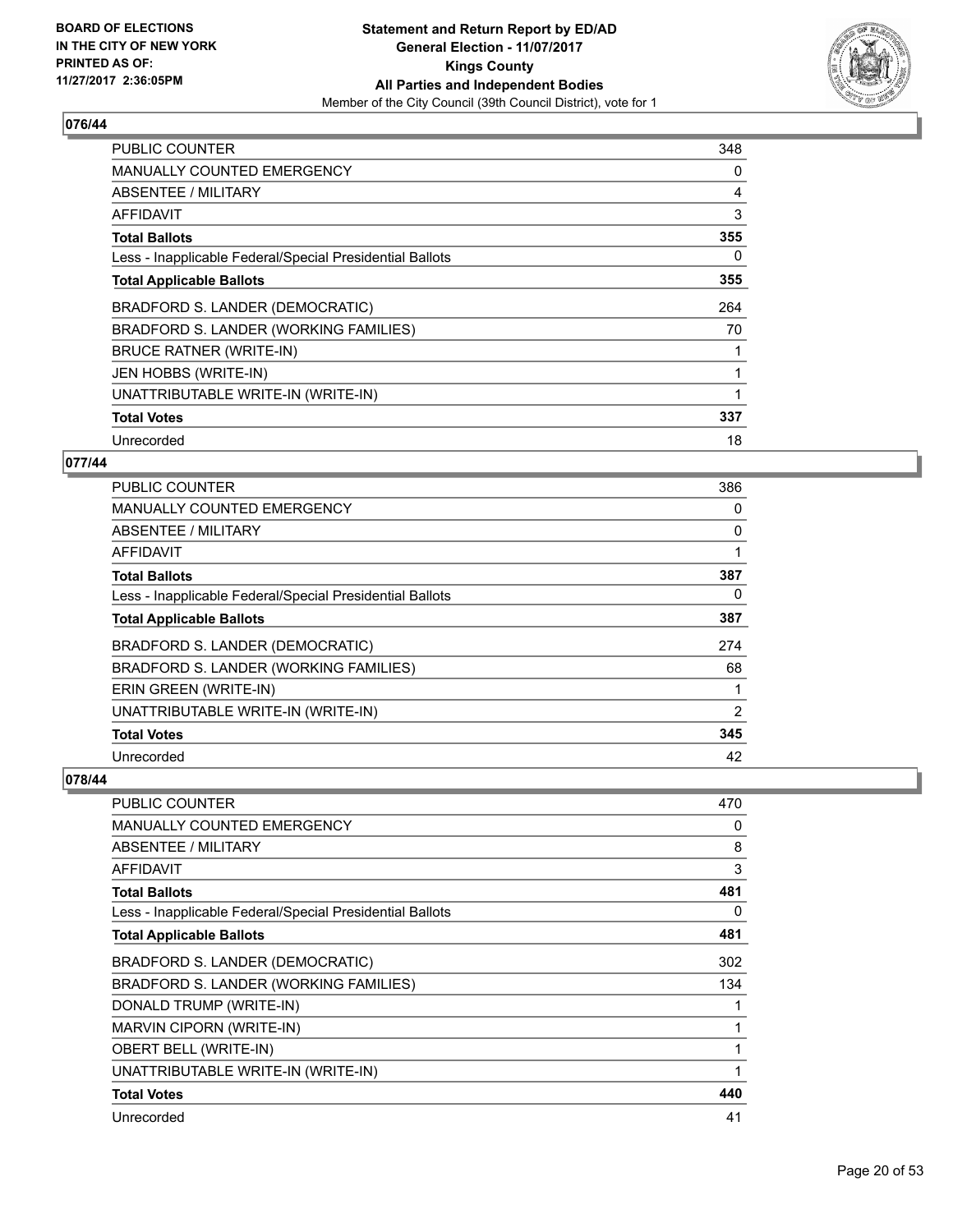

| <b>PUBLIC COUNTER</b>                                    | 354 |
|----------------------------------------------------------|-----|
| <b>MANUALLY COUNTED EMERGENCY</b>                        | 0   |
| ABSENTEE / MILITARY                                      | 7   |
| <b>AFFIDAVIT</b>                                         | 2   |
| <b>Total Ballots</b>                                     | 363 |
| Less - Inapplicable Federal/Special Presidential Ballots | 0   |
| <b>Total Applicable Ballots</b>                          | 363 |
| BRADFORD S. LANDER (DEMOCRATIC)                          | 254 |
| BRADFORD S. LANDER (WORKING FAMILIES)                    | 65  |
| CHRISTINE QUINN (WRITE-IN)                               | 1   |
| SADIE P.WEAVER (WRITE-IN)                                | 1   |
| UNATTRIBUTABLE WRITE-IN (WRITE-IN)                       | 5   |
| WENDELL BERRY (WRITE-IN)                                 | 1   |
| <b>Total Votes</b>                                       | 327 |
| Unrecorded                                               | 36  |

| PUBLIC COUNTER                                           | 300 |
|----------------------------------------------------------|-----|
| <b>MANUALLY COUNTED EMERGENCY</b>                        | 0   |
| ABSENTEE / MILITARY                                      | 3   |
| <b>AFFIDAVIT</b>                                         | 3   |
| <b>Total Ballots</b>                                     | 306 |
| Less - Inapplicable Federal/Special Presidential Ballots | 0   |
| <b>Total Applicable Ballots</b>                          | 306 |
| BRADFORD S. LANDER (DEMOCRATIC)                          | 188 |
| BRADFORD S. LANDER (WORKING FAMILIES)                    | 77  |
| ANTHONY WEINER (WRITE-IN)                                | 2   |
| DANIEL BARILE (WRITE-IN)                                 | 1   |
| DAVID BALKIND (WRITE-IN)                                 | 1   |
| LAZER GILLIG (WRITE-IN)                                  |     |
| MATTHEW ELIAS (WRITE-IN)                                 | 1   |
| UNATTRIBUTABLE WRITE-IN (WRITE-IN)                       |     |
| <b>Total Votes</b>                                       | 272 |
| Unrecorded                                               | 34  |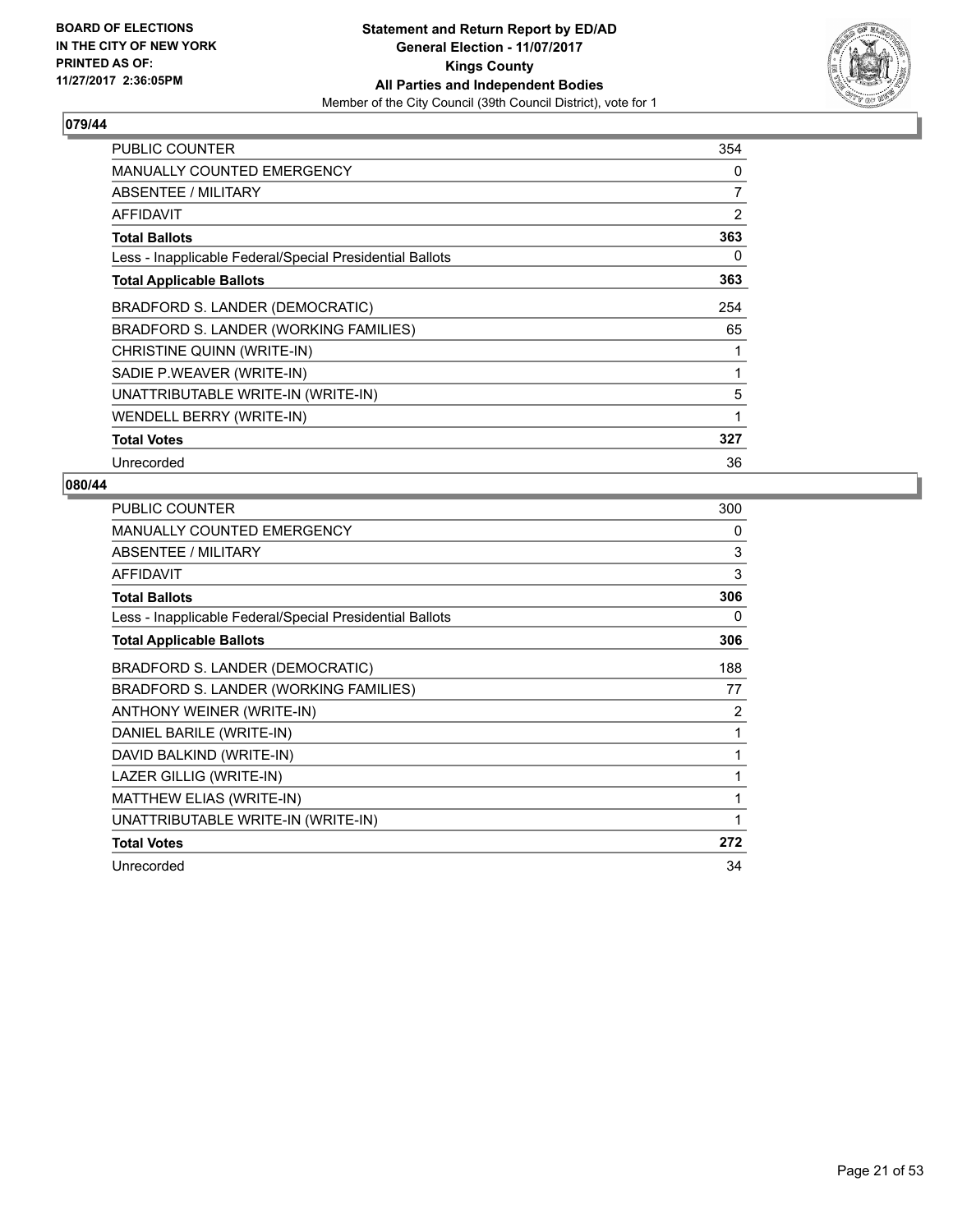

| <b>PUBLIC COUNTER</b>                                    | 180 |
|----------------------------------------------------------|-----|
| <b>MANUALLY COUNTED EMERGENCY</b>                        | 0   |
| ABSENTEE / MILITARY                                      | 6   |
| AFFIDAVIT                                                | 1   |
| <b>Total Ballots</b>                                     | 187 |
| Less - Inapplicable Federal/Special Presidential Ballots | 0   |
| <b>Total Applicable Ballots</b>                          | 187 |
| BRADFORD S. LANDER (DEMOCRATIC)                          | 120 |
| BRADFORD S. LANDER (WORKING FAMILIES)                    | 25  |
| BINEM JACHIMOWITZ (WRITE-IN)                             |     |
| <b>GLENN NOCERA (WRITE-IN)</b>                           | 3   |
| KALMAN YEGER (WRITE-IN)                                  | 1   |
| YONI HIKIND (WRITE-IN)                                   | 3   |
| <b>Total Votes</b>                                       | 153 |
| Unrecorded                                               | 34  |

# **082/44**

| <b>PUBLIC COUNTER</b>                                    | 191            |
|----------------------------------------------------------|----------------|
| <b>MANUALLY COUNTED EMERGENCY</b>                        | 0              |
| ABSENTEE / MILITARY                                      | $\overline{2}$ |
| AFFIDAVIT                                                | 4              |
| <b>Total Ballots</b>                                     | 197            |
| Less - Inapplicable Federal/Special Presidential Ballots | 0              |
| <b>Total Applicable Ballots</b>                          | 197            |
| BRADFORD S. LANDER (DEMOCRATIC)                          | 134            |
| BRADFORD S. LANDER (WORKING FAMILIES)                    | 38             |
| ELI BALSIN (WRITE-IN)                                    |                |
| <b>MARION CORNE (WRITE-IN)</b>                           |                |
| UNATTRIBUTABLE WRITE-IN (WRITE-IN)                       | 3              |
| <b>Total Votes</b>                                       | 177            |
| Unrecorded                                               | 20             |

| PUBLIC COUNTER                                           | 398            |
|----------------------------------------------------------|----------------|
| <b>MANUALLY COUNTED EMERGENCY</b>                        | 0              |
| ABSENTEE / MILITARY                                      | 6              |
| AFFIDAVIT                                                | 3              |
| <b>Total Ballots</b>                                     | 407            |
| Less - Inapplicable Federal/Special Presidential Ballots | 0              |
| <b>Total Applicable Ballots</b>                          | 407            |
| BRADFORD S. LANDER (DEMOCRATIC)                          | 271            |
| BRADFORD S. LANDER (WORKING FAMILIES)                    | 83             |
| MICHEL FAULKNER (WRITE-IN)                               | 1              |
| SEAN RICE (WRITE-IN)                                     | 1              |
| UNATTRIBUTABLE WRITE-IN (WRITE-IN)                       | $\overline{2}$ |
| <b>Total Votes</b>                                       | 358            |
| Unrecorded                                               | 49             |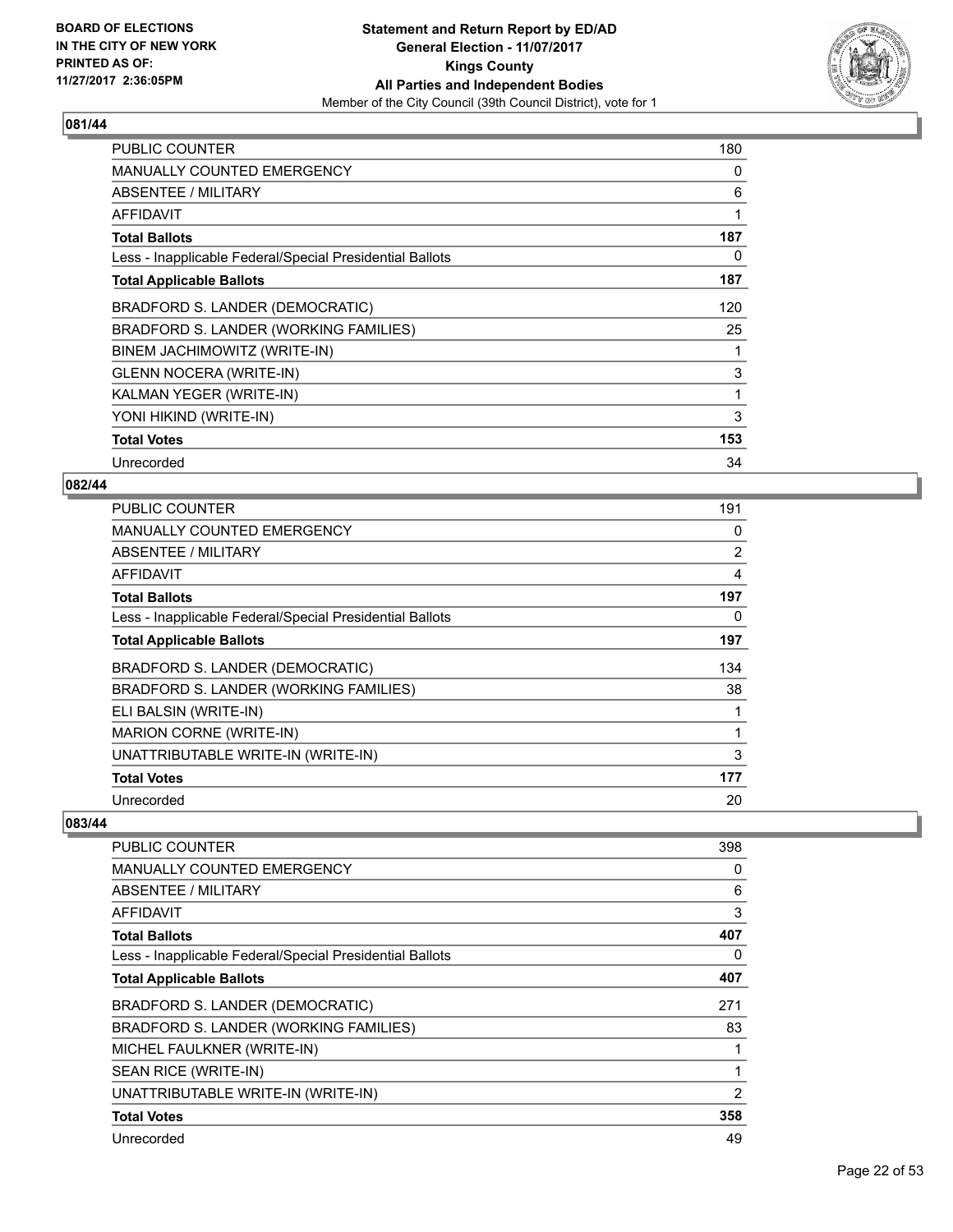

| PUBLIC COUNTER                                           | 209 |
|----------------------------------------------------------|-----|
| <b>MANUALLY COUNTED EMERGENCY</b>                        | 0   |
| ABSENTEE / MILITARY                                      |     |
| AFFIDAVIT                                                |     |
| <b>Total Ballots</b>                                     | 211 |
| Less - Inapplicable Federal/Special Presidential Ballots | 0   |
| <b>Total Applicable Ballots</b>                          | 211 |
| BRADFORD S. LANDER (DEMOCRATIC)                          | 142 |
| BRADFORD S. LANDER (WORKING FAMILIES)                    | 37  |
| UNATTRIBUTABLE WRITE-IN (WRITE-IN)                       | 2   |
| <b>Total Votes</b>                                       | 181 |
| Unrecorded                                               | 30  |

#### **085/44**

| <b>PUBLIC COUNTER</b>                                    | 111 |
|----------------------------------------------------------|-----|
| <b>MANUALLY COUNTED EMERGENCY</b>                        | 0   |
| ABSENTEE / MILITARY                                      | 2   |
| <b>AFFIDAVIT</b>                                         | 1   |
| <b>Total Ballots</b>                                     | 114 |
| Less - Inapplicable Federal/Special Presidential Ballots | 0   |
| <b>Total Applicable Ballots</b>                          | 114 |
| BRADFORD S. LANDER (DEMOCRATIC)                          | 72  |
| BRADFORD S. LANDER (WORKING FAMILIES)                    | 5   |
| DAVID FRIEDMAN (WRITE-IN)                                | 2   |
| HAROLD TISHLER (WRITE-IN)                                | 1   |
| HERHY TISCHLER (WRITE-IN)                                | 4   |
| KALMAN YEGER (WRITE-IN)                                  | 1   |
| YONI HIKIND (WRITE-IN)                                   | 3   |
| <b>Total Votes</b>                                       | 88  |
| Unrecorded                                               | 26  |

| PUBLIC COUNTER                                           | 173 |
|----------------------------------------------------------|-----|
| <b>MANUALLY COUNTED EMERGENCY</b>                        | 0   |
| <b>ABSENTEE / MILITARY</b>                               | 3   |
| AFFIDAVIT                                                | 7   |
| <b>Total Ballots</b>                                     | 183 |
| Less - Inapplicable Federal/Special Presidential Ballots | 0   |
| <b>Total Applicable Ballots</b>                          | 183 |
| BRADFORD S. LANDER (DEMOCRATIC)                          | 116 |
| BRADFORD S. LANDER (WORKING FAMILIES)                    | 47  |
| RANDY WEINGARTEN (WRITE-IN)                              |     |
| ROBERT CARROLL (WRITE-IN)                                |     |
| SONJA UUKOSA (WRITE-IN)                                  |     |
| <b>Total Votes</b>                                       | 166 |
| Unrecorded                                               | 17  |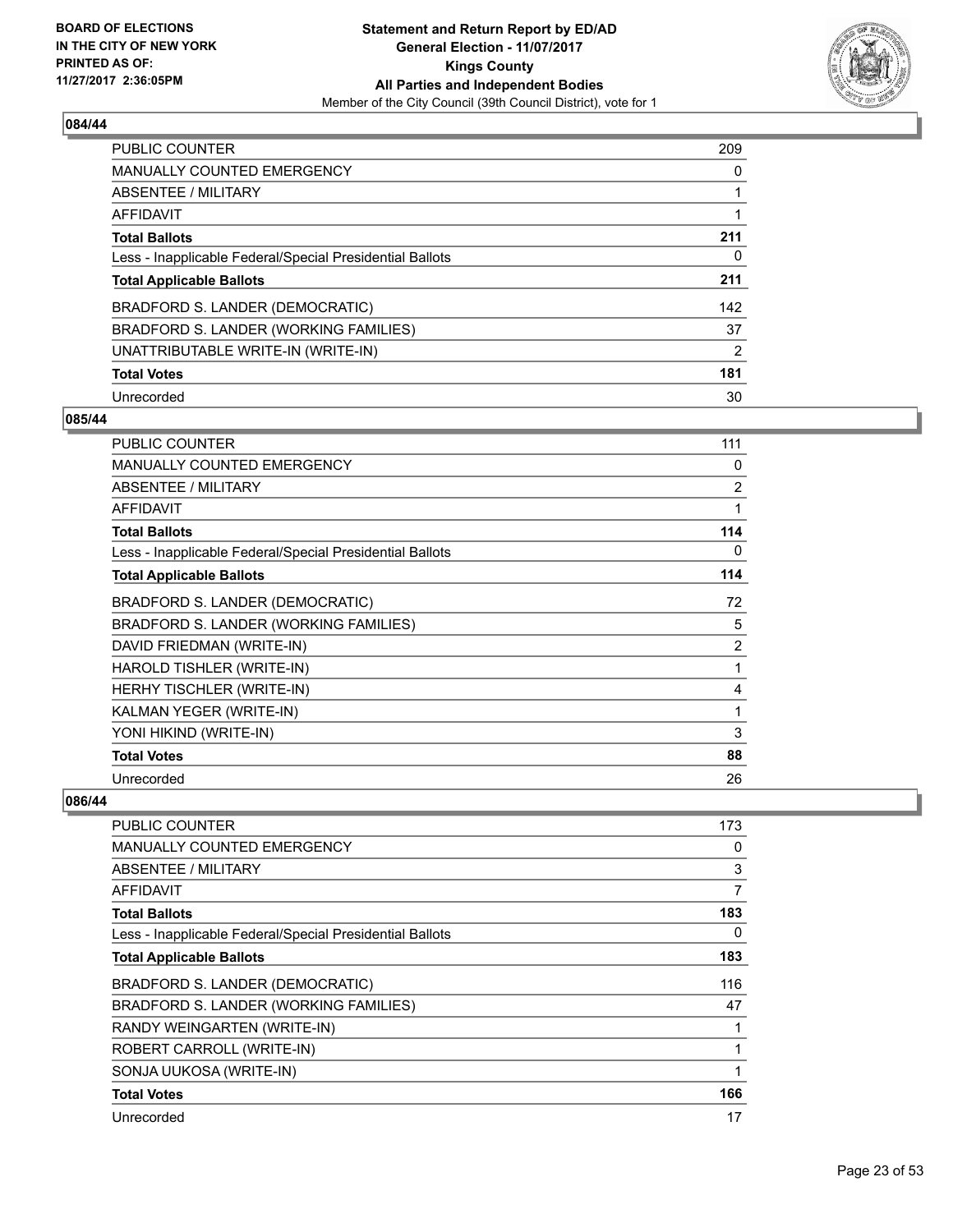

| <b>PUBLIC COUNTER</b>                                    | 225 |
|----------------------------------------------------------|-----|
| <b>MANUALLY COUNTED EMERGENCY</b>                        | 0   |
| ABSENTEE / MILITARY                                      | 2   |
| AFFIDAVIT                                                | 2   |
| <b>Total Ballots</b>                                     | 229 |
| Less - Inapplicable Federal/Special Presidential Ballots | 0   |
| <b>Total Applicable Ballots</b>                          | 229 |
| BRADFORD S. LANDER (DEMOCRATIC)                          | 144 |
| BRADFORD S. LANDER (WORKING FAMILIES)                    | 45  |
| UNATTRIBUTABLE WRITE-IN (WRITE-IN)                       |     |
| <b>Total Votes</b>                                       | 190 |
| Unrecorded                                               | 39  |

#### **089/44**

| PUBLIC COUNTER                                           | 218 |
|----------------------------------------------------------|-----|
| <b>MANUALLY COUNTED EMERGENCY</b>                        | 0   |
| ABSENTEE / MILITARY                                      | 4   |
| AFFIDAVIT                                                | 6   |
| <b>Total Ballots</b>                                     | 228 |
| Less - Inapplicable Federal/Special Presidential Ballots | 0   |
| <b>Total Applicable Ballots</b>                          | 228 |
| BRADFORD S. LANDER (DEMOCRATIC)                          | 144 |
| BRADFORD S. LANDER (WORKING FAMILIES)                    | 50  |
| ROBERT DINERO (WRITE-IN)                                 |     |
| SHAINA RODRIGUEZ (WRITE-IN)                              |     |
| UNATTRIBUTABLE WRITE-IN (WRITE-IN)                       |     |
| WILL RAINES (WRITE-IN)                                   |     |
| <b>Total Votes</b>                                       | 198 |
| Unrecorded                                               | 30  |

| <b>Total Votes</b>                                       | 0            |
|----------------------------------------------------------|--------------|
| BRADFORD S. LANDER (WORKING FAMILIES)                    | $\mathbf{0}$ |
| BRADFORD S. LANDER (DEMOCRATIC)                          | 0            |
| <b>Total Applicable Ballots</b>                          | 0            |
| Less - Inapplicable Federal/Special Presidential Ballots | $\Omega$     |
| <b>Total Ballots</b>                                     | 0            |
| <b>AFFIDAVIT</b>                                         | 0            |
| <b>ABSENTEE / MILITARY</b>                               | 0            |
| <b>MANUALLY COUNTED EMERGENCY</b>                        | 0            |
| PUBLIC COUNTER                                           | 0            |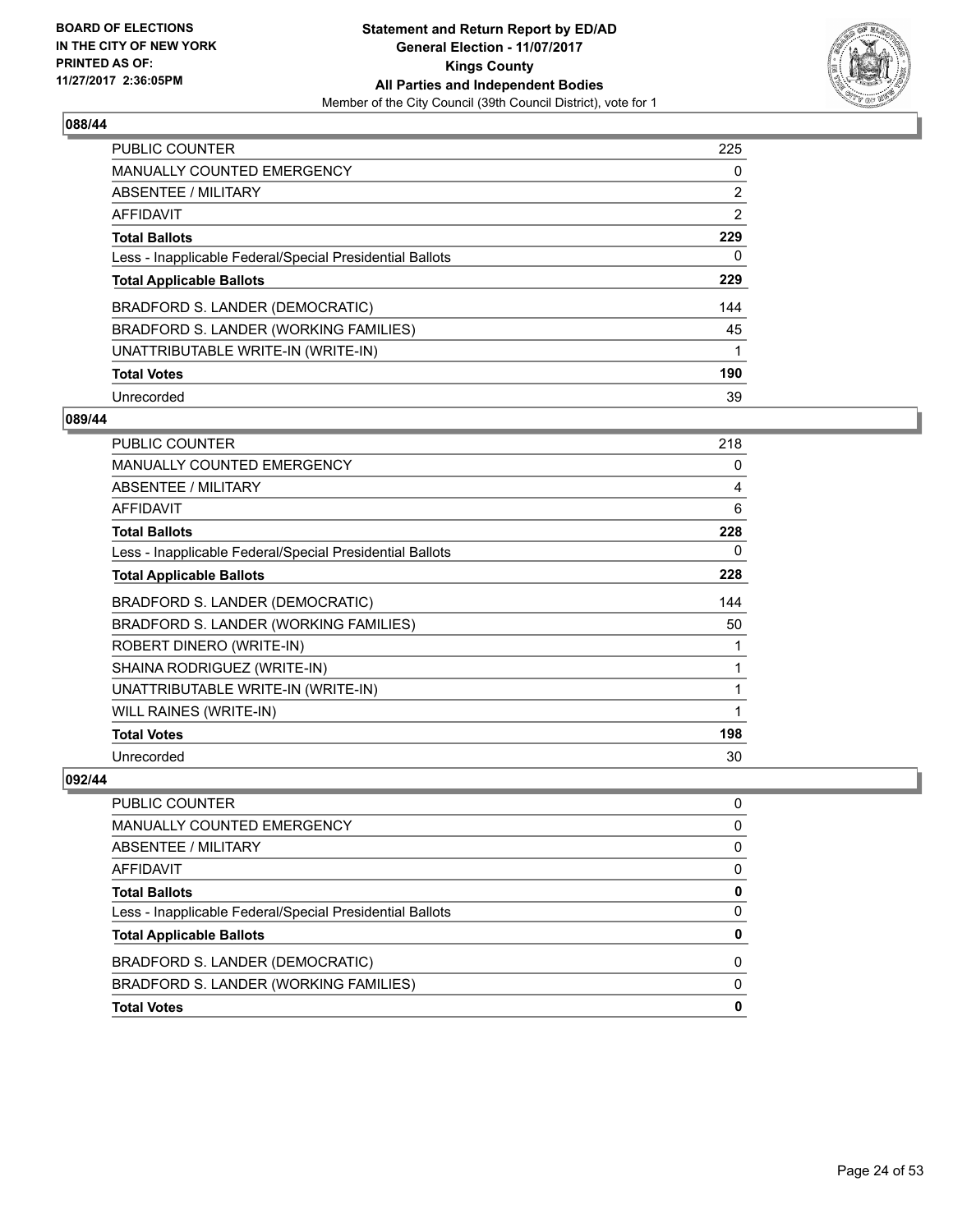

| <b>PUBLIC COUNTER</b>                                    | 34 |
|----------------------------------------------------------|----|
| <b>MANUALLY COUNTED EMERGENCY</b>                        | 0  |
| ABSENTEE / MILITARY                                      | 2  |
| AFFIDAVIT                                                | 0  |
| <b>Total Ballots</b>                                     | 36 |
| Less - Inapplicable Federal/Special Presidential Ballots | 0  |
| <b>Total Applicable Ballots</b>                          | 36 |
| BRADFORD S. LANDER (DEMOCRATIC)                          | 21 |
| BRADFORD S. LANDER (WORKING FAMILIES)                    |    |
| KALMAN YEGER (WRITE-IN)                                  |    |
| SARA HEIMFELD (WRITE-IN)                                 | 1  |
| SHEA FOGEL (WRITE-IN)                                    |    |
| <b>Total Votes</b>                                       | 25 |
| Unrecorded                                               | 11 |

| <b>PUBLIC COUNTER</b>                                    | 234 |
|----------------------------------------------------------|-----|
| <b>MANUALLY COUNTED EMERGENCY</b>                        | 0   |
| ABSENTEE / MILITARY                                      |     |
| AFFIDAVIT                                                | 3   |
| <b>Total Ballots</b>                                     | 238 |
| Less - Inapplicable Federal/Special Presidential Ballots | 0   |
| <b>Total Applicable Ballots</b>                          | 238 |
| BRADFORD S. LANDER (DEMOCRATIC)                          | 162 |
| BRADFORD S. LANDER (WORKING FAMILIES)                    | 13  |
| KALMAN YEGER (WRITE-IN)                                  | 5   |
| UNATTRIBUTABLE WRITE-IN (WRITE-IN)                       | 3   |
| YONI HIKIND (WRITE-IN)                                   | 5   |
| <b>Total Votes</b>                                       | 188 |
| Unrecorded                                               | 50  |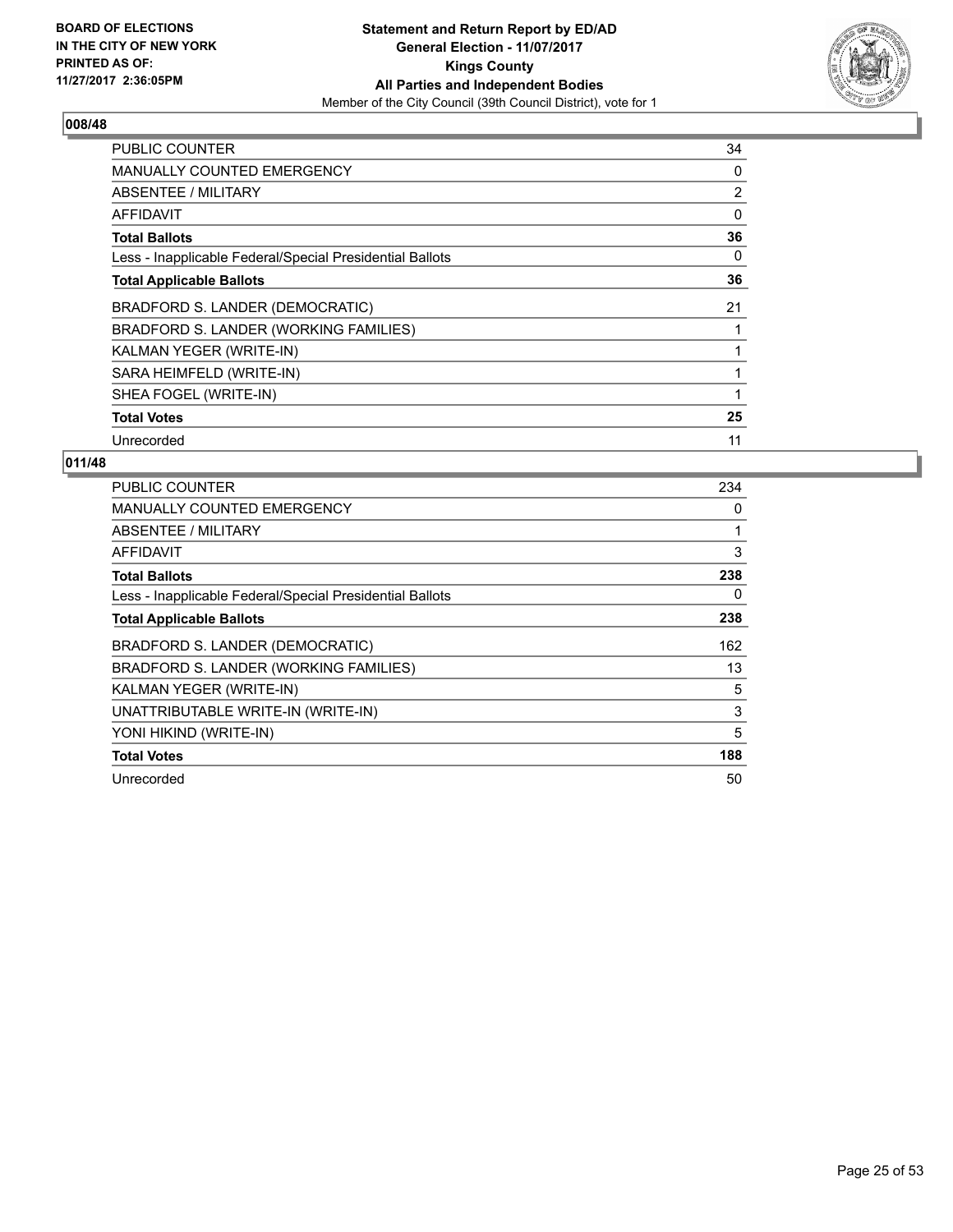

| <b>PUBLIC COUNTER</b>                                    | 263 |
|----------------------------------------------------------|-----|
| <b>MANUALLY COUNTED EMERGENCY</b>                        | 0   |
| <b>ABSENTEE / MILITARY</b>                               | 2   |
| <b>AFFIDAVIT</b>                                         | 7   |
| <b>Total Ballots</b>                                     | 272 |
| Less - Inapplicable Federal/Special Presidential Ballots | 0   |
| <b>Total Applicable Ballots</b>                          | 272 |
| BRADFORD S. LANDER (DEMOCRATIC)                          | 156 |
| BRADFORD S. LANDER (WORKING FAMILIES)                    | 16  |
| CHAYA PEREL WEINBERG (WRITE-IN)                          | 1   |
| DOV HIKIND (WRITE-IN)                                    | 1   |
| KALMAN YAEGER (WRITE-IN)                                 | 17  |
| MEIR BLAU (WRITE-IN)                                     | 1   |
| RONALD REAGEN (WRITE-IN)                                 | 1   |
| UNATTRIBUTABLE WRITE-IN (WRITE-IN)                       | 1   |
| YONI HIKIND (WRITE-IN)                                   | 6   |
| ZVI HECHT (WRITE-IN)                                     | 1   |
| <b>Total Votes</b>                                       | 201 |
| Unrecorded                                               | 71  |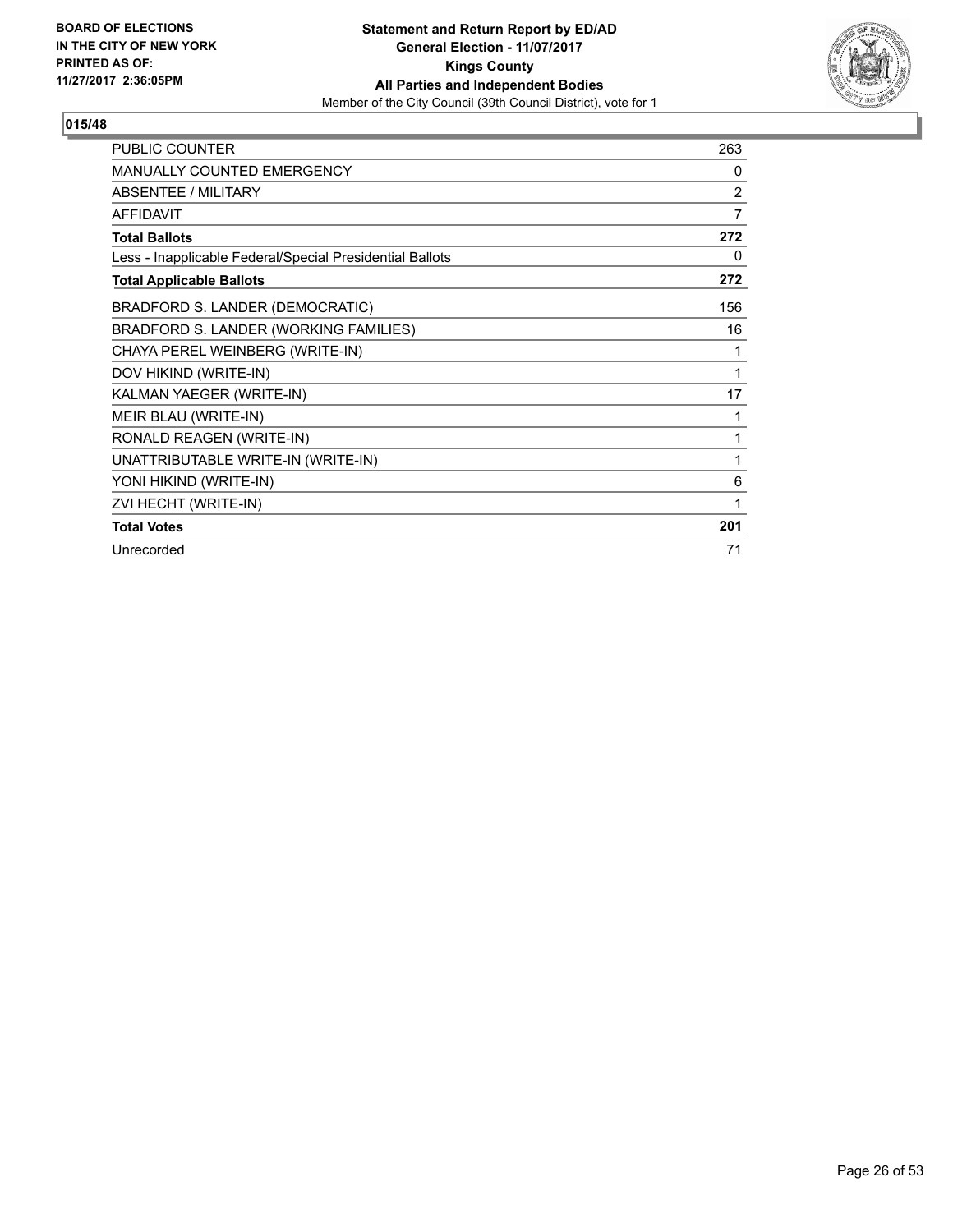

| <b>PUBLIC COUNTER</b>                                    | 338 |
|----------------------------------------------------------|-----|
| <b>MANUALLY COUNTED EMERGENCY</b>                        | 0   |
| ABSENTEE / MILITARY                                      | 6   |
| AFFIDAVIT                                                | 5   |
| <b>Total Ballots</b>                                     | 349 |
| Less - Inapplicable Federal/Special Presidential Ballots | 0   |
| <b>Total Applicable Ballots</b>                          | 349 |
| BRADFORD S. LANDER (DEMOCRATIC)                          | 254 |
| BRADFORD S. LANDER (WORKING FAMILIES)                    | 64  |
| DANIEL SQUADRON (WRITE-IN)                               | 1   |
| DAVID SJURSEN (WRITE-IN)                                 |     |
| <b>Total Votes</b>                                       | 320 |
| Unrecorded                                               | 29  |

# **008/51**

| PUBLIC COUNTER                                           | 84 |
|----------------------------------------------------------|----|
| MANUALLY COUNTED EMERGENCY                               | 0  |
| ABSENTEE / MILITARY                                      | 0  |
| AFFIDAVIT                                                |    |
| <b>Total Ballots</b>                                     | 85 |
| Less - Inapplicable Federal/Special Presidential Ballots | 0  |
| <b>Total Applicable Ballots</b>                          | 85 |
| BRADFORD S. LANDER (DEMOCRATIC)                          | 66 |
| BRADFORD S. LANDER (WORKING FAMILIES)                    | 14 |
| <b>Total Votes</b>                                       | 80 |
| Unrecorded                                               | 5  |

| <b>PUBLIC COUNTER</b>                                    | 55 |
|----------------------------------------------------------|----|
| <b>MANUALLY COUNTED EMERGENCY</b>                        | 0  |
| ABSENTEE / MILITARY                                      | 0  |
| AFFIDAVIT                                                | 0  |
| <b>Total Ballots</b>                                     | 55 |
| Less - Inapplicable Federal/Special Presidential Ballots | 0  |
| <b>Total Applicable Ballots</b>                          | 55 |
| BRADFORD S. LANDER (DEMOCRATIC)                          | 37 |
| BRADFORD S. LANDER (WORKING FAMILIES)                    | 6  |
| <b>Total Votes</b>                                       | 43 |
| Unrecorded                                               | 12 |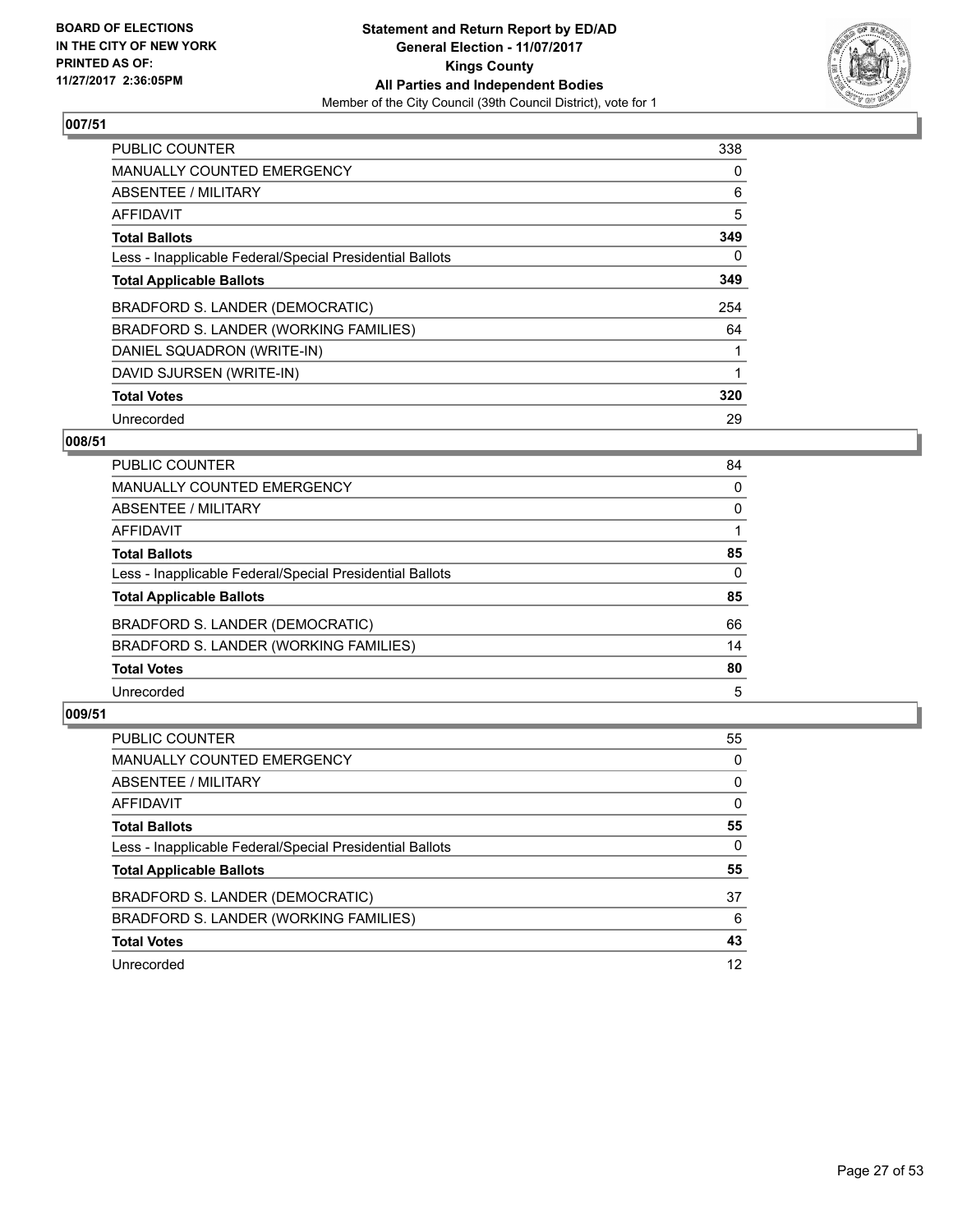

| <b>PUBLIC COUNTER</b>                                    | 199 |
|----------------------------------------------------------|-----|
| MANUALLY COUNTED EMERGENCY                               | 0   |
| ABSENTEE / MILITARY                                      | 1   |
| <b>AFFIDAVIT</b>                                         | 3   |
| <b>Total Ballots</b>                                     | 203 |
| Less - Inapplicable Federal/Special Presidential Ballots | 0   |
| <b>Total Applicable Ballots</b>                          | 203 |
| BRADFORD S. LANDER (DEMOCRATIC)                          | 113 |
| BRADFORD S. LANDER (WORKING FAMILIES)                    | 9   |
| <b>KEVIN GERSHENSON (WRITE-IN)</b>                       | 1   |
| PINI BRAVES (WRITE-IN)                                   | 1   |
| YEHUDA GRUEN (WRITE-IN)                                  | 1   |
| YONI HIKIND (WRITE-IN)                                   | 4   |
| <b>Total Votes</b>                                       | 129 |
| Unrecorded                                               | 74  |

# **019/51**

| PUBLIC COUNTER                                           | 21 |
|----------------------------------------------------------|----|
| <b>MANUALLY COUNTED EMERGENCY</b>                        | 0  |
| ABSENTEE / MILITARY                                      |    |
| AFFIDAVIT                                                | 2  |
| <b>Total Ballots</b>                                     | 24 |
| Less - Inapplicable Federal/Special Presidential Ballots | 0  |
| <b>Total Applicable Ballots</b>                          | 24 |
| <b>BRADFORD S. LANDER (DEMOCRATIC)</b>                   | 13 |
| BRADFORD S. LANDER (WORKING FAMILIES)                    | 5  |
| UNATTRIBUTABLE WRITE-IN (WRITE-IN)                       |    |
| <b>Total Votes</b>                                       | 19 |
| Unrecorded                                               | 5  |

| <b>PUBLIC COUNTER</b>                                    | 200 |
|----------------------------------------------------------|-----|
| <b>MANUALLY COUNTED EMERGENCY</b>                        | 0   |
| <b>ABSENTEE / MILITARY</b>                               | 10  |
| AFFIDAVIT                                                | 3   |
| <b>Total Ballots</b>                                     | 213 |
| Less - Inapplicable Federal/Special Presidential Ballots | 0   |
| <b>Total Applicable Ballots</b>                          | 213 |
| BRADFORD S. LANDER (DEMOCRATIC)                          | 151 |
| BRADFORD S. LANDER (WORKING FAMILIES)                    | 38  |
| CHRISTOPHER G KEANE (WRITE-IN)                           |     |
| CHRISTOPHER KEANE (WRITE-IN)                             | 1   |
| UNATTRIBUTABLE WRITE-IN (WRITE-IN)                       | 2   |
| <b>Total Votes</b>                                       | 193 |
| Unrecorded                                               | 20  |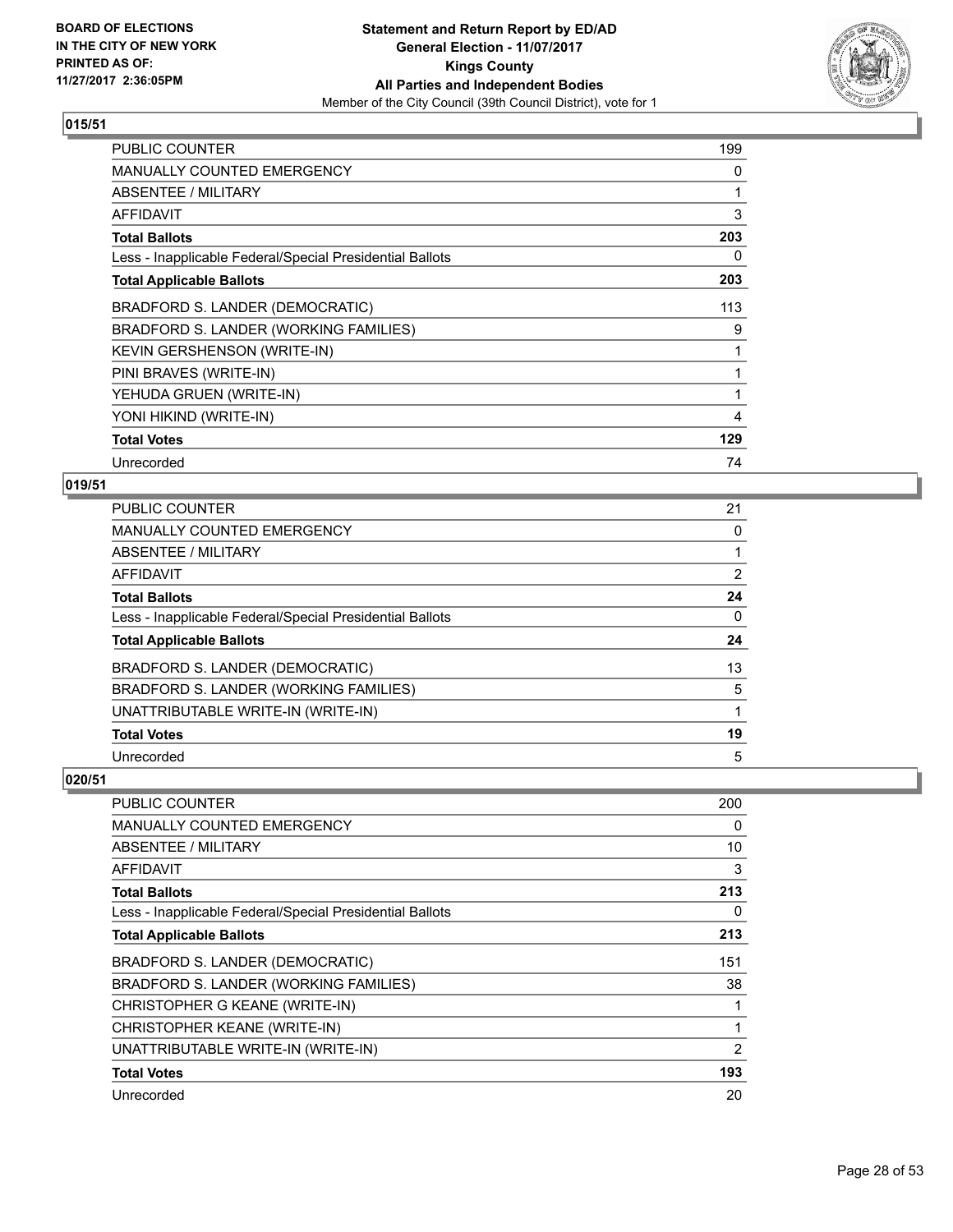

| <b>PUBLIC COUNTER</b>                                    | 62             |
|----------------------------------------------------------|----------------|
| <b>MANUALLY COUNTED EMERGENCY</b>                        | 0              |
| ABSENTEE / MILITARY                                      |                |
| AFFIDAVIT                                                | $\overline{2}$ |
| <b>Total Ballots</b>                                     | 65             |
| Less - Inapplicable Federal/Special Presidential Ballots | 0              |
| <b>Total Applicable Ballots</b>                          | 65             |
| BRADFORD S. LANDER (DEMOCRATIC)                          | 36             |
| BRADFORD S. LANDER (WORKING FAMILIES)                    | 22             |
| UNATTRIBUTABLE WRITE-IN (WRITE-IN)                       |                |
| <b>Total Votes</b>                                       | 59             |
| Unrecorded                                               | 6              |

#### **043/51**

| 128      |
|----------|
| 0        |
|          |
| 3        |
| 132      |
| $\Omega$ |
| 132      |
| 96       |
| 16       |
|          |
| 113      |
| 19       |
|          |

| <b>PUBLIC COUNTER</b>                                    | 66 |
|----------------------------------------------------------|----|
| <b>MANUALLY COUNTED EMERGENCY</b>                        | 0  |
| ABSENTEE / MILITARY                                      | 4  |
| AFFIDAVIT                                                | 0  |
| <b>Total Ballots</b>                                     | 70 |
| Less - Inapplicable Federal/Special Presidential Ballots | 0  |
| <b>Total Applicable Ballots</b>                          | 70 |
| BRADFORD S. LANDER (DEMOCRATIC)                          | 56 |
| BRADFORD S. LANDER (WORKING FAMILIES)                    | 10 |
| <b>Total Votes</b>                                       | 66 |
| Unrecorded                                               | 4  |
| 045/51 COMBINED into: 044/51                             |    |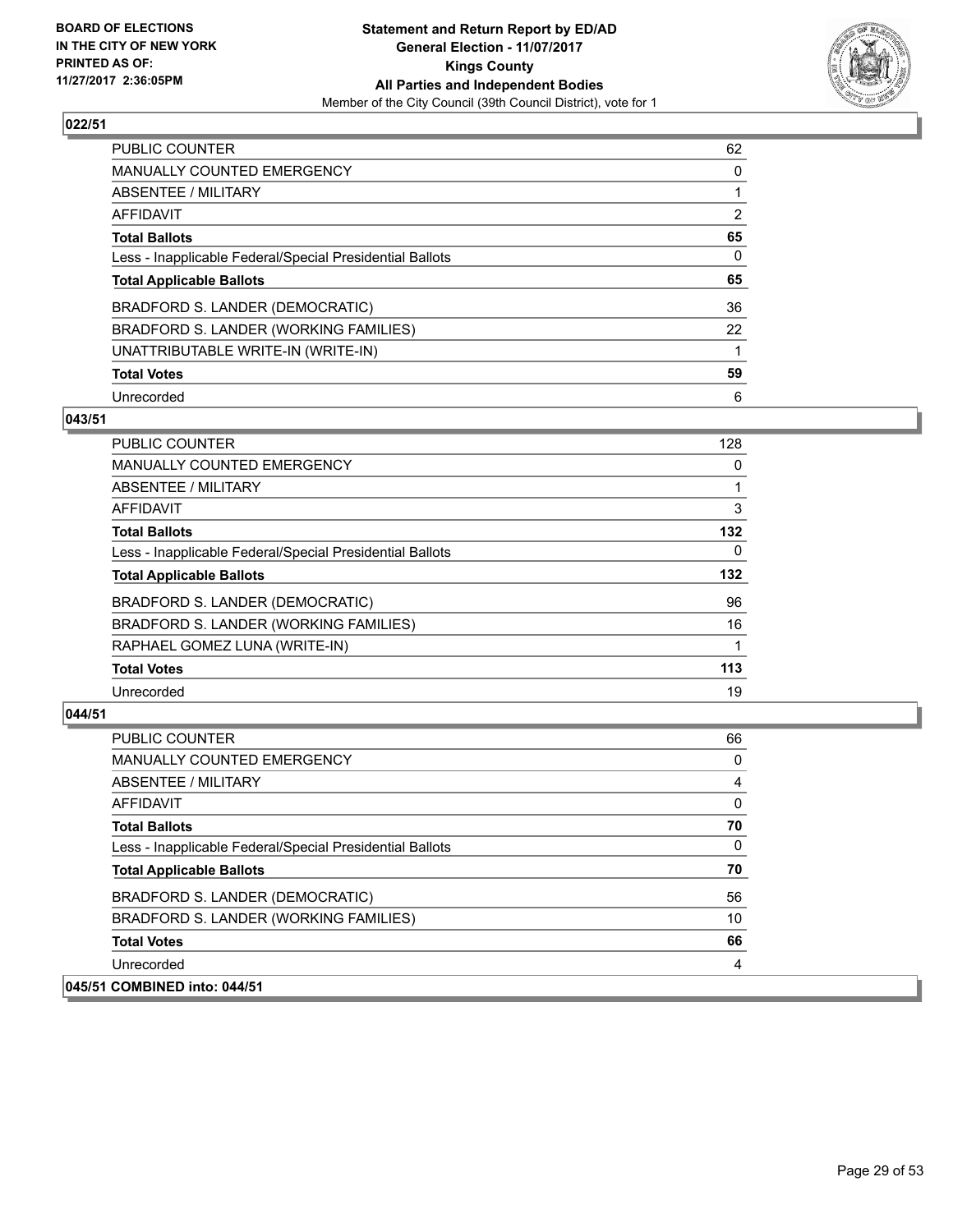

| PUBLIC COUNTER                                           | 12 <sup>2</sup> |
|----------------------------------------------------------|-----------------|
| <b>MANUALLY COUNTED EMERGENCY</b>                        | 0               |
| <b>ABSENTEE / MILITARY</b>                               | 0               |
| AFFIDAVIT                                                | 0               |
| <b>Total Ballots</b>                                     | 12              |
| Less - Inapplicable Federal/Special Presidential Ballots | 0               |
| <b>Total Applicable Ballots</b>                          | $12 \,$         |
| BRADFORD S. LANDER (DEMOCRATIC)                          | 9               |
| BRADFORD S. LANDER (WORKING FAMILIES)                    | 2               |
| <b>Total Votes</b>                                       | 11              |
| Unrecorded                                               |                 |

| <b>PUBLIC COUNTER</b>                                    | 0 |
|----------------------------------------------------------|---|
| MANUALLY COUNTED EMERGENCY                               | 0 |
| ABSENTEE / MILITARY                                      | 0 |
| AFFIDAVIT                                                | 0 |
| <b>Total Ballots</b>                                     | 0 |
| Less - Inapplicable Federal/Special Presidential Ballots | 0 |
| <b>Total Applicable Ballots</b>                          | 0 |
| BRADFORD S. LANDER (DEMOCRATIC)                          | 0 |
| BRADFORD S. LANDER (WORKING FAMILIES)                    | 0 |
| <b>Total Votes</b>                                       | 0 |
|                                                          |   |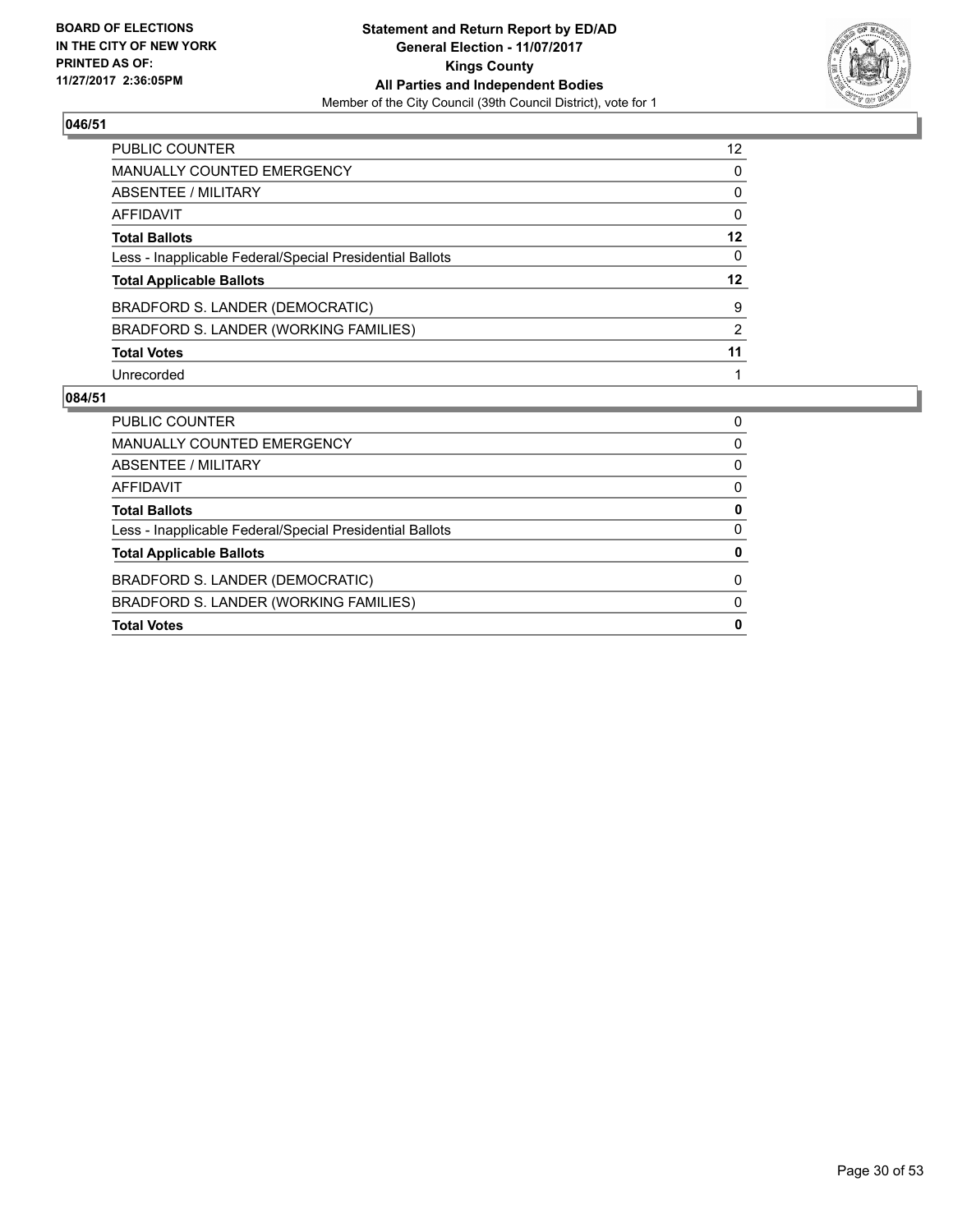

| <b>PUBLIC COUNTER</b>                                    | 213 |
|----------------------------------------------------------|-----|
| <b>MANUALLY COUNTED EMERGENCY</b>                        | 0   |
| ABSENTEE / MILITARY                                      | 5   |
| AFFIDAVIT                                                | 3   |
| <b>Total Ballots</b>                                     | 221 |
| Less - Inapplicable Federal/Special Presidential Ballots | 0   |
| <b>Total Applicable Ballots</b>                          | 221 |
| BRADFORD S. LANDER (DEMOCRATIC)                          | 160 |
| BRADFORD S. LANDER (WORKING FAMILIES)                    | 41  |
| ALEX MESHECHOK (WRITE-IN)                                | 1   |
| ARTIE FERBURGER (WRITE-IN)                               | 1   |
| BARACK OBAMA (WRITE-IN)                                  | 1   |
| UNATTRIBUTABLE WRITE-IN (WRITE-IN)                       | 1   |
| <b>Total Votes</b>                                       | 205 |
| Unrecorded                                               | 16  |

## **035/52**

| <b>PUBLIC COUNTER</b>                                    | 275 |
|----------------------------------------------------------|-----|
| <b>MANUALLY COUNTED EMERGENCY</b>                        | 0   |
| ABSENTEE / MILITARY                                      | 7   |
| AFFIDAVIT                                                | 7   |
| <b>Total Ballots</b>                                     | 289 |
| Less - Inapplicable Federal/Special Presidential Ballots | 0   |
| <b>Total Applicable Ballots</b>                          | 289 |
| BRADFORD S. LANDER (DEMOCRATIC)                          | 216 |
| BRADFORD S. LANDER (WORKING FAMILIES)                    | 50  |
| <b>BO DIETL (WRITE-IN)</b>                               |     |
| <b>JUSTIN BRANNAN (WRITE-IN)</b>                         | 1   |
| UNATTRIBUTABLE WRITE-IN (WRITE-IN)                       | 2   |
| <b>Total Votes</b>                                       | 270 |
| Unrecorded                                               | 19  |

| PUBLIC COUNTER                                           | 322 |
|----------------------------------------------------------|-----|
| MANUALLY COUNTED EMERGENCY                               | 0   |
| ABSENTEE / MILITARY                                      | 5   |
| AFFIDAVIT                                                | 2   |
| <b>Total Ballots</b>                                     | 329 |
| Less - Inapplicable Federal/Special Presidential Ballots | 0   |
| <b>Total Applicable Ballots</b>                          | 329 |
| BRADFORD S. LANDER (DEMOCRATIC)                          | 246 |
| BRADFORD S. LANDER (WORKING FAMILIES)                    | 53  |
| UNATTRIBUTABLE WRITE-IN (WRITE-IN)                       | 3   |
| <b>Total Votes</b>                                       | 302 |
| Unrecorded                                               | 27  |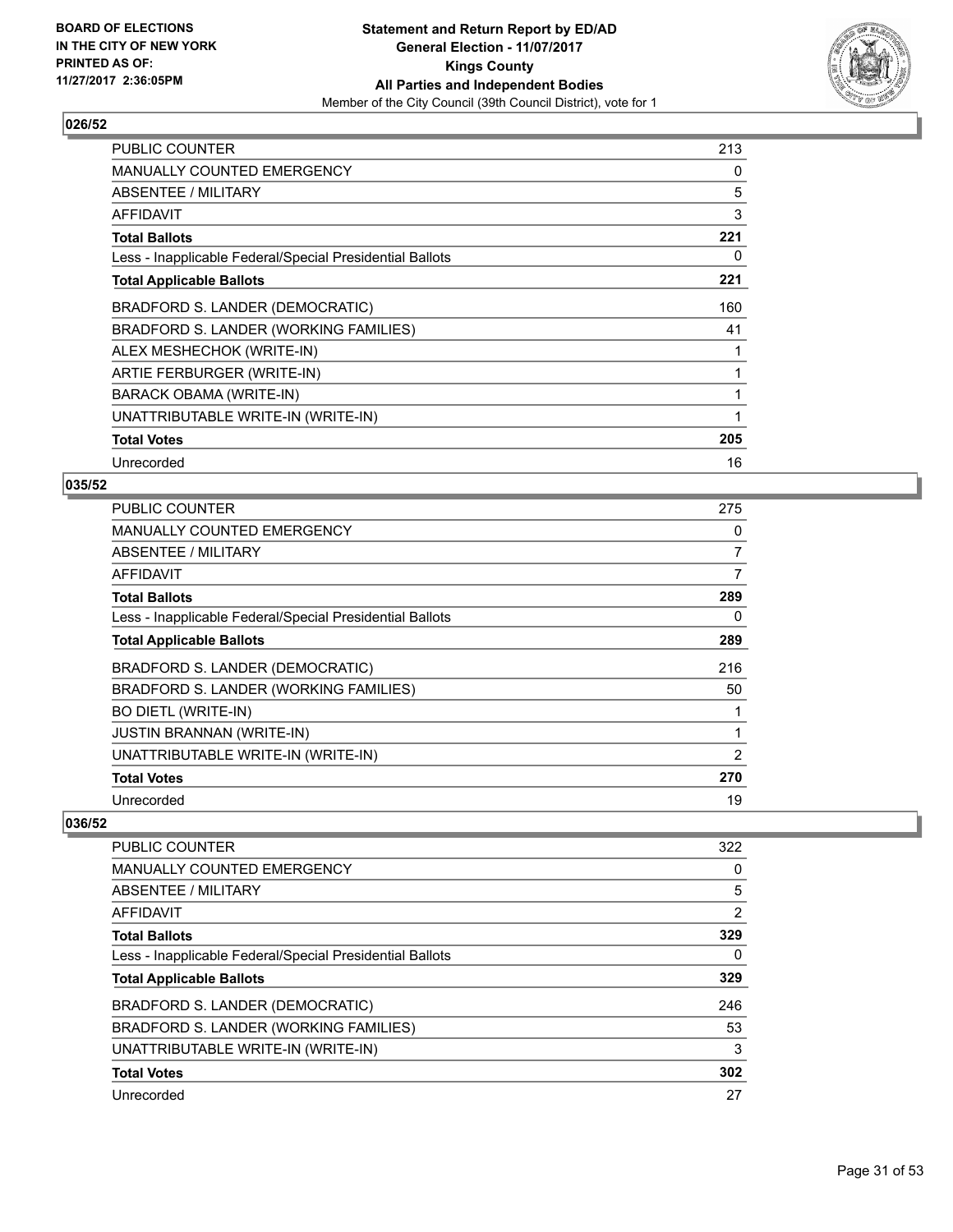

| <b>PUBLIC COUNTER</b>                                    | 370 |
|----------------------------------------------------------|-----|
| <b>MANUALLY COUNTED EMERGENCY</b>                        | 0   |
| ABSENTEE / MILITARY                                      | 3   |
| AFFIDAVIT                                                | 3   |
| <b>Total Ballots</b>                                     | 376 |
| Less - Inapplicable Federal/Special Presidential Ballots | 0   |
| <b>Total Applicable Ballots</b>                          | 376 |
| BRADFORD S. LANDER (DEMOCRATIC)                          | 282 |
| BRADFORD S. LANDER (WORKING FAMILIES)                    | 58  |
| CARLO E. BLACKMORE (WRITE-IN)                            | 1   |
| CHRISTOPHER COFFEY (WRITE-IN)                            | 1   |
| DOROTHY SIEGEL (WRITE-IN)                                | 1   |
| MARY IDE (WRITE-IN)                                      | 1   |
| UNATTRIBUTABLE WRITE-IN (WRITE-IN)                       | 1   |
| <b>Total Votes</b>                                       | 345 |
| Unrecorded                                               | 31  |

# **038/52**

| <b>PUBLIC COUNTER</b>                                    | 349 |
|----------------------------------------------------------|-----|
| <b>MANUALLY COUNTED EMERGENCY</b>                        | 0   |
| ABSENTEE / MILITARY                                      | 6   |
| AFFIDAVIT                                                |     |
| <b>Total Ballots</b>                                     | 362 |
| Less - Inapplicable Federal/Special Presidential Ballots | 0   |
| <b>Total Applicable Ballots</b>                          | 362 |
| BRADFORD S. LANDER (DEMOCRATIC)                          | 279 |
| BRADFORD S. LANDER (WORKING FAMILIES)                    | 48  |
| <b>Total Votes</b>                                       | 327 |
| Unrecorded                                               | 35  |

| <b>PUBLIC COUNTER</b>                                    | 406 |
|----------------------------------------------------------|-----|
| MANUALLY COUNTED EMERGENCY                               | 0   |
| ABSENTEE / MILITARY                                      | 5   |
| AFFIDAVIT                                                | 3   |
| <b>Total Ballots</b>                                     | 414 |
| Less - Inapplicable Federal/Special Presidential Ballots | 0   |
| <b>Total Applicable Ballots</b>                          | 414 |
| BRADFORD S. LANDER (DEMOCRATIC)                          | 293 |
| BRADFORD S. LANDER (WORKING FAMILIES)                    | 63  |
| MARIE PAGAUO (WRITE-IN)                                  |     |
| RICHARD BUSHNER (WRITE-IN)                               |     |
| UNATTRIBUTABLE WRITE-IN (WRITE-IN)                       | 2   |
| <b>Total Votes</b>                                       | 360 |
| Unrecorded                                               | 54  |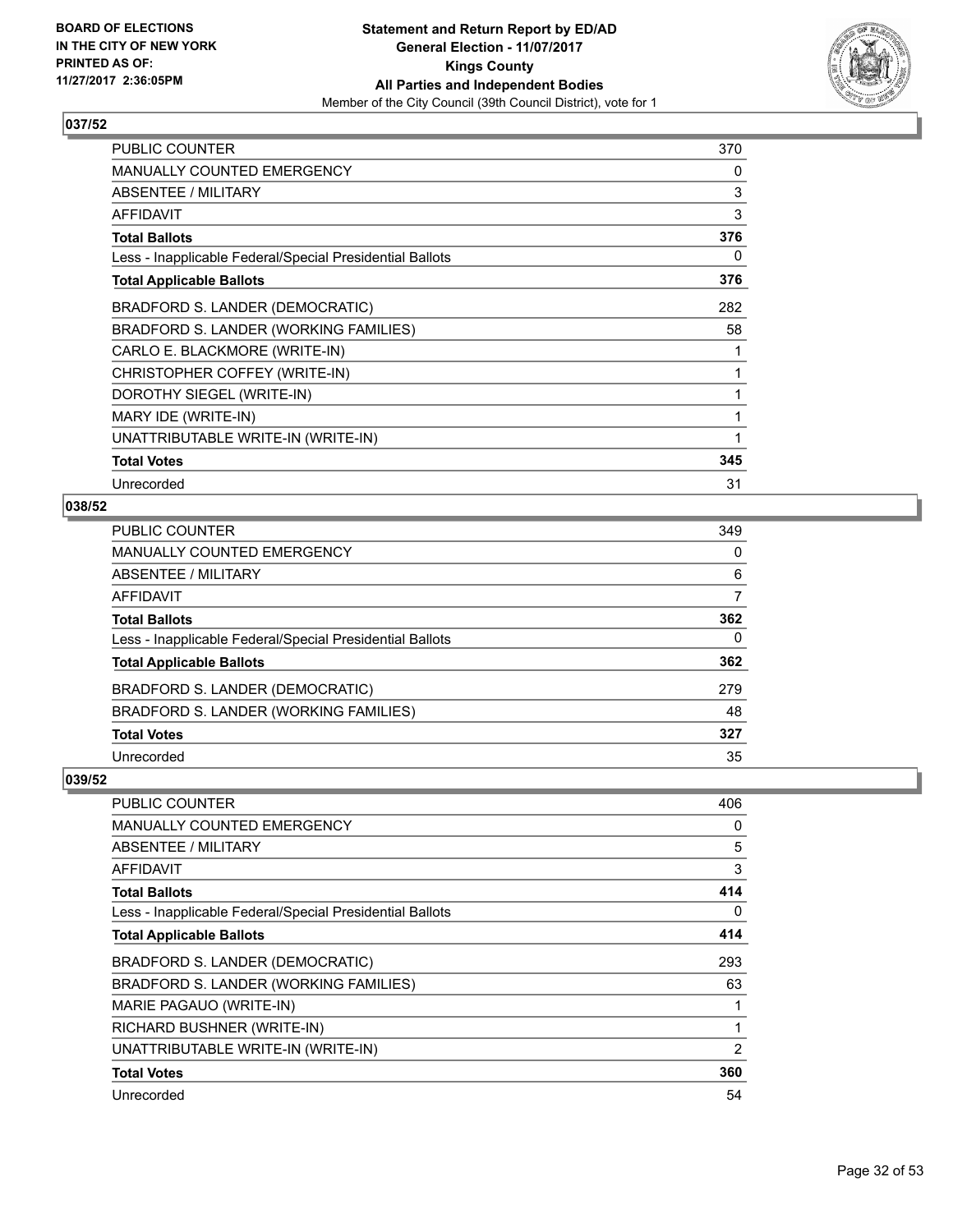

| <b>PUBLIC COUNTER</b>                                    | 360            |
|----------------------------------------------------------|----------------|
| <b>MANUALLY COUNTED EMERGENCY</b>                        | 0              |
| <b>ABSENTEE / MILITARY</b>                               | 6              |
| AFFIDAVIT                                                |                |
| <b>Total Ballots</b>                                     | 367            |
| Less - Inapplicable Federal/Special Presidential Ballots | 0              |
| <b>Total Applicable Ballots</b>                          | 367            |
| BRADFORD S. LANDER (DEMOCRATIC)                          | 277            |
| BRADFORD S. LANDER (WORKING FAMILIES)                    | 55             |
| BRANDON COOMBS (WRITE-IN)                                |                |
| CARRIE STRAUS (WRITE-IN)                                 |                |
| UNATTRIBUTABLE WRITE-IN (WRITE-IN)                       | $\overline{2}$ |
| <b>Total Votes</b>                                       | 336            |
| Unrecorded                                               | 31             |

# **041/52**

| <b>PUBLIC COUNTER</b>                                    | 128 |
|----------------------------------------------------------|-----|
| <b>MANUALLY COUNTED EMERGENCY</b>                        | 0   |
| ABSENTEE / MILITARY                                      |     |
| AFFIDAVIT                                                |     |
| <b>Total Ballots</b>                                     | 130 |
| Less - Inapplicable Federal/Special Presidential Ballots | 0   |
| <b>Total Applicable Ballots</b>                          | 130 |
| BRADFORD S. LANDER (DEMOCRATIC)                          | 93  |
| BRADFORD S. LANDER (WORKING FAMILIES)                    | 27  |
| <b>BUDDT SCOTTO (WRITE-IN)</b>                           |     |
| <b>Total Votes</b>                                       | 121 |
| Unrecorded                                               | 9   |

| <b>PUBLIC COUNTER</b>                                    | 327 |
|----------------------------------------------------------|-----|
| <b>MANUALLY COUNTED EMERGENCY</b>                        | 0   |
| <b>ABSENTEE / MILITARY</b>                               | 7   |
| AFFIDAVIT                                                | 2   |
| <b>Total Ballots</b>                                     | 336 |
| Less - Inapplicable Federal/Special Presidential Ballots | 0   |
| <b>Total Applicable Ballots</b>                          | 336 |
| BRADFORD S. LANDER (DEMOCRATIC)                          | 243 |
| BRADFORD S. LANDER (WORKING FAMILIES)                    | 56  |
| JOHN STAGNO (WRITE-IN)                                   | 1   |
| LINDA MARIANO (WRITE-IN)                                 | 1   |
| RICARDO MONTALBAN (WRITE-IN)                             | 1   |
| TOM MILMORE (WRITE-IN)                                   | 1   |
| <b>Total Votes</b>                                       | 303 |
| Unrecorded                                               | 33  |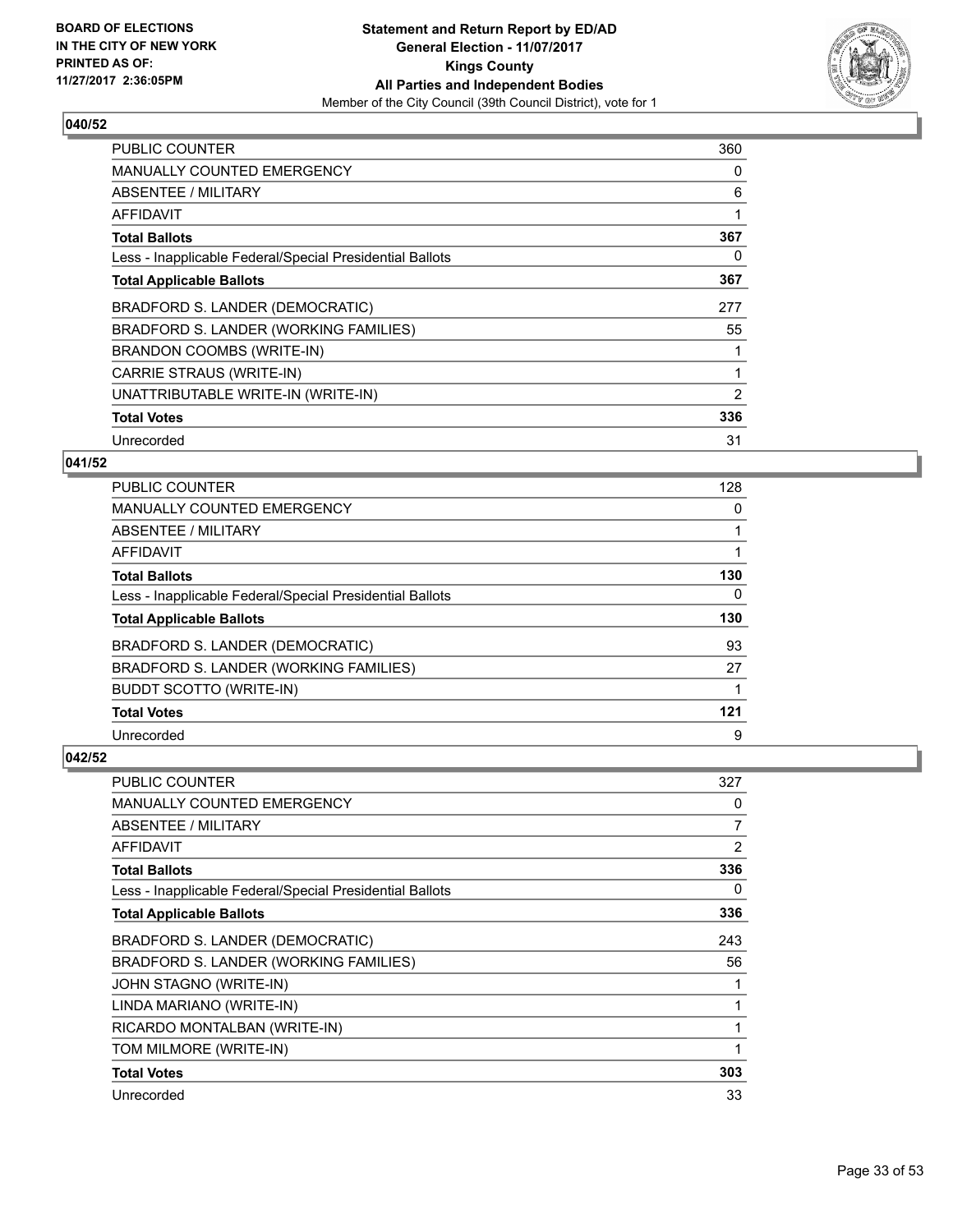

| <b>PUBLIC COUNTER</b>                                    | 336 |
|----------------------------------------------------------|-----|
| <b>MANUALLY COUNTED EMERGENCY</b>                        | 0   |
| ABSENTEE / MILITARY                                      | 2   |
| AFFIDAVIT                                                | 2   |
| <b>Total Ballots</b>                                     | 340 |
| Less - Inapplicable Federal/Special Presidential Ballots | 0   |
| <b>Total Applicable Ballots</b>                          | 340 |
| BRADFORD S. LANDER (DEMOCRATIC)                          | 244 |
| BRADFORD S. LANDER (WORKING FAMILIES)                    | 60  |
| DANIEL SQUADRON (WRITE-IN)                               | 1   |
| DONALD TRUMP (WRITE-IN)                                  | 1   |
| LAUREN GOTTLIEB (WRITE-IN)                               | 1   |
| LESTER HILL (WRITE-IN)                                   | 1   |
| UNATTRIBUTABLE WRITE-IN (WRITE-IN)                       | 3   |
| <b>Total Votes</b>                                       | 311 |
| Unrecorded                                               | 29  |

# **044/52**

| <b>PUBLIC COUNTER</b>                                    | 340 |
|----------------------------------------------------------|-----|
| MANUALLY COUNTED EMERGENCY                               | 0   |
| ABSENTEE / MILITARY                                      | 4   |
| AFFIDAVIT                                                | 4   |
| <b>Total Ballots</b>                                     | 348 |
| Less - Inapplicable Federal/Special Presidential Ballots | 0   |
| <b>Total Applicable Ballots</b>                          | 348 |
| BRADFORD S. LANDER (DEMOCRATIC)                          | 213 |
| BRADFORD S. LANDER (WORKING FAMILIES)                    | 63  |
| <b>GUY MASSIE (WRITE-IN)</b>                             |     |
| UNATTRIBUTABLE WRITE-IN (WRITE-IN)                       | 1   |
| VITO J. BRUNO (WRITE-IN)                                 | 1   |
| <b>Total Votes</b>                                       | 279 |
| Unrecorded                                               | 69  |

| <b>PUBLIC COUNTER</b>                                    | 289 |
|----------------------------------------------------------|-----|
| <b>MANUALLY COUNTED EMERGENCY</b>                        | 0   |
| ABSENTEE / MILITARY                                      | 2   |
| AFFIDAVIT                                                | 4   |
| <b>Total Ballots</b>                                     | 295 |
| Less - Inapplicable Federal/Special Presidential Ballots | 0   |
| <b>Total Applicable Ballots</b>                          | 295 |
| BRADFORD S. LANDER (DEMOCRATIC)                          | 191 |
| BRADFORD S. LANDER (WORKING FAMILIES)                    | 52  |
| BRUCE MCDONALD (WRITE-IN)                                |     |
| UNATTRIBUTABLE WRITE-IN (WRITE-IN)                       | 1   |
| <b>Total Votes</b>                                       | 245 |
| Unrecorded                                               | 50  |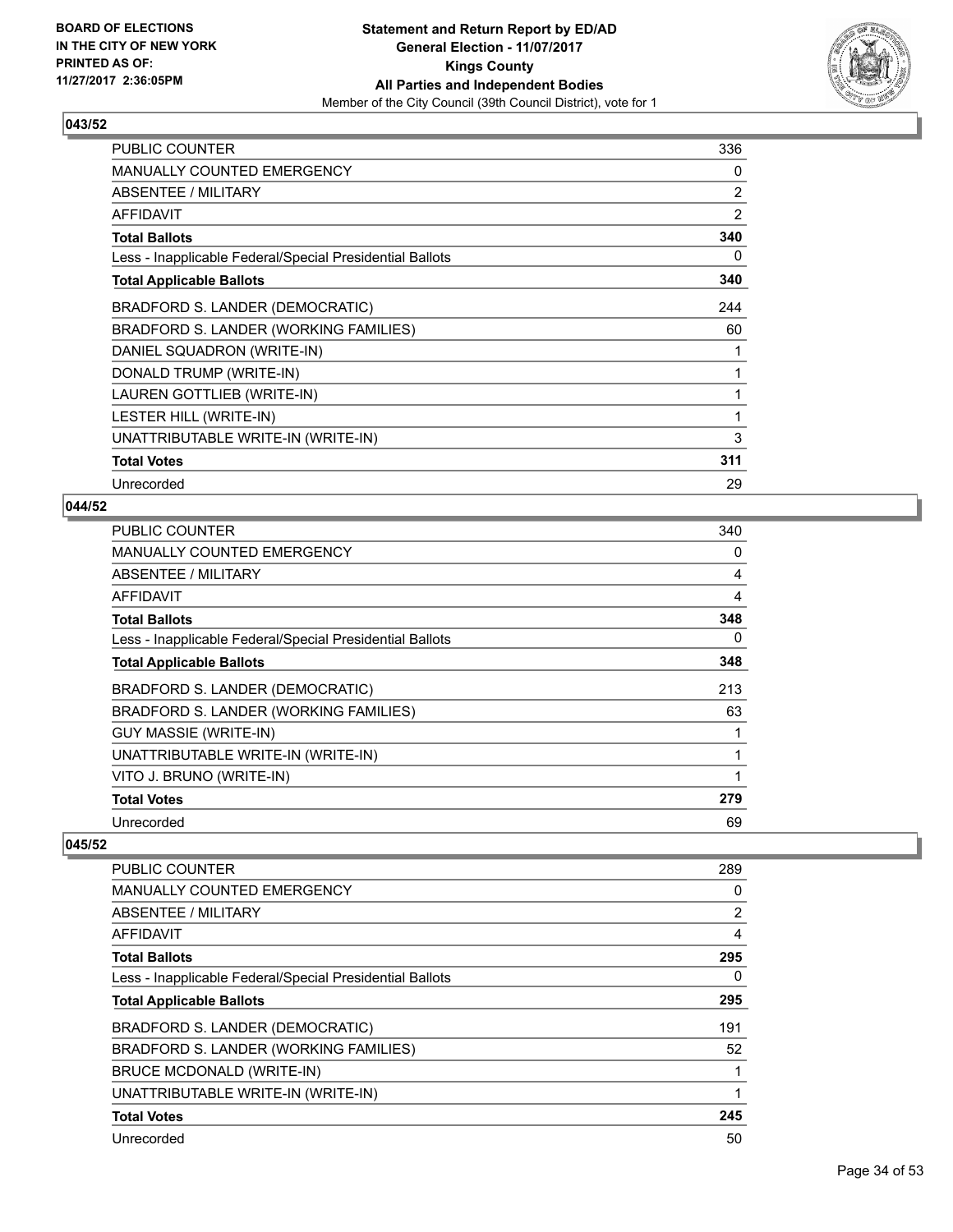

| PUBLIC COUNTER                                           | 347 |
|----------------------------------------------------------|-----|
| <b>MANUALLY COUNTED EMERGENCY</b>                        | 0   |
| ABSENTEE / MILITARY                                      | 6   |
| AFFIDAVIT                                                | 3   |
| <b>Total Ballots</b>                                     | 356 |
| Less - Inapplicable Federal/Special Presidential Ballots | 0   |
| <b>Total Applicable Ballots</b>                          | 356 |
| BRADFORD S. LANDER (DEMOCRATIC)                          | 264 |
| BRADFORD S. LANDER (WORKING FAMILIES)                    | 53  |
| UNATTRIBUTABLE WRITE-IN (WRITE-IN)                       |     |
| <b>Total Votes</b>                                       | 318 |
| Unrecorded                                               | 38  |

## **047/52**

| <b>PUBLIC COUNTER</b>                                    | 299 |
|----------------------------------------------------------|-----|
| <b>MANUALLY COUNTED EMERGENCY</b>                        | 0   |
| ABSENTEE / MILITARY                                      | 6   |
| AFFIDAVIT                                                | 6   |
| <b>Total Ballots</b>                                     | 311 |
| Less - Inapplicable Federal/Special Presidential Ballots | 0   |
| <b>Total Applicable Ballots</b>                          | 311 |
| BRADFORD S. LANDER (DEMOCRATIC)                          | 223 |
| BRADFORD S. LANDER (WORKING FAMILIES)                    | 52  |
| DAVID CHERSEWIGHT (WRITE-IN)                             |     |
| UNATTRIBUTABLE WRITE-IN (WRITE-IN)                       | 2   |
| <b>Total Votes</b>                                       | 278 |
| Unrecorded                                               | 33  |

| <b>PUBLIC COUNTER</b>                                    | 243 |
|----------------------------------------------------------|-----|
| <b>MANUALLY COUNTED EMERGENCY</b>                        | 0   |
| ABSENTEE / MILITARY                                      | 2   |
| AFFIDAVIT                                                | 6   |
| <b>Total Ballots</b>                                     | 251 |
| Less - Inapplicable Federal/Special Presidential Ballots | 0   |
| <b>Total Applicable Ballots</b>                          | 251 |
| BRADFORD S. LANDER (DEMOCRATIC)                          | 188 |
| BRADFORD S. LANDER (WORKING FAMILIES)                    | 45  |
| UNATTRIBUTABLE WRITE-IN (WRITE-IN)                       |     |
| <b>Total Votes</b>                                       | 234 |
| Unrecorded                                               | 17  |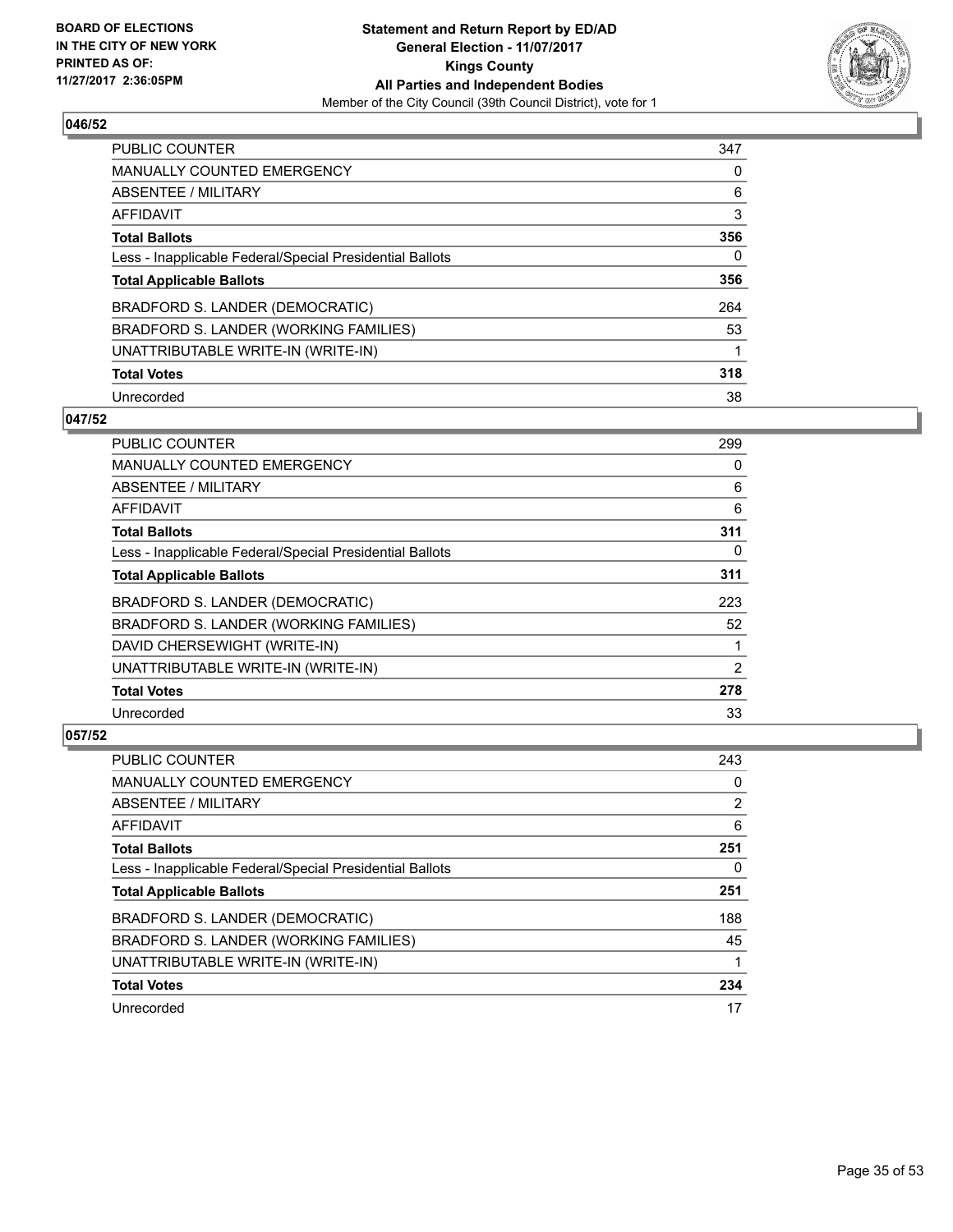

| PUBLIC COUNTER                                           | 230 |
|----------------------------------------------------------|-----|
| MANUALLY COUNTED EMERGENCY                               | 0   |
| ABSENTEE / MILITARY                                      |     |
| AFFIDAVIT                                                | 4   |
| <b>Total Ballots</b>                                     | 235 |
| Less - Inapplicable Federal/Special Presidential Ballots | 0   |
| <b>Total Applicable Ballots</b>                          | 235 |
| BRADFORD S. LANDER (DEMOCRATIC)                          | 161 |
| BRADFORD S. LANDER (WORKING FAMILIES)                    | 58  |
| <b>Total Votes</b>                                       | 219 |
| Unrecorded                                               | 16  |

#### **059/52**

| <b>PUBLIC COUNTER</b>                                    | 353            |
|----------------------------------------------------------|----------------|
| <b>MANUALLY COUNTED EMERGENCY</b>                        | 0              |
| ABSENTEE / MILITARY                                      | $\overline{2}$ |
| <b>AFFIDAVIT</b>                                         | 8              |
| <b>Total Ballots</b>                                     | 363            |
| Less - Inapplicable Federal/Special Presidential Ballots | 0              |
| <b>Total Applicable Ballots</b>                          | 363            |
| BRADFORD S. LANDER (DEMOCRATIC)                          | 253            |
| BRADFORD S. LANDER (WORKING FAMILIES)                    | 77             |
| STEVE WOZNIAK (WRITE-IN)                                 |                |
| WILLIAM MARKERT (WRITE-IN)                               |                |
| <b>Total Votes</b>                                       | 332            |
| Unrecorded                                               | 31             |

| <b>PUBLIC COUNTER</b>                                    | 239            |
|----------------------------------------------------------|----------------|
| <b>MANUALLY COUNTED EMERGENCY</b>                        | 0              |
| ABSENTEE / MILITARY                                      | 3              |
| AFFIDAVIT                                                | $\overline{2}$ |
| <b>Total Ballots</b>                                     | 244            |
| Less - Inapplicable Federal/Special Presidential Ballots | 0              |
| <b>Total Applicable Ballots</b>                          | 244            |
| BRADFORD S. LANDER (DEMOCRATIC)                          | 181            |
| BRADFORD S. LANDER (WORKING FAMILIES)                    | 39             |
| <b>HEATHER MCCABE (WRITE-IN)</b>                         |                |
| <b>Total Votes</b>                                       | 221            |
| Unrecorded                                               | 23             |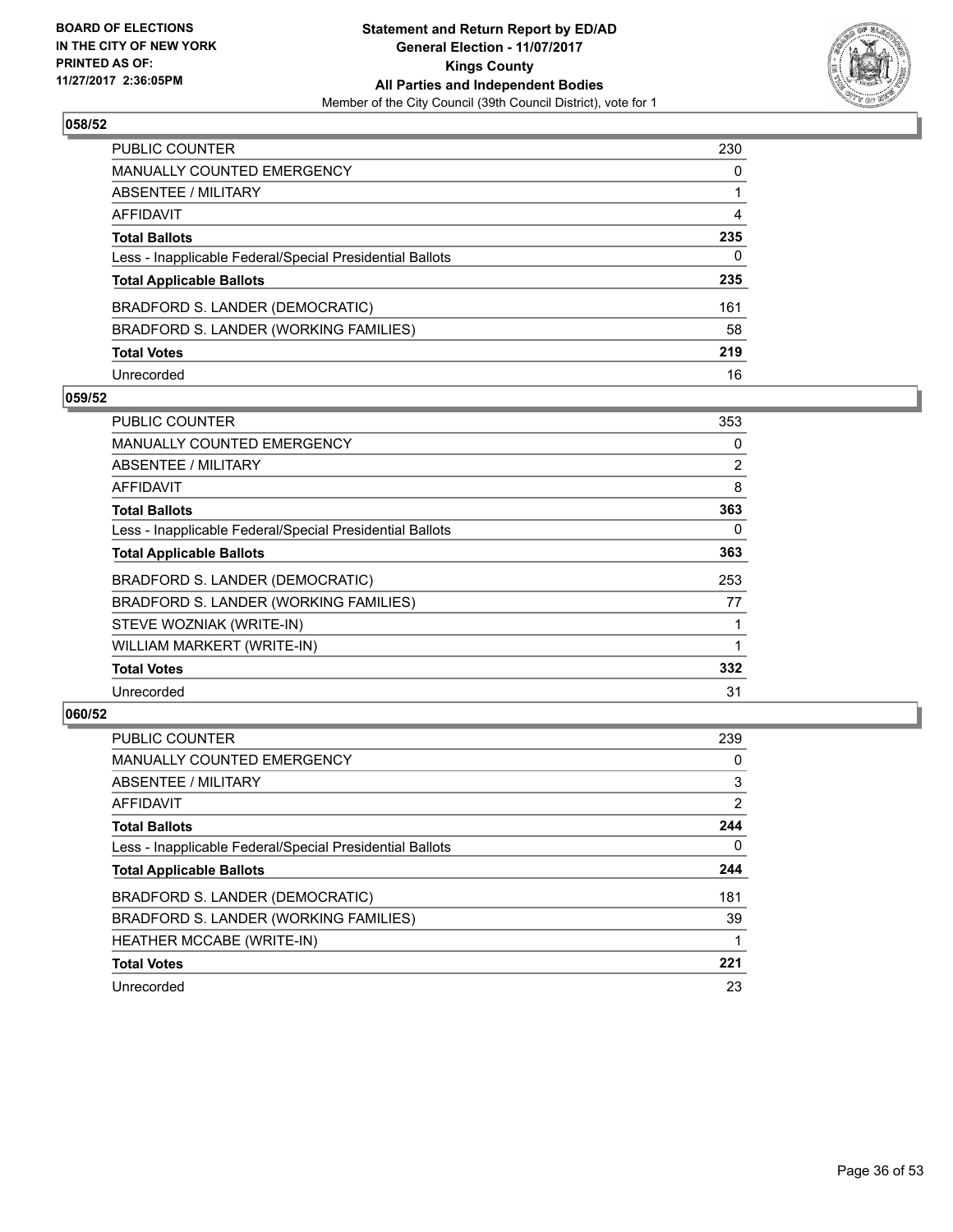

| PUBLIC COUNTER                                           | 291 |
|----------------------------------------------------------|-----|
| <b>MANUALLY COUNTED EMERGENCY</b>                        | 0   |
| ABSENTEE / MILITARY                                      | 4   |
| AFFIDAVIT                                                | 3   |
| <b>Total Ballots</b>                                     | 298 |
| Less - Inapplicable Federal/Special Presidential Ballots | 0   |
| <b>Total Applicable Ballots</b>                          | 298 |
| BRADFORD S. LANDER (DEMOCRATIC)                          | 221 |
| BRADFORD S. LANDER (WORKING FAMILIES)                    | 54  |
| UNATTRIBUTABLE WRITE-IN (WRITE-IN)                       | 2   |
| <b>Total Votes</b>                                       | 277 |
| Unrecorded                                               | 21  |

#### **062/52**

| <b>PUBLIC COUNTER</b>                                    | 228            |
|----------------------------------------------------------|----------------|
| <b>MANUALLY COUNTED EMERGENCY</b>                        | 0              |
| ABSENTEE / MILITARY                                      | $\overline{2}$ |
| <b>AFFIDAVIT</b>                                         | 2              |
| <b>Total Ballots</b>                                     | 232            |
| Less - Inapplicable Federal/Special Presidential Ballots | 0              |
| <b>Total Applicable Ballots</b>                          | 232            |
| BRADFORD S. LANDER (DEMOCRATIC)                          | 171            |
| BRADFORD S. LANDER (WORKING FAMILIES)                    | 47             |
| <b>Total Votes</b>                                       | 218            |
| Unrecorded                                               | 14             |

| <b>PUBLIC COUNTER</b>                                    | 269 |
|----------------------------------------------------------|-----|
| <b>MANUALLY COUNTED EMERGENCY</b>                        | 0   |
| ABSENTEE / MILITARY                                      | 2   |
| <b>AFFIDAVIT</b>                                         | 0   |
| <b>Total Ballots</b>                                     | 271 |
| Less - Inapplicable Federal/Special Presidential Ballots | 0   |
| <b>Total Applicable Ballots</b>                          | 271 |
| BRADFORD S. LANDER (DEMOCRATIC)                          | 194 |
| BRADFORD S. LANDER (WORKING FAMILIES)                    | 54  |
| ALEX MERCED (WRITE-IN)                                   |     |
| FUSE MILLER (WRITE-IN)                                   |     |
| MARLENE DONWELLY (WRITE-IN)                              |     |
| UNATTRIBUTABLE WRITE-IN (WRITE-IN)                       | 1   |
| <b>Total Votes</b>                                       | 252 |
| Unrecorded                                               | 19  |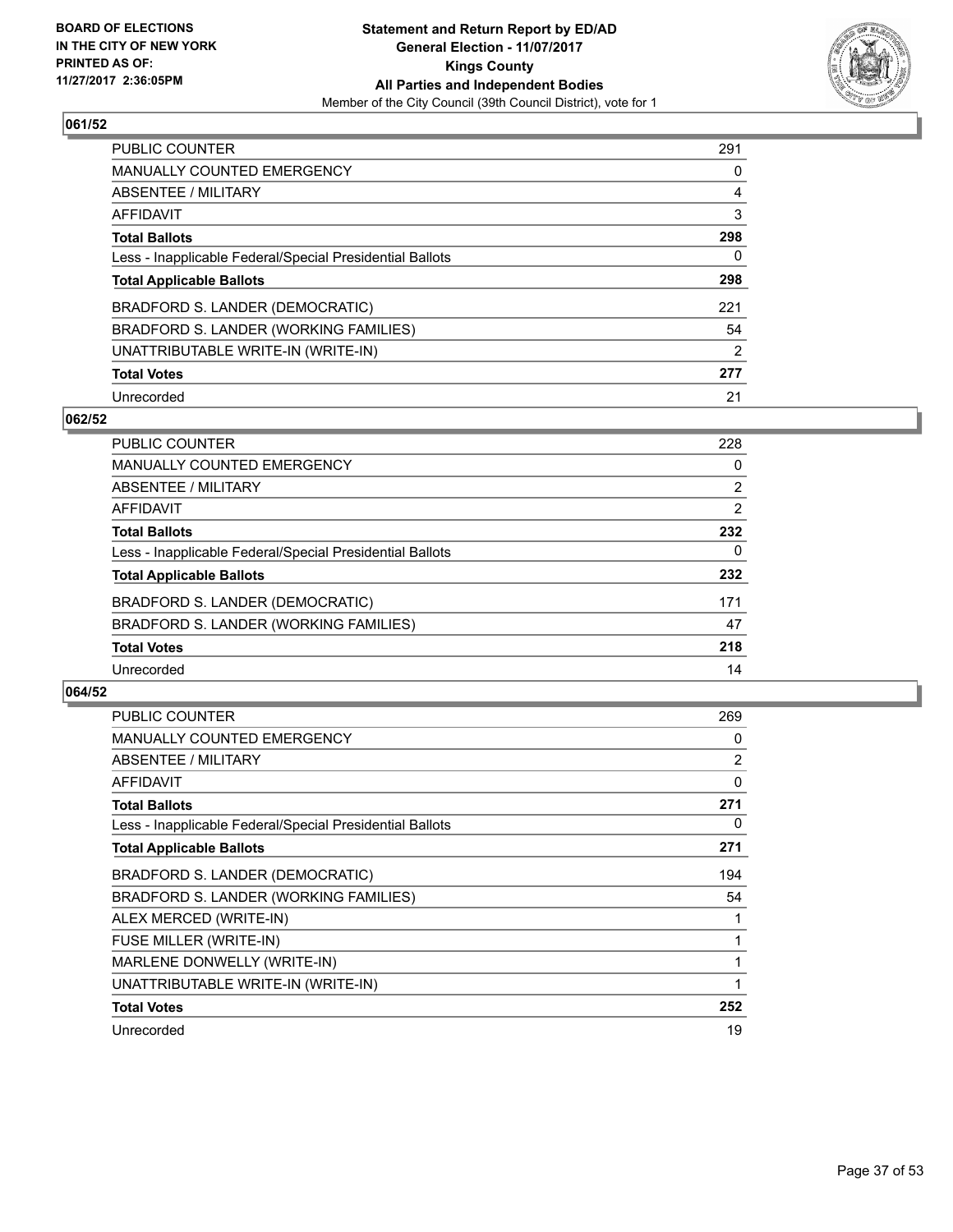

| <b>PUBLIC COUNTER</b>                                    | 289 |
|----------------------------------------------------------|-----|
| <b>MANUALLY COUNTED EMERGENCY</b>                        | 0   |
| <b>ABSENTEE / MILITARY</b>                               | 3   |
| AFFIDAVIT                                                | 1   |
| <b>Total Ballots</b>                                     | 293 |
| Less - Inapplicable Federal/Special Presidential Ballots | 0   |
| <b>Total Applicable Ballots</b>                          | 293 |
| BRADFORD S. LANDER (DEMOCRATIC)                          | 194 |
| BRADFORD S. LANDER (WORKING FAMILIES)                    | 72  |
| JONATHAN STEWART (WRITE-IN)                              | 1   |
| MICHAEL BLOOMBERG (WRITE-IN)                             | 1   |
| UNATTRIBUTABLE WRITE-IN (WRITE-IN)                       | 2   |
| <b>Total Votes</b>                                       | 270 |
| Unrecorded                                               | 23  |

# **066/52**

| <b>PUBLIC COUNTER</b>                                    | 393 |
|----------------------------------------------------------|-----|
| <b>MANUALLY COUNTED EMERGENCY</b>                        | 0   |
| ABSENTEE / MILITARY                                      | 5   |
| <b>AFFIDAVIT</b>                                         | 4   |
| <b>Total Ballots</b>                                     | 402 |
| Less - Inapplicable Federal/Special Presidential Ballots | 0   |
| <b>Total Applicable Ballots</b>                          | 402 |
| BRADFORD S. LANDER (DEMOCRATIC)                          | 270 |
| BRADFORD S. LANDER (WORKING FAMILIES)                    | 101 |
| MIKE MIRANDA (WRITE-IN)                                  |     |
| <b>Total Votes</b>                                       | 372 |
| Unrecorded                                               | 30  |

| <b>PUBLIC COUNTER</b>                                    | 267 |
|----------------------------------------------------------|-----|
| <b>MANUALLY COUNTED EMERGENCY</b>                        | 0   |
| ABSENTEE / MILITARY                                      | 0   |
| AFFIDAVIT                                                | 4   |
| <b>Total Ballots</b>                                     | 271 |
| Less - Inapplicable Federal/Special Presidential Ballots | 0   |
| <b>Total Applicable Ballots</b>                          | 271 |
| BRADFORD S. LANDER (DEMOCRATIC)                          | 195 |
| BRADFORD S. LANDER (WORKING FAMILIES)                    | 51  |
| GLORIA MATTERA (WRITE-IN)                                |     |
| SETH PINSKY (WRITE-IN)                                   | 1   |
| <b>Total Votes</b>                                       | 248 |
| Unrecorded                                               | 23  |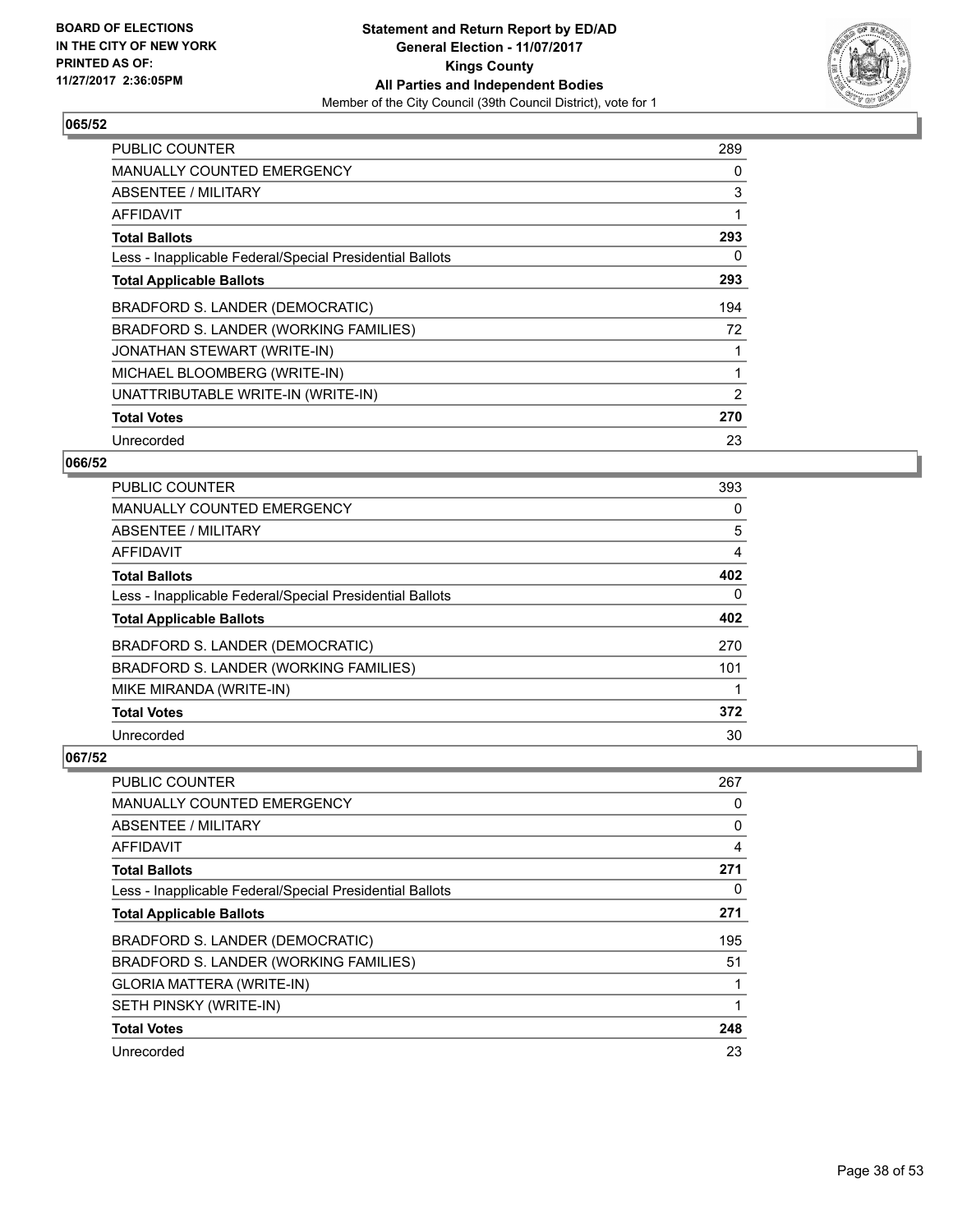

| <b>PUBLIC COUNTER</b>                                    | 329 |
|----------------------------------------------------------|-----|
| <b>MANUALLY COUNTED EMERGENCY</b>                        | 0   |
| ABSENTEE / MILITARY                                      | 4   |
| AFFIDAVIT                                                | 3   |
| <b>Total Ballots</b>                                     | 336 |
| Less - Inapplicable Federal/Special Presidential Ballots | 0   |
| <b>Total Applicable Ballots</b>                          | 336 |
| BRADFORD S. LANDER (DEMOCRATIC)                          | 249 |
| BRADFORD S. LANDER (WORKING FAMILIES)                    | 62  |
| ALEX KOSTYUCHENKO (WRITE-IN)                             |     |
| MARTY MARKOWITZ (WRITE-IN)                               | 1   |
| <b>Total Votes</b>                                       | 313 |
| Unrecorded                                               | 23  |

# **069/52**

| PUBLIC COUNTER                                           | 353 |
|----------------------------------------------------------|-----|
| MANUALLY COUNTED EMERGENCY                               | 0   |
| ABSENTEE / MILITARY                                      | 5   |
| AFFIDAVIT                                                | 2   |
| <b>Total Ballots</b>                                     | 360 |
| Less - Inapplicable Federal/Special Presidential Ballots | 0   |
| <b>Total Applicable Ballots</b>                          | 360 |
| BRADFORD S. LANDER (DEMOCRATIC)                          | 262 |
| BRADFORD S. LANDER (WORKING FAMILIES)                    | 70  |
| JIM LYSEZINSKI (WRITE-IN)                                |     |
| PATRICK LINDIE (WRITE-IN)                                |     |
| <b>Total Votes</b>                                       | 334 |
| Unrecorded                                               | 26  |

| <b>PUBLIC COUNTER</b>                                    | 437 |
|----------------------------------------------------------|-----|
| <b>MANUALLY COUNTED EMERGENCY</b>                        | 0   |
| <b>ABSENTEE / MILITARY</b>                               | 9   |
| <b>AFFIDAVIT</b>                                         | 5   |
| <b>Total Ballots</b>                                     | 451 |
| Less - Inapplicable Federal/Special Presidential Ballots | 0   |
| <b>Total Applicable Ballots</b>                          | 451 |
| BRADFORD S. LANDER (DEMOCRATIC)                          | 307 |
| BRADFORD S. LANDER (WORKING FAMILIES)                    | 96  |
| CHRIS YEN (WRITE-IN)                                     | 1   |
| ELISE GUARNA (WRITE-IN)                                  | 1   |
| IAN MINER (WRITE-IN)                                     | 1   |
| NICHOLAS PALLADINI (WRITE-IN)                            | 1   |
| SAL ALBANESE (WRITE-IN)                                  | 1   |
| <b>Total Votes</b>                                       | 408 |
| Unrecorded                                               | 43  |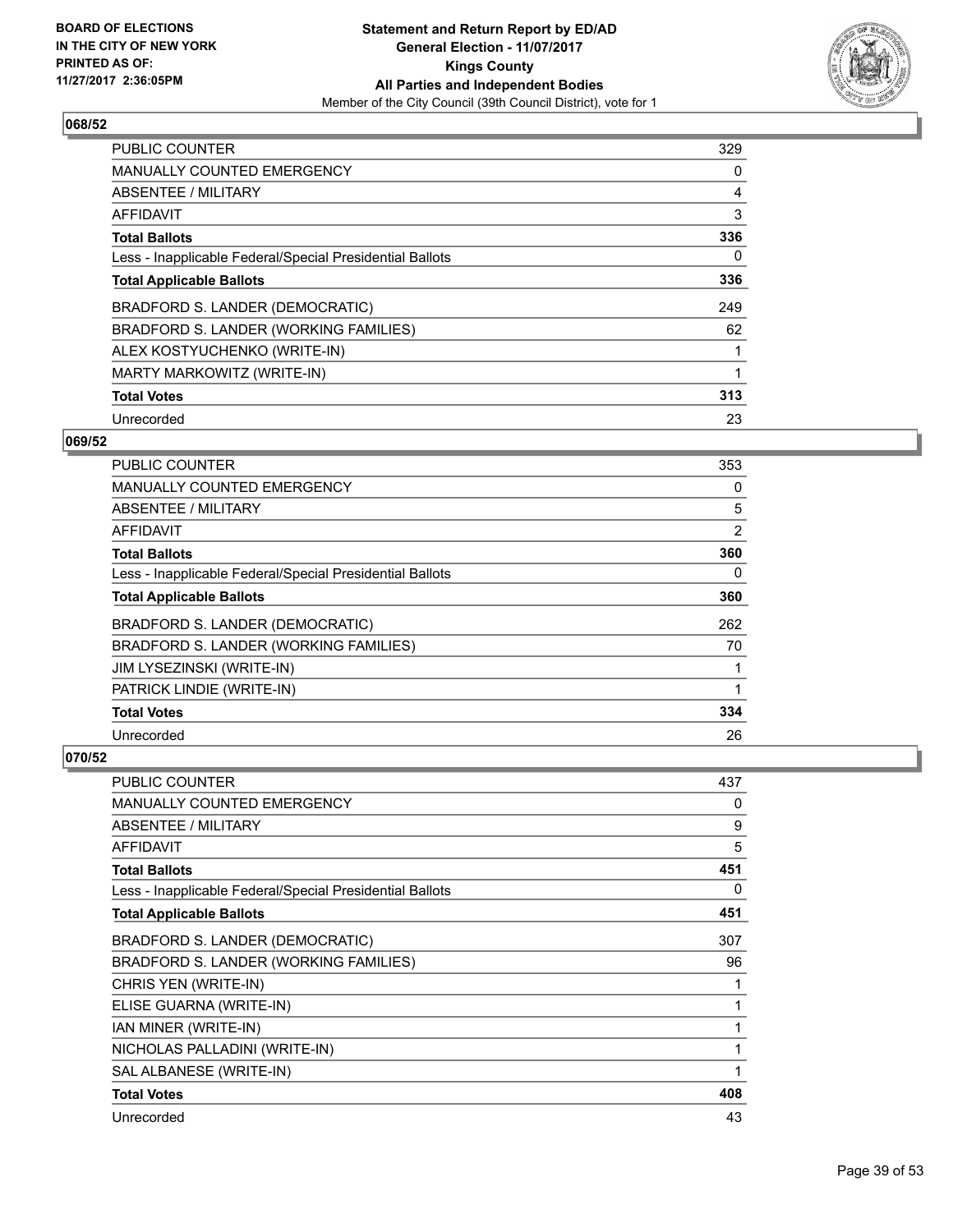

| <b>PUBLIC COUNTER</b>                                    | 372 |
|----------------------------------------------------------|-----|
| <b>MANUALLY COUNTED EMERGENCY</b>                        | 0   |
| ABSENTEE / MILITARY                                      | 11  |
| AFFIDAVIT                                                | 6   |
| <b>Total Ballots</b>                                     | 389 |
| Less - Inapplicable Federal/Special Presidential Ballots | 0   |
| <b>Total Applicable Ballots</b>                          | 389 |
| BRADFORD S. LANDER (DEMOCRATIC)                          | 279 |
| BRADFORD S. LANDER (WORKING FAMILIES)                    | 74  |
| CHRIS KADDIDLEHOPER (WRITE-IN)                           | 1   |
| PEGGY CHAN (WRITE-IN)                                    | 1   |
| RICHARD BAKER (WRITE-IN)                                 | 1   |
| UNATTRIBUTABLE WRITE-IN (WRITE-IN)                       | 1   |
| <b>Total Votes</b>                                       | 357 |
| Unrecorded                                               | 32  |

## **072/52**

| <b>PUBLIC COUNTER</b>                                    | 201 |
|----------------------------------------------------------|-----|
| <b>MANUALLY COUNTED EMERGENCY</b>                        | 0   |
| <b>ABSENTEE / MILITARY</b>                               | 9   |
| <b>AFFIDAVIT</b>                                         |     |
| <b>Total Ballots</b>                                     | 211 |
| Less - Inapplicable Federal/Special Presidential Ballots | 0   |
| <b>Total Applicable Ballots</b>                          | 211 |
| BRADFORD S. LANDER (DEMOCRATIC)                          | 135 |
| BRADFORD S. LANDER (WORKING FAMILIES)                    | 52  |
| <b>JABARI BRISPORT (WRITE-IN)</b>                        | 1   |
| <b>Total Votes</b>                                       | 188 |
| Unrecorded                                               | 23  |

| PUBLIC COUNTER                                           | 122 |
|----------------------------------------------------------|-----|
| <b>MANUALLY COUNTED EMERGENCY</b>                        | 0   |
| ABSENTEE / MILITARY                                      | 0   |
| AFFIDAVIT                                                |     |
| <b>Total Ballots</b>                                     | 123 |
| Less - Inapplicable Federal/Special Presidential Ballots | 0   |
| <b>Total Applicable Ballots</b>                          | 123 |
| BRADFORD S. LANDER (DEMOCRATIC)                          | 86  |
| BRADFORD S. LANDER (WORKING FAMILIES)                    | 27  |
| UNATTRIBUTABLE WRITE-IN (WRITE-IN)                       | 3   |
| <b>Total Votes</b>                                       | 116 |
| Unrecorded                                               | 7   |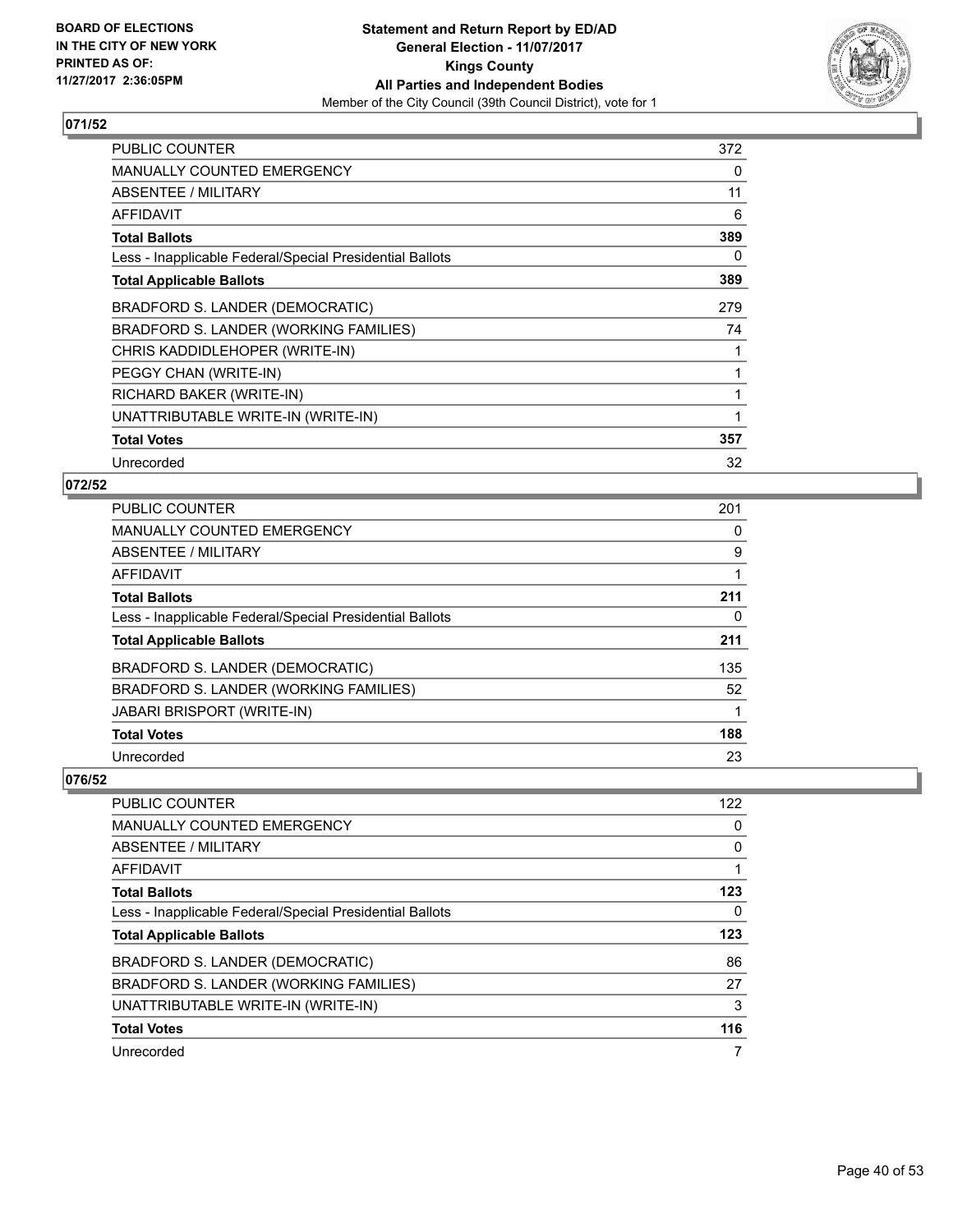

| <b>PUBLIC COUNTER</b>                                    | 209 |
|----------------------------------------------------------|-----|
| <b>MANUALLY COUNTED EMERGENCY</b>                        | 0   |
| ABSENTEE / MILITARY                                      | 0   |
| AFFIDAVIT                                                | 3   |
| <b>Total Ballots</b>                                     | 212 |
| Less - Inapplicable Federal/Special Presidential Ballots | 0   |
| <b>Total Applicable Ballots</b>                          | 212 |
| BRADFORD S. LANDER (DEMOCRATIC)                          | 158 |
| BRADFORD S. LANDER (WORKING FAMILIES)                    | 37  |
| CHRISTOPHER GRINALD (WRITE-IN)                           |     |
| <b>Total Votes</b>                                       | 196 |
| Unrecorded                                               | 16  |

#### **079/52**

| <b>PUBLIC COUNTER</b>                                    | 79 |
|----------------------------------------------------------|----|
| MANUALLY COUNTED EMERGENCY                               | 0  |
| ABSENTEE / MILITARY                                      |    |
| AFFIDAVIT                                                |    |
| <b>Total Ballots</b>                                     | 81 |
| Less - Inapplicable Federal/Special Presidential Ballots | 0  |
| <b>Total Applicable Ballots</b>                          | 81 |
| BRADFORD S. LANDER (DEMOCRATIC)                          | 55 |
| BRADFORD S. LANDER (WORKING FAMILIES)                    | 18 |
| <b>Total Votes</b>                                       | 73 |
| Unrecorded                                               | 8  |

| <b>PUBLIC COUNTER</b>                                    | 89       |
|----------------------------------------------------------|----------|
| <b>MANUALLY COUNTED EMERGENCY</b>                        | 0        |
| ABSENTEE / MILITARY                                      | 0        |
| <b>AFFIDAVIT</b>                                         | $\Omega$ |
| <b>Total Ballots</b>                                     | 89       |
| Less - Inapplicable Federal/Special Presidential Ballots | $\Omega$ |
| <b>Total Applicable Ballots</b>                          | 89       |
| BRADFORD S. LANDER (DEMOCRATIC)                          | 61       |
| BRADFORD S. LANDER (WORKING FAMILIES)                    | 25       |
| <b>JOSEPH LHOTA (WRITE-IN)</b>                           |          |
| <b>Total Votes</b>                                       | 87       |
| Unrecorded                                               | 2        |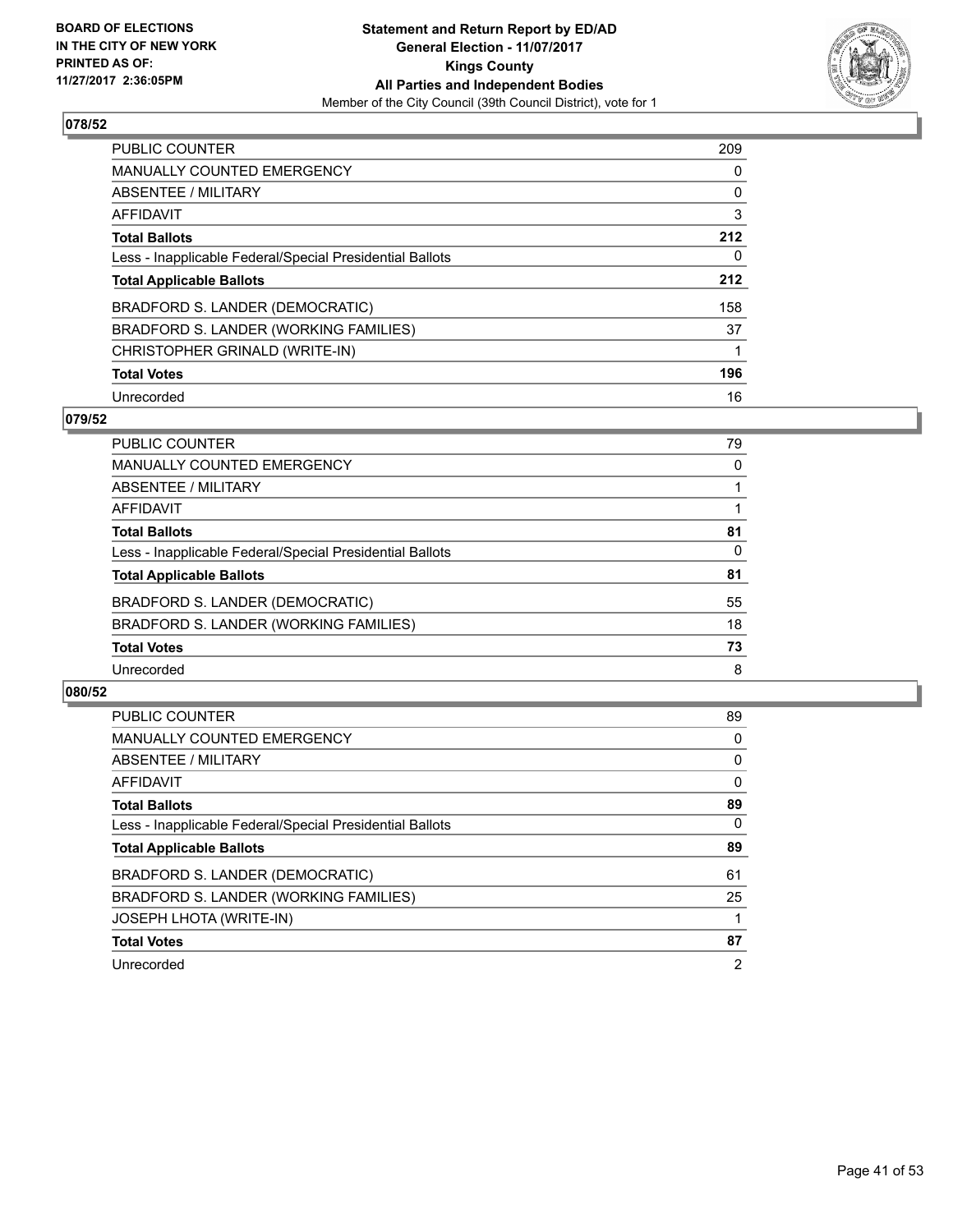

| PUBLIC COUNTER                                           | 303 |
|----------------------------------------------------------|-----|
| MANUALLY COUNTED EMERGENCY                               | 0   |
| ABSENTEE / MILITARY                                      | 6   |
| AFFIDAVIT                                                | 4   |
| Total Ballots                                            | 313 |
| Less - Inapplicable Federal/Special Presidential Ballots | 0   |
| <b>Total Applicable Ballots</b>                          | 313 |
| BRADFORD S. LANDER (DEMOCRATIC)                          | 223 |
| BRADFORD S. LANDER (WORKING FAMILIES)                    | 67  |
| <b>Total Votes</b>                                       | 290 |
| Unrecorded                                               | 23  |

#### **082/52**

| <b>PUBLIC COUNTER</b>                                    | 346            |
|----------------------------------------------------------|----------------|
| <b>MANUALLY COUNTED EMERGENCY</b>                        | 0              |
| ABSENTEE / MILITARY                                      | 1              |
| <b>AFFIDAVIT</b>                                         | 8              |
| <b>Total Ballots</b>                                     | 355            |
| Less - Inapplicable Federal/Special Presidential Ballots | 0              |
| <b>Total Applicable Ballots</b>                          | 355            |
| BRADFORD S. LANDER (DEMOCRATIC)                          | 222            |
| BRADFORD S. LANDER (WORKING FAMILIES)                    | 88             |
| AVRA VANDER ZEE (WRITE-IN)                               | 1              |
| LAURIE ARBEITER (WRITE-IN)                               | 1              |
| TAYLOR SWIFT (WRITE-IN)                                  | 1              |
| UNATTRIBUTABLE WRITE-IN (WRITE-IN)                       | 2              |
| XAUI LIEBLING (WRITE-IN)                                 | $\overline{2}$ |
| <b>Total Votes</b>                                       | 317            |
| Unrecorded                                               | 38             |

| <b>PUBLIC COUNTER</b>                                    | 311 |
|----------------------------------------------------------|-----|
| <b>MANUALLY COUNTED EMERGENCY</b>                        | 0   |
| ABSENTEE / MILITARY                                      | 8   |
| <b>AFFIDAVIT</b>                                         | 4   |
| <b>Total Ballots</b>                                     | 323 |
| Less - Inapplicable Federal/Special Presidential Ballots | 0   |
| <b>Total Applicable Ballots</b>                          | 323 |
| BRADFORD S. LANDER (DEMOCRATIC)                          | 220 |
| BRADFORD S. LANDER (WORKING FAMILIES)                    | 71  |
| BEN BENNET (WRITE-IN)                                    |     |
| MARK PATKOWSKI (WRITE-IN)                                |     |
| UNATTRIBUTABLE WRITE-IN (WRITE-IN)                       | 3   |
| <b>Total Votes</b>                                       | 296 |
| Unrecorded                                               | 27  |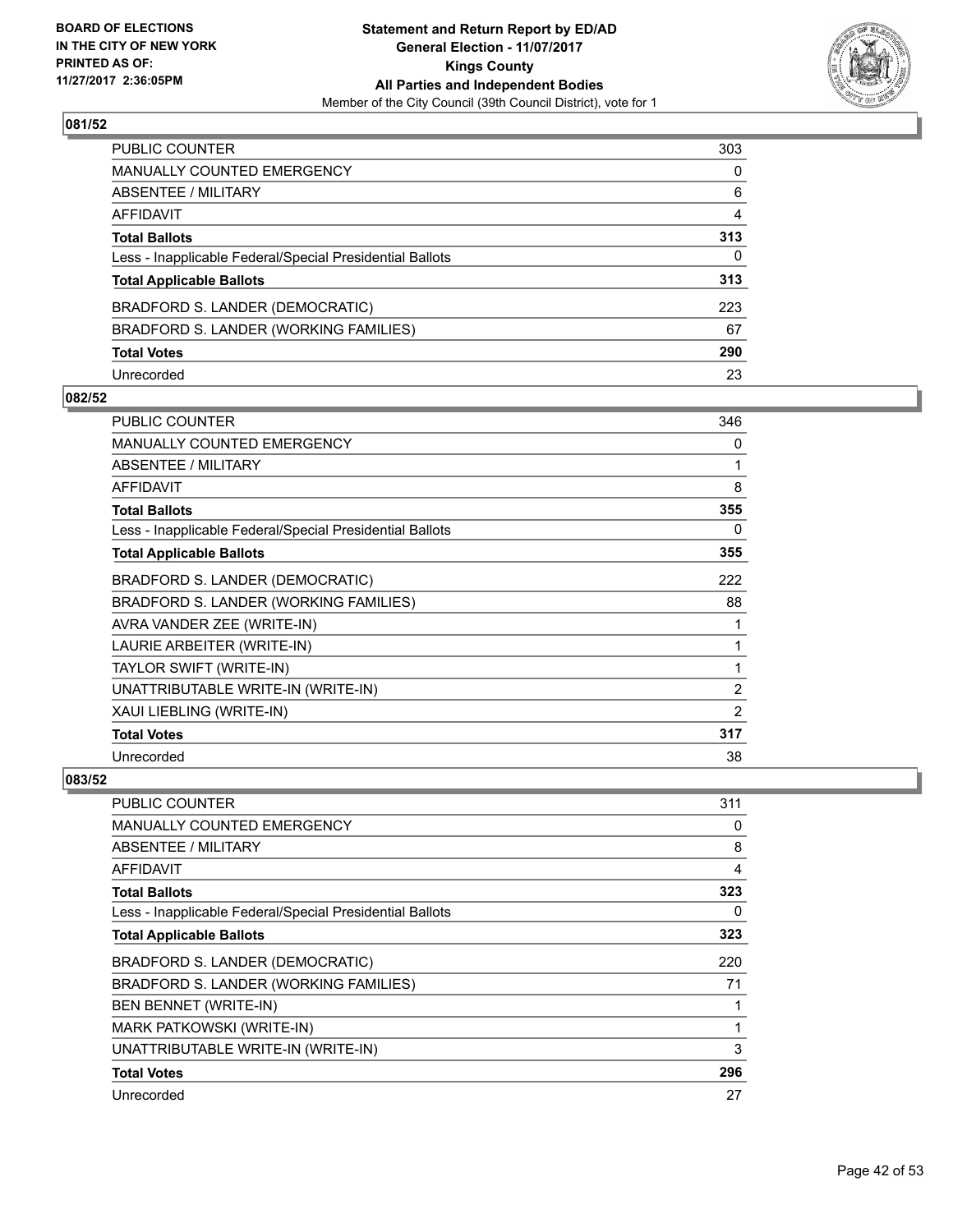

| <b>PUBLIC COUNTER</b>                                    | 317 |
|----------------------------------------------------------|-----|
| <b>MANUALLY COUNTED EMERGENCY</b>                        | 0   |
| ABSENTEE / MILITARY                                      | 4   |
| AFFIDAVIT                                                | 7   |
| <b>Total Ballots</b>                                     | 328 |
| Less - Inapplicable Federal/Special Presidential Ballots | 0   |
| <b>Total Applicable Ballots</b>                          | 328 |
| BRADFORD S. LANDER (DEMOCRATIC)                          | 233 |
| BRADFORD S. LANDER (WORKING FAMILIES)                    | 61  |
| MICHAEL BLOOMBERG (WRITE-IN)                             |     |
| UNATTRIBUTABLE WRITE-IN (WRITE-IN)                       | 2   |
| <b>Total Votes</b>                                       | 297 |
| Unrecorded                                               | 31  |

# **085/52**

| <b>PUBLIC COUNTER</b>                                    | 349 |
|----------------------------------------------------------|-----|
| <b>MANUALLY COUNTED EMERGENCY</b>                        | 0   |
| ABSENTEE / MILITARY                                      | 4   |
| <b>AFFIDAVIT</b>                                         | 5   |
| <b>Total Ballots</b>                                     | 358 |
| Less - Inapplicable Federal/Special Presidential Ballots | 0   |
| <b>Total Applicable Ballots</b>                          | 358 |
| BRADFORD S. LANDER (DEMOCRATIC)                          | 233 |
| BRADFORD S. LANDER (WORKING FAMILIES)                    | 86  |
| BERNEDA W. JACKSON (WRITE-IN)                            |     |
| <b>Total Votes</b>                                       | 320 |
| Unrecorded                                               | 38  |

| PUBLIC COUNTER                                           | 353 |
|----------------------------------------------------------|-----|
| <b>MANUALLY COUNTED EMERGENCY</b>                        | 0   |
| ABSENTEE / MILITARY                                      | 6   |
| AFFIDAVIT                                                | 6   |
| <b>Total Ballots</b>                                     | 365 |
| Less - Inapplicable Federal/Special Presidential Ballots | 0   |
| <b>Total Applicable Ballots</b>                          | 365 |
| BRADFORD S. LANDER (DEMOCRATIC)                          | 243 |
| BRADFORD S. LANDER (WORKING FAMILIES)                    | 79  |
| RHANNA GOODMAN (WRITE-IN)                                |     |
| UNATTRIBUTABLE WRITE-IN (WRITE-IN)                       |     |
| <b>Total Votes</b>                                       | 324 |
| Unrecorded                                               | 41  |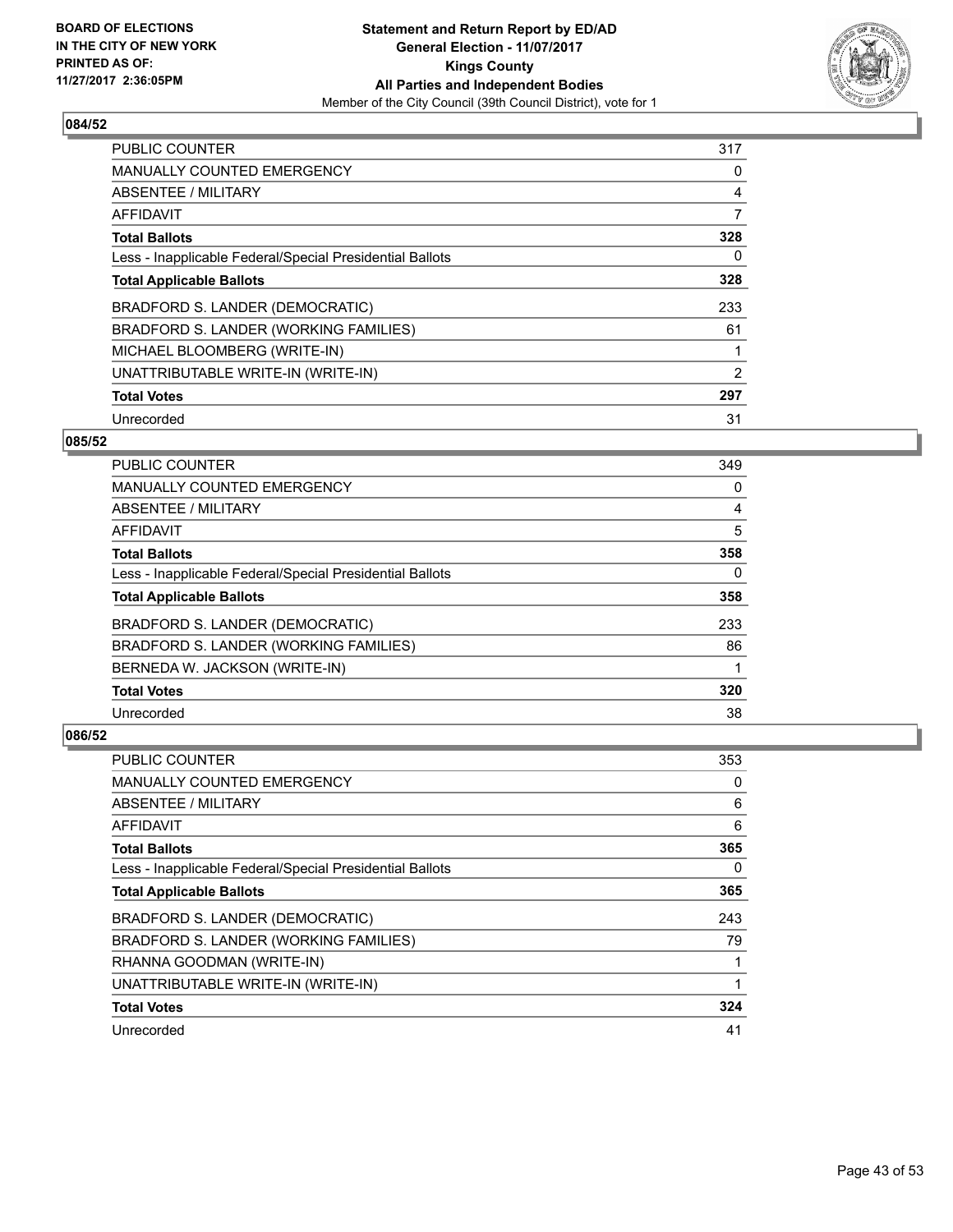

| PUBLIC COUNTER                                           | 349          |
|----------------------------------------------------------|--------------|
| MANUALLY COUNTED EMERGENCY                               | 0            |
| ABSENTEE / MILITARY                                      | 5            |
| AFFIDAVIT                                                | 2            |
| <b>Total Ballots</b>                                     | 356          |
| Less - Inapplicable Federal/Special Presidential Ballots | $\mathbf{0}$ |
| <b>Total Applicable Ballots</b>                          | 356          |
| BRADFORD S. LANDER (DEMOCRATIC)                          | 269          |
| BRADFORD S. LANDER (WORKING FAMILIES)                    | 59           |
| <b>Total Votes</b>                                       | 328          |
| Unrecorded                                               | 28           |

#### **088/52**

| PUBLIC COUNTER                                           | 235            |
|----------------------------------------------------------|----------------|
| <b>MANUALLY COUNTED EMERGENCY</b>                        | 0              |
| ABSENTEE / MILITARY                                      | $\overline{2}$ |
| AFFIDAVIT                                                | 4              |
| <b>Total Ballots</b>                                     | 241            |
| Less - Inapplicable Federal/Special Presidential Ballots | 0              |
| <b>Total Applicable Ballots</b>                          | 241            |
| BRADFORD S. LANDER (DEMOCRATIC)                          | 180            |
| BRADFORD S. LANDER (WORKING FAMILIES)                    | 38             |
| ALFRED E. NEWMAN (WRITE-IN)                              |                |
| DAVID J LENDER (WRITE-IN)                                |                |
| <b>Total Votes</b>                                       | 220            |
| Unrecorded                                               | 21             |

| <b>PUBLIC COUNTER</b>                                    | 393 |
|----------------------------------------------------------|-----|
| MANUALLY COUNTED EMERGENCY                               | 0   |
| ABSENTEE / MILITARY                                      | 6   |
| <b>AFFIDAVIT</b>                                         | 7   |
| <b>Total Ballots</b>                                     | 406 |
| Less - Inapplicable Federal/Special Presidential Ballots | 0   |
| <b>Total Applicable Ballots</b>                          | 406 |
| BRADFORD S. LANDER (DEMOCRATIC)                          | 276 |
| BRADFORD S. LANDER (WORKING FAMILIES)                    | 88  |
| SADIE WALSH (WRITE-IN)                                   |     |
| UNATTRIBUTABLE WRITE-IN (WRITE-IN)                       |     |
| <b>Total Votes</b>                                       | 366 |
| Unrecorded                                               | 40  |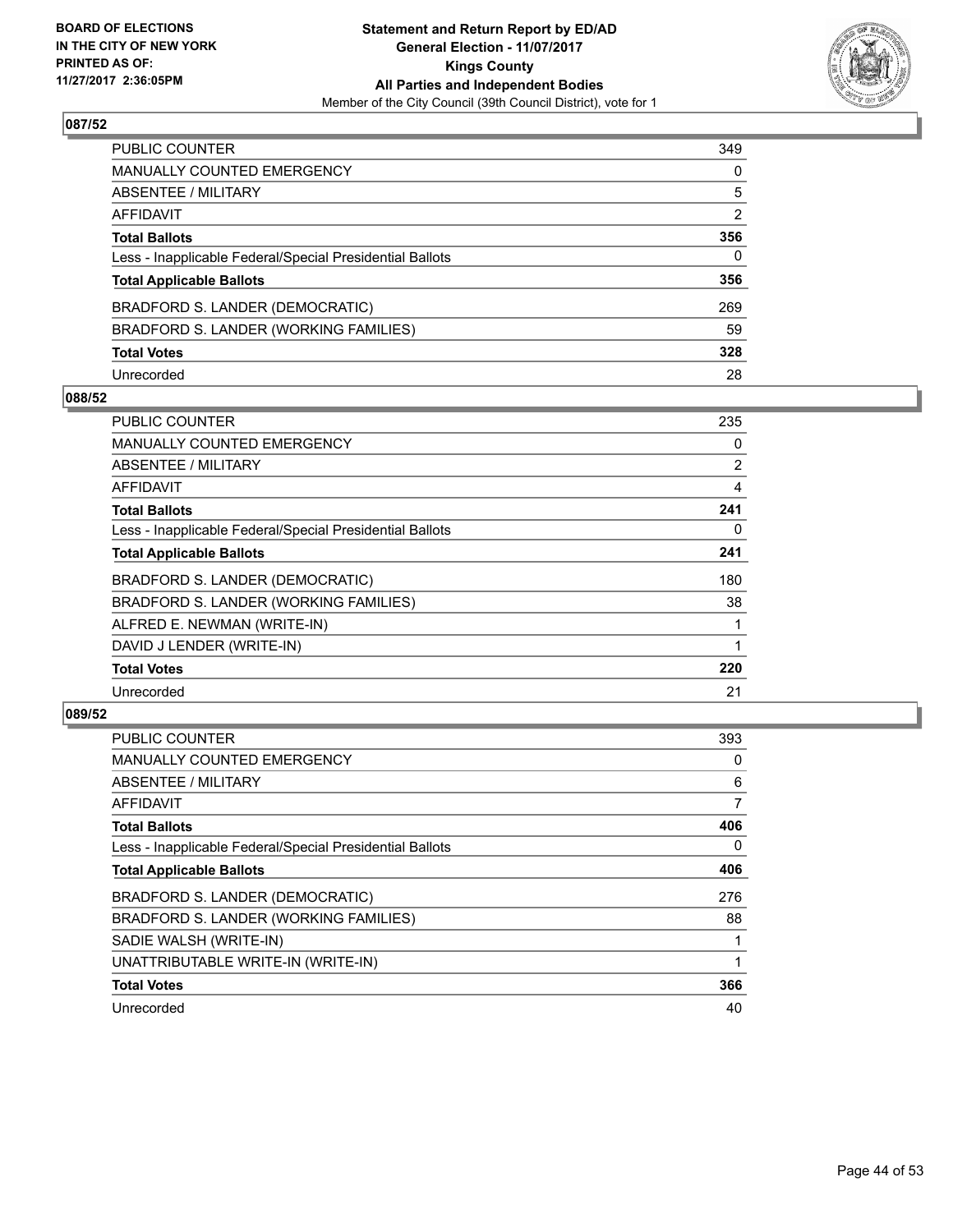

| <b>PUBLIC COUNTER</b>                                    | 346 |
|----------------------------------------------------------|-----|
| <b>MANUALLY COUNTED EMERGENCY</b>                        | 0   |
| ABSENTEE / MILITARY                                      | 3   |
| AFFIDAVIT                                                | 7   |
| <b>Total Ballots</b>                                     | 356 |
| Less - Inapplicable Federal/Special Presidential Ballots | 0   |
| <b>Total Applicable Ballots</b>                          | 356 |
| BRADFORD S. LANDER (DEMOCRATIC)                          | 258 |
| BRADFORD S. LANDER (WORKING FAMILIES)                    | 66  |
| BRETT WYNKOOP (WRITE-IN)                                 | 3   |
| UNATTRIBUTABLE WRITE-IN (WRITE-IN)                       |     |
| <b>Total Votes</b>                                       | 328 |
| Unrecorded                                               | 28  |

## **091/52**

| PUBLIC COUNTER                                           | 168 |
|----------------------------------------------------------|-----|
| <b>MANUALLY COUNTED EMERGENCY</b>                        | 0   |
| ABSENTEE / MILITARY                                      | 3   |
| AFFIDAVIT                                                | 4   |
| <b>Total Ballots</b>                                     | 175 |
| Less - Inapplicable Federal/Special Presidential Ballots | 0   |
| <b>Total Applicable Ballots</b>                          | 175 |
| BRADFORD S. LANDER (DEMOCRATIC)                          | 107 |
| BRADFORD S. LANDER (WORKING FAMILIES)                    | 38  |
| GIOVANNA GETZ (WRITE-IN)                                 | 1   |
| <b>JULIAN CUNNINGHAM (WRITE-IN)</b>                      | 1   |
| VICTORIA STEWART (WRITE-IN)                              | 1   |
| <b>Total Votes</b>                                       | 148 |
| Unrecorded                                               | 27  |

| PUBLIC COUNTER                                           | 311 |
|----------------------------------------------------------|-----|
| <b>MANUALLY COUNTED EMERGENCY</b>                        | 0   |
| ABSENTEE / MILITARY                                      |     |
| AFFIDAVIT                                                | 4   |
| <b>Total Ballots</b>                                     | 316 |
| Less - Inapplicable Federal/Special Presidential Ballots | 0   |
| <b>Total Applicable Ballots</b>                          | 316 |
| BRADFORD S. LANDER (DEMOCRATIC)                          | 210 |
| BRADFORD S. LANDER (WORKING FAMILIES)                    | 69  |
| TY BEATTY (WRITE-IN)                                     |     |
| <b>Total Votes</b>                                       | 280 |
| Unrecorded                                               | 36  |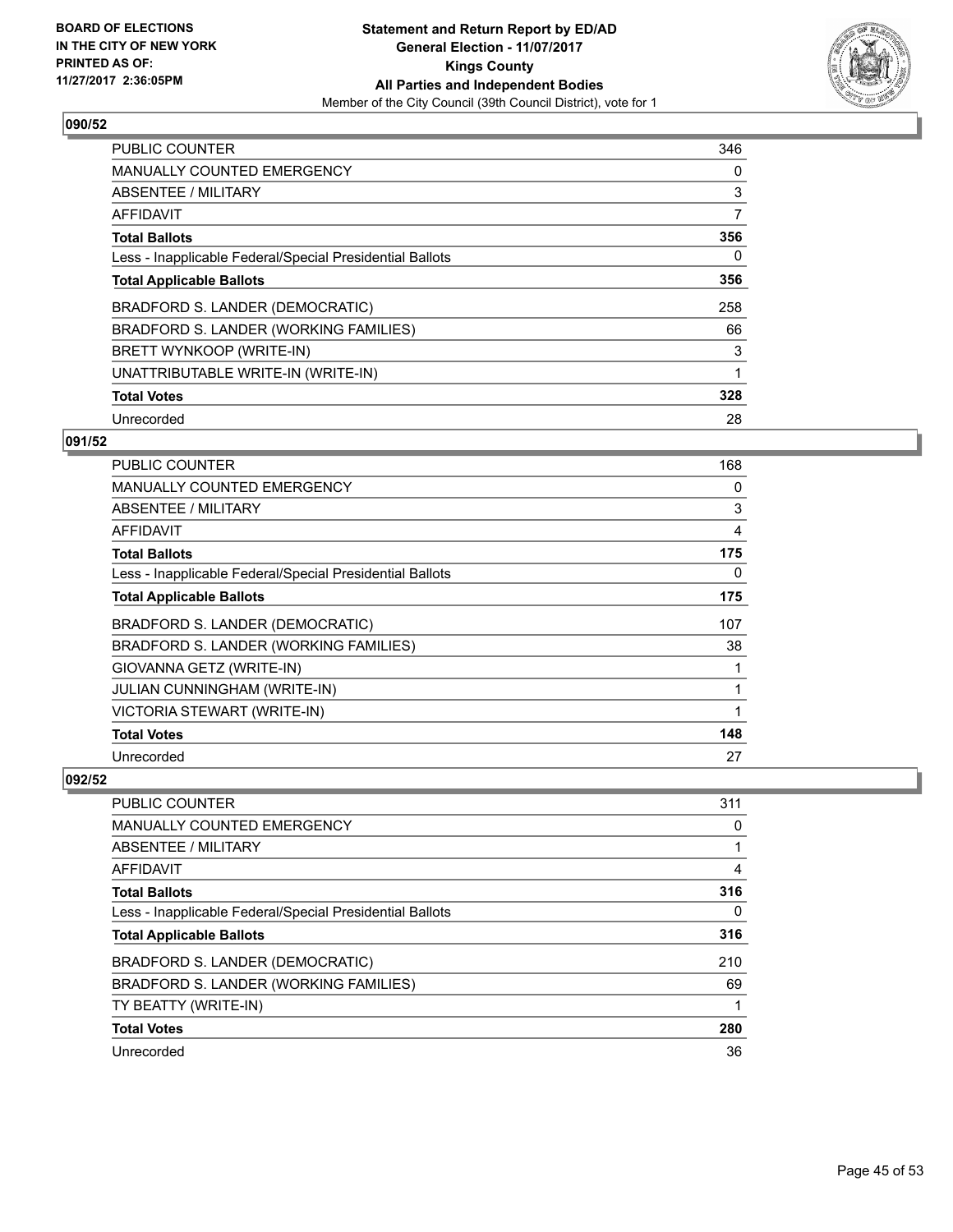

| <b>PUBLIC COUNTER</b>                                    | 254 |
|----------------------------------------------------------|-----|
| <b>MANUALLY COUNTED EMERGENCY</b>                        | 0   |
| ABSENTEE / MILITARY                                      | 0   |
| <b>AFFIDAVIT</b>                                         | 6   |
| <b>Total Ballots</b>                                     | 260 |
| Less - Inapplicable Federal/Special Presidential Ballots | 0   |
| <b>Total Applicable Ballots</b>                          | 260 |
| BRADFORD S. LANDER (DEMOCRATIC)                          | 181 |
| BRADFORD S. LANDER (WORKING FAMILIES)                    | 47  |
| ANTHONY WEINER (WRITE-IN)                                | 1   |
| JOHN HODGMAN (WRITE-IN)                                  | 1   |
| KHADER EL-YATEEM (WRITE-IN)                              | 1   |
| LINDA MARCIANO (WRITE-IN)                                | 1   |
| <b>Total Votes</b>                                       | 232 |
| Unrecorded                                               | 28  |

## **094/52**

| <b>PUBLIC COUNTER</b>                                    | 210 |
|----------------------------------------------------------|-----|
| <b>MANUALLY COUNTED EMERGENCY</b>                        | 0   |
| ABSENTEE / MILITARY                                      | 6   |
| AFFIDAVIT                                                | 1   |
| <b>Total Ballots</b>                                     | 217 |
| Less - Inapplicable Federal/Special Presidential Ballots | 0   |
| <b>Total Applicable Ballots</b>                          | 217 |
| BRADFORD S. LANDER (DEMOCRATIC)                          | 158 |
| BRADFORD S. LANDER (WORKING FAMILIES)                    | 40  |
| AURTHUR MARTENSEN (WRITE-IN)                             | 1   |
| BRIAN CHRISTOPHER A. CUNNINGHAM (WRITE-IN)               |     |
| UNATTRIBUTABLE WRITE-IN (WRITE-IN)                       | 1   |
| <b>Total Votes</b>                                       | 201 |
| Unrecorded                                               | 16  |

| PUBLIC COUNTER                                           | 41 |
|----------------------------------------------------------|----|
| <b>MANUALLY COUNTED EMERGENCY</b>                        | 0  |
| ABSENTEE / MILITARY                                      | 0  |
| AFFIDAVIT                                                | 0  |
| <b>Total Ballots</b>                                     | 41 |
| Less - Inapplicable Federal/Special Presidential Ballots | 0  |
| <b>Total Applicable Ballots</b>                          | 41 |
| BRADFORD S. LANDER (DEMOCRATIC)                          | 26 |
| BRADFORD S. LANDER (WORKING FAMILIES)                    | 10 |
| <b>Total Votes</b>                                       | 36 |
| Unrecorded                                               | 5  |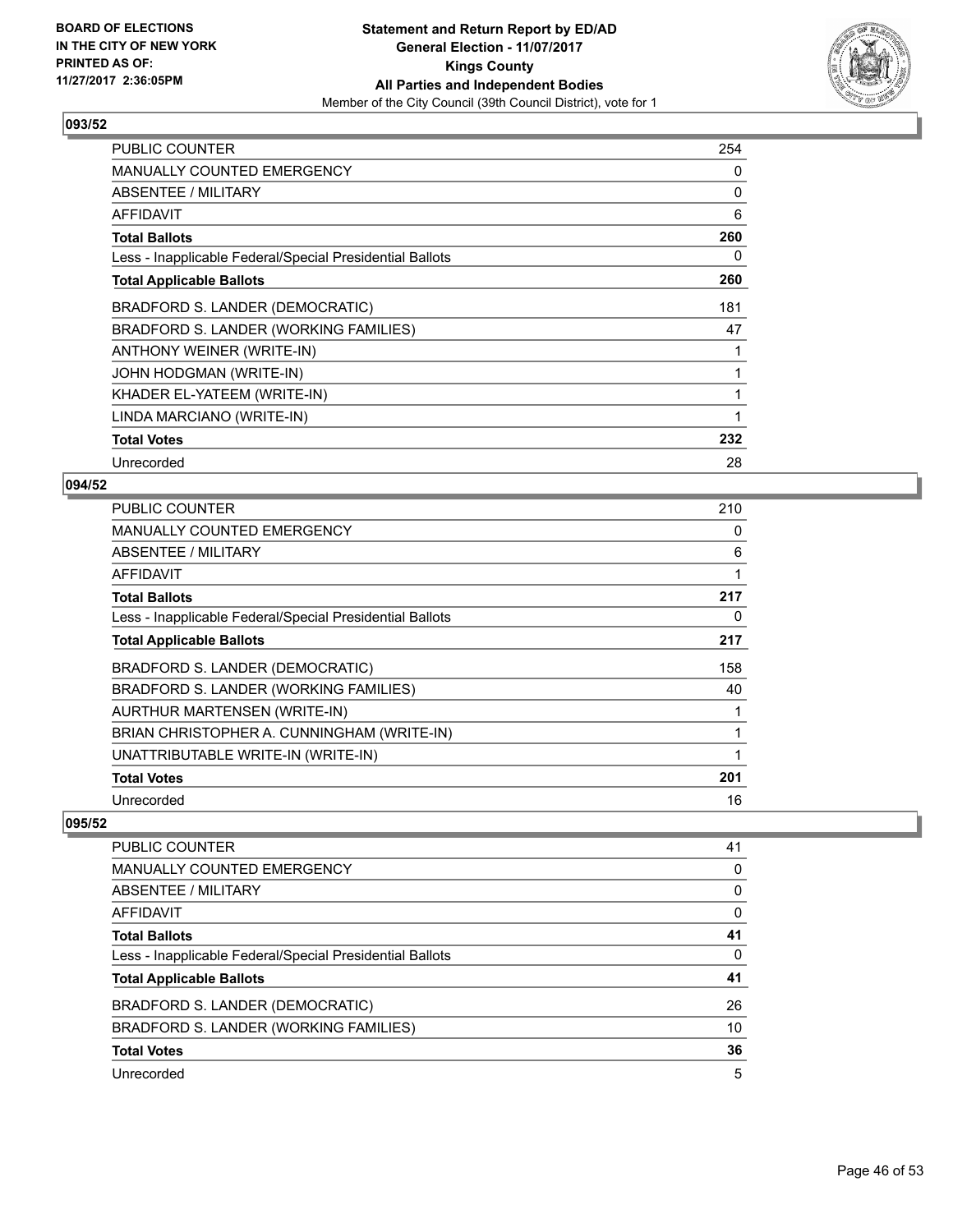

| PUBLIC COUNTER                                           | 296            |
|----------------------------------------------------------|----------------|
| <b>MANUALLY COUNTED EMERGENCY</b>                        | 0              |
| ABSENTEE / MILITARY                                      | $\overline{2}$ |
| AFFIDAVIT                                                | 4              |
| <b>Total Ballots</b>                                     | 302            |
| Less - Inapplicable Federal/Special Presidential Ballots | 0              |
| <b>Total Applicable Ballots</b>                          | 302            |
| BRADFORD S. LANDER (DEMOCRATIC)                          | 208            |
| BRADFORD S. LANDER (WORKING FAMILIES)                    | 58             |
| UNATTRIBUTABLE WRITE-IN (WRITE-IN)                       | 6              |
| <b>Total Votes</b>                                       | 272            |
| Unrecorded                                               | 30             |

#### **097/52**

| <b>PUBLIC COUNTER</b>                                    | 353 |
|----------------------------------------------------------|-----|
| <b>MANUALLY COUNTED EMERGENCY</b>                        | 0   |
| ABSENTEE / MILITARY                                      | 6   |
| <b>AFFIDAVIT</b>                                         | 9   |
| <b>Total Ballots</b>                                     | 368 |
| Less - Inapplicable Federal/Special Presidential Ballots | 0   |
| <b>Total Applicable Ballots</b>                          | 368 |
| BRADFORD S. LANDER (DEMOCRATIC)                          | 276 |
| BRADFORD S. LANDER (WORKING FAMILIES)                    | 50  |
| UNATTRIBUTABLE WRITE-IN (WRITE-IN)                       | 5   |
| <b>Total Votes</b>                                       | 331 |
| Unrecorded                                               | 37  |

| PUBLIC COUNTER                                           | 328            |
|----------------------------------------------------------|----------------|
| <b>MANUALLY COUNTED EMERGENCY</b>                        | 0              |
| ABSENTEE / MILITARY                                      | 8              |
| AFFIDAVIT                                                | $\overline{2}$ |
| <b>Total Ballots</b>                                     | 338            |
| Less - Inapplicable Federal/Special Presidential Ballots | 0              |
| <b>Total Applicable Ballots</b>                          | 338            |
| BRADFORD S. LANDER (DEMOCRATIC)                          | 232            |
| BRADFORD S. LANDER (WORKING FAMILIES)                    | 52             |
| UNATTRIBUTABLE WRITE-IN (WRITE-IN)                       | 6              |
| <b>Total Votes</b>                                       | 290            |
| Unrecorded                                               | 48             |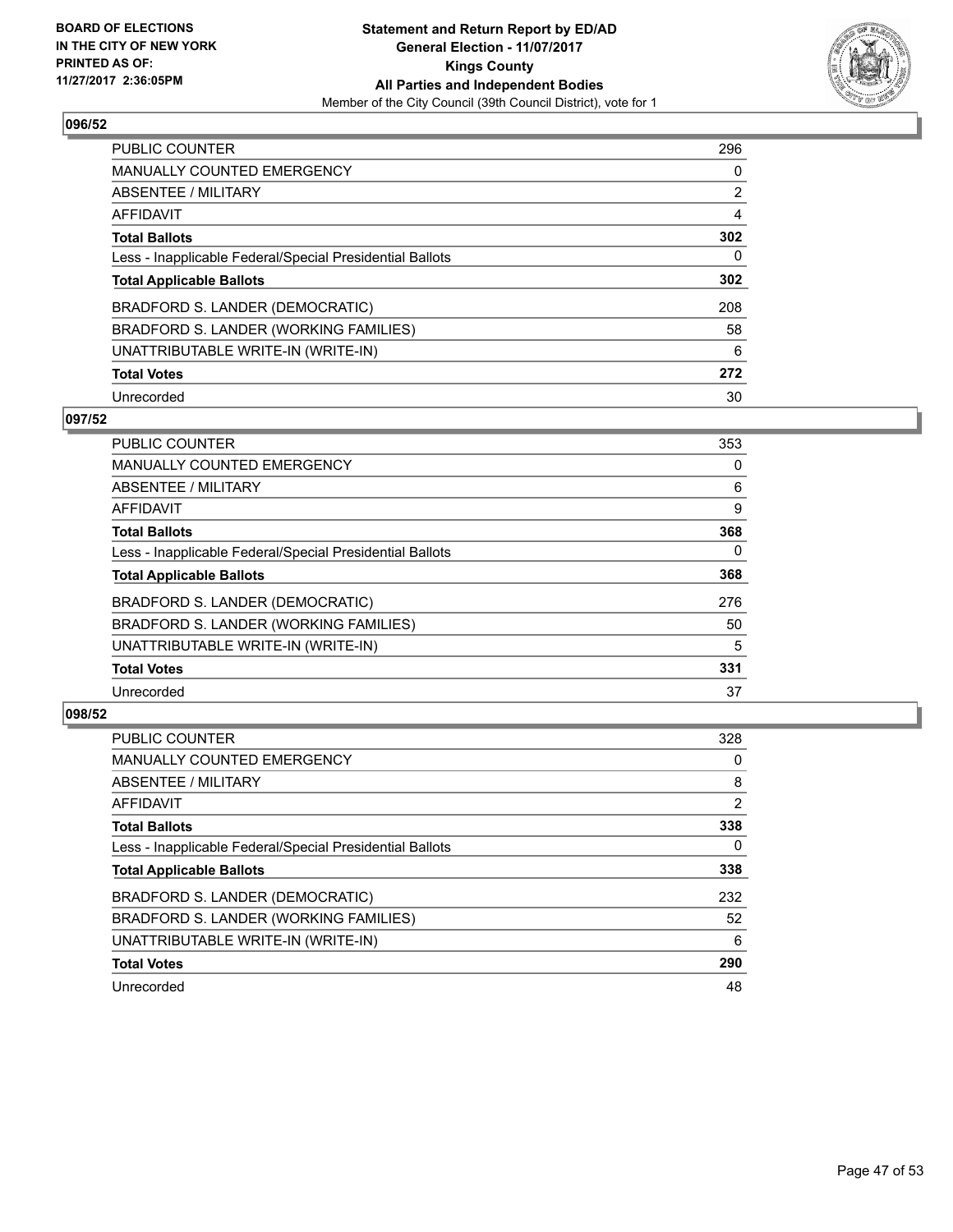

| <b>PUBLIC COUNTER</b>                                    | 308 |
|----------------------------------------------------------|-----|
| <b>MANUALLY COUNTED EMERGENCY</b>                        | 0   |
| ABSENTEE / MILITARY                                      | 5   |
| AFFIDAVIT                                                | 2   |
| <b>Total Ballots</b>                                     | 315 |
| Less - Inapplicable Federal/Special Presidential Ballots | 0   |
| <b>Total Applicable Ballots</b>                          | 315 |
| BRADFORD S. LANDER (DEMOCRATIC)                          | 219 |
| BRADFORD S. LANDER (WORKING FAMILIES)                    | 72  |
| <b>FRANK FOHARY (WRITE-IN)</b>                           | 1   |
| MICHAEL FENIMORE (WRITE-IN)                              | 3   |
| RUGER LEVY (WRITE-IN)                                    | 1   |
| <b>Total Votes</b>                                       | 296 |
| Unrecorded                                               | 19  |

# **100/52**

| <b>PUBLIC COUNTER</b>                                    | 302 |
|----------------------------------------------------------|-----|
| <b>MANUALLY COUNTED EMERGENCY</b>                        | 0   |
| ABSENTEE / MILITARY                                      | 2   |
| AFFIDAVIT                                                | 5   |
| <b>Total Ballots</b>                                     | 309 |
| Less - Inapplicable Federal/Special Presidential Ballots | 0   |
| <b>Total Applicable Ballots</b>                          | 309 |
| BRADFORD S. LANDER (DEMOCRATIC)                          | 230 |
| BRADFORD S. LANDER (WORKING FAMILIES)                    | 41  |
| ROBERT MITCHELL (WRITE-IN)                               |     |
| UNATTRIBUTABLE WRITE-IN (WRITE-IN)                       | 5   |
| <b>Total Votes</b>                                       | 277 |
| Unrecorded                                               | 32  |

| <b>PUBLIC COUNTER</b>                                    | 278 |
|----------------------------------------------------------|-----|
| <b>MANUALLY COUNTED EMERGENCY</b>                        | 0   |
| ABSENTEE / MILITARY                                      | 9   |
| AFFIDAVIT                                                | 2   |
| <b>Total Ballots</b>                                     | 289 |
| Less - Inapplicable Federal/Special Presidential Ballots | 0   |
| <b>Total Applicable Ballots</b>                          | 289 |
| BRADFORD S. LANDER (DEMOCRATIC)                          | 204 |
| BRADFORD S. LANDER (WORKING FAMILIES)                    | 60  |
| UNATTRIBUTABLE WRITE-IN (WRITE-IN)                       | 3   |
| <b>Total Votes</b>                                       | 267 |
| Unrecorded                                               | 22  |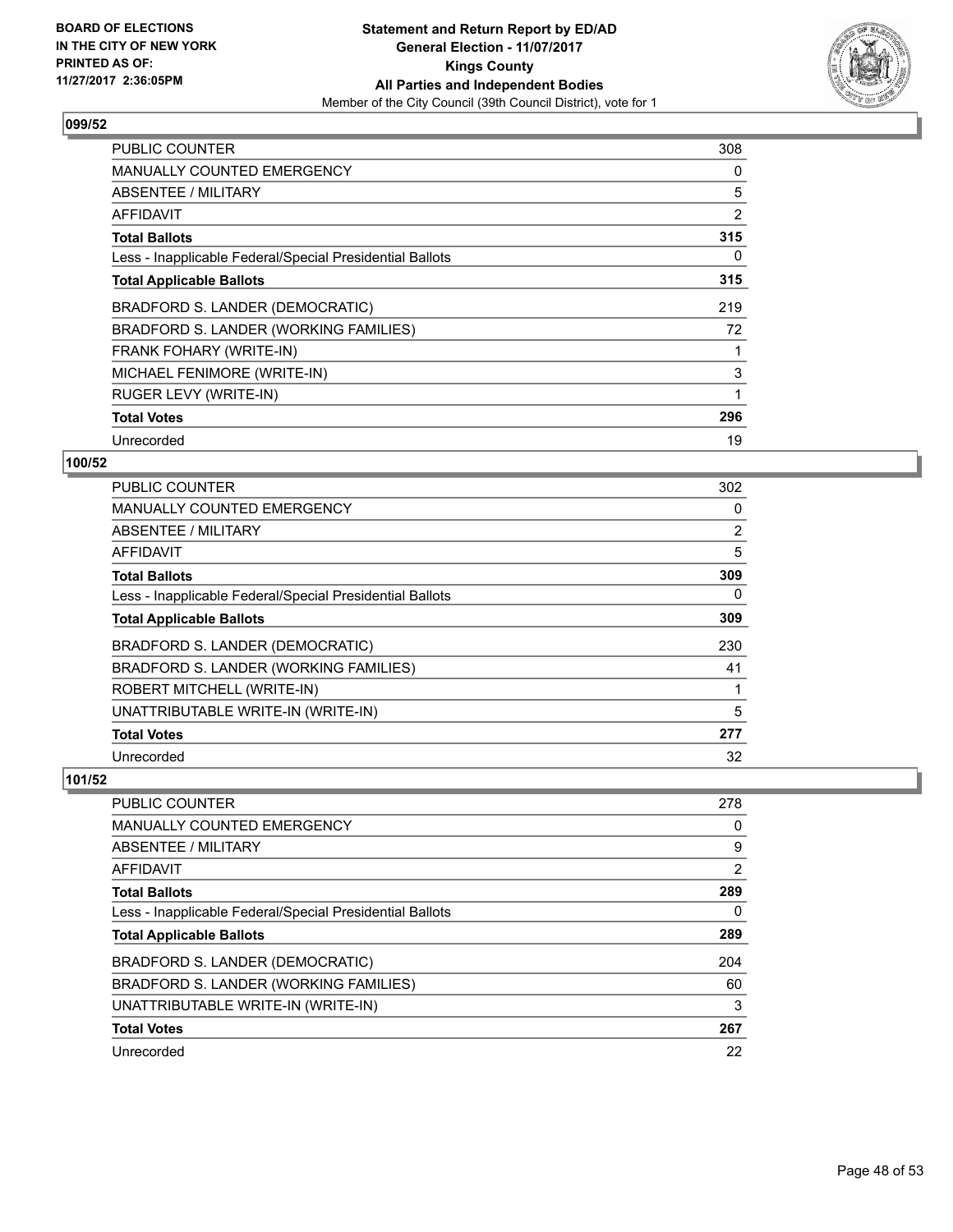

| <b>PUBLIC COUNTER</b>                                    | 352 |
|----------------------------------------------------------|-----|
| <b>MANUALLY COUNTED EMERGENCY</b>                        | 0   |
| <b>ABSENTEE / MILITARY</b>                               | 10  |
| AFFIDAVIT                                                | 3   |
| <b>Total Ballots</b>                                     | 365 |
| Less - Inapplicable Federal/Special Presidential Ballots | 0   |
| <b>Total Applicable Ballots</b>                          | 365 |
| BRADFORD S. LANDER (DEMOCRATIC)                          | 256 |
| BRADFORD S. LANDER (WORKING FAMILIES)                    | 70  |
| JABARI BRISPORT (WRITE-IN)                               | 1   |
| JOSEPH LHOTA (WRITE-IN)                                  | 1   |
| MARTIN J. GOLDEN (WRITE-IN)                              | 1   |
| MICHAEL BLOOMBERG (WRITE-IN)                             | 1   |
| STEVEN E. SHOVERS (WRITE-IN)                             | 1   |
| UNATTRIBUTABLE WRITE-IN (WRITE-IN)                       | 2   |
| <b>Total Votes</b>                                       | 333 |
| Unrecorded                                               | 32  |

| <b>PUBLIC COUNTER</b>                                    | 270            |
|----------------------------------------------------------|----------------|
| <b>MANUALLY COUNTED EMERGENCY</b>                        | 0              |
| ABSENTEE / MILITARY                                      | 49             |
| AFFIDAVIT                                                | $\overline{2}$ |
| <b>Total Ballots</b>                                     | 321            |
| Less - Inapplicable Federal/Special Presidential Ballots | 0              |
| <b>Total Applicable Ballots</b>                          | 321            |
| BRADFORD S. LANDER (DEMOCRATIC)                          | 250            |
| BRADFORD S. LANDER (WORKING FAMILIES)                    | 33             |
| DAVID E. ROVELLA (WRITE-IN)                              | 1              |
| <b>JESSICA KATZ (WRITE-IN)</b>                           | 1              |
| SHIRLEY MACRAE (WRITE-IN)                                | 1              |
| UNATTRIBUTABLE WRITE-IN (WRITE-IN)                       | 1              |
| <b>Total Votes</b>                                       | 287            |
| Unrecorded                                               | 34             |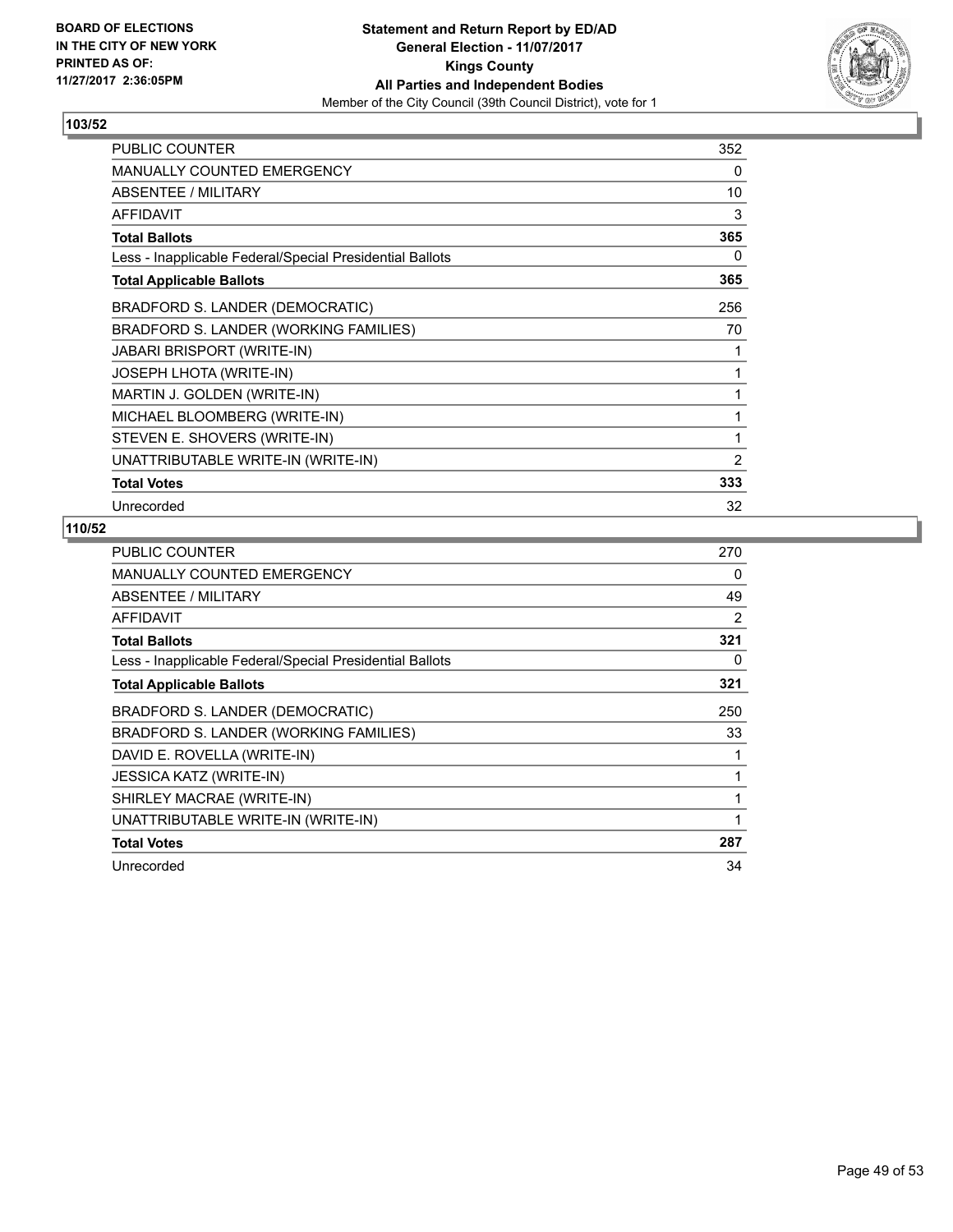

| PUBLIC COUNTER                                           | 287            |
|----------------------------------------------------------|----------------|
| <b>MANUALLY COUNTED EMERGENCY</b>                        | 0              |
| ABSENTEE / MILITARY                                      | $\overline{2}$ |
| AFFIDAVIT                                                | 5              |
| <b>Total Ballots</b>                                     | 294            |
| Less - Inapplicable Federal/Special Presidential Ballots | 0              |
| <b>Total Applicable Ballots</b>                          | 294            |
| BRADFORD S. LANDER (DEMOCRATIC)                          | 217            |
| BRADFORD S. LANDER (WORKING FAMILIES)                    | 44             |
| UNATTRIBUTABLE WRITE-IN (WRITE-IN)                       |                |
| <b>Total Votes</b>                                       | 262            |
| Unrecorded                                               | 32             |

#### **112/52**

| <b>PUBLIC COUNTER</b>                                    | 287 |
|----------------------------------------------------------|-----|
| <b>MANUALLY COUNTED EMERGENCY</b>                        | 0   |
| ABSENTEE / MILITARY                                      | 3   |
| AFFIDAVIT                                                | 6   |
| <b>Total Ballots</b>                                     | 296 |
| Less - Inapplicable Federal/Special Presidential Ballots | 0   |
| <b>Total Applicable Ballots</b>                          | 296 |
| BRADFORD S. LANDER (DEMOCRATIC)                          | 209 |
| BRADFORD S. LANDER (WORKING FAMILIES)                    | 59  |
| KIRK A. PARKS (WRITE-IN)                                 |     |
| <b>Total Votes</b>                                       | 269 |
| Unrecorded                                               | 27  |

| PUBLIC COUNTER                                           | 299 |
|----------------------------------------------------------|-----|
| <b>MANUALLY COUNTED EMERGENCY</b>                        | 0   |
| ABSENTEE / MILITARY                                      | 5   |
| AFFIDAVIT                                                | 3   |
| <b>Total Ballots</b>                                     | 307 |
| Less - Inapplicable Federal/Special Presidential Ballots | 0   |
| <b>Total Applicable Ballots</b>                          | 307 |
| BRADFORD S. LANDER (DEMOCRATIC)                          | 211 |
| BRADFORD S. LANDER (WORKING FAMILIES)                    | 66  |
| <b>JABARI BRISPORT (WRITE-IN)</b>                        |     |
| JULIE RENDELMAN (WRITE-IN)                               |     |
| UNATTRIBUTABLE WRITE-IN (WRITE-IN)                       | 1   |
| <b>Total Votes</b>                                       | 280 |
| Unrecorded                                               | 27  |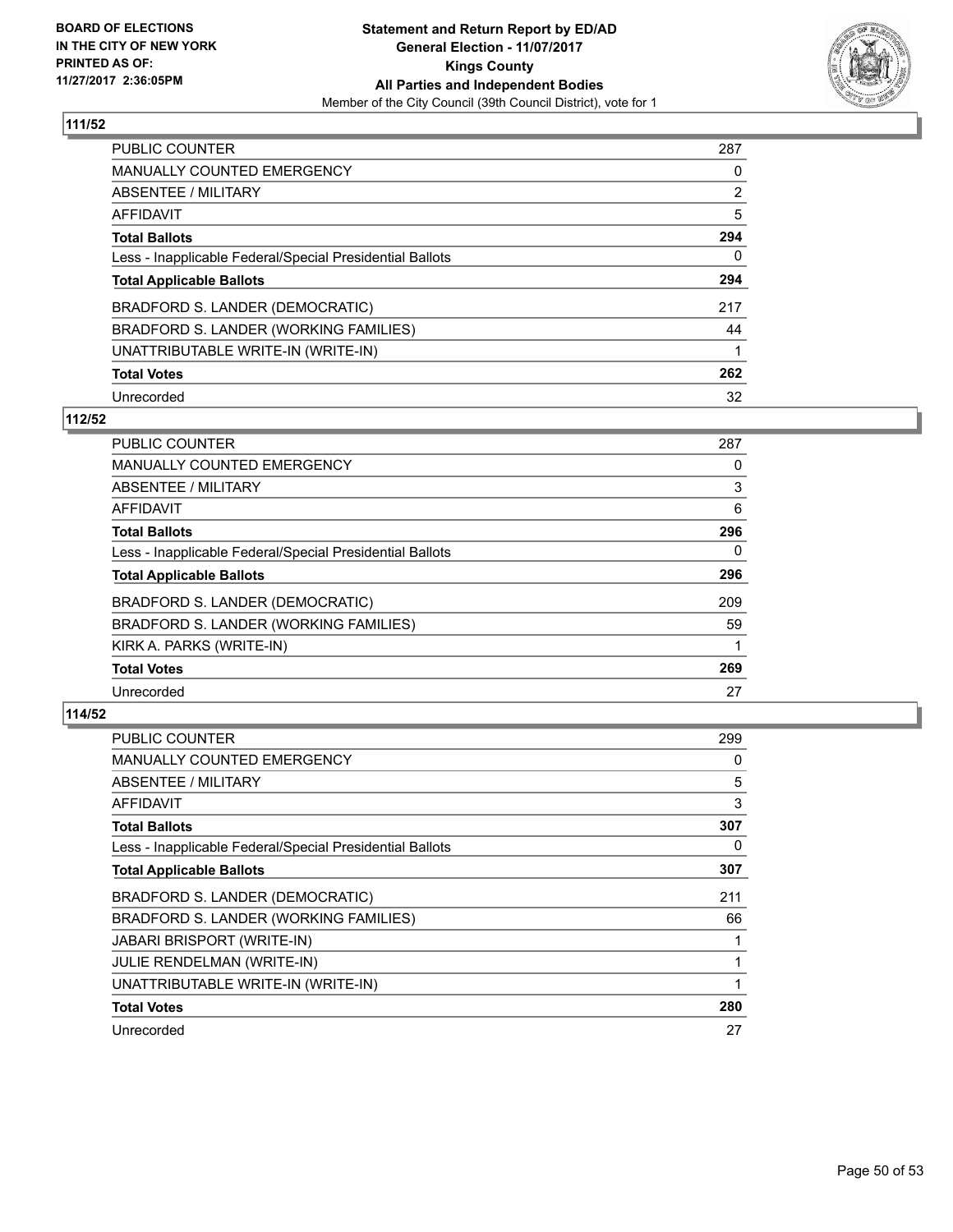

| <b>PUBLIC COUNTER</b>                                    | 325 |
|----------------------------------------------------------|-----|
| <b>MANUALLY COUNTED EMERGENCY</b>                        | 0   |
| ABSENTEE / MILITARY                                      | 3   |
| AFFIDAVIT                                                | 1   |
| <b>Total Ballots</b>                                     | 329 |
| Less - Inapplicable Federal/Special Presidential Ballots | 0   |
| <b>Total Applicable Ballots</b>                          | 329 |
| BRADFORD S. LANDER (DEMOCRATIC)                          | 234 |
| BRADFORD S. LANDER (WORKING FAMILIES)                    | 55  |
| ANTHONY CACCAMO (WRITE-IN)                               |     |
| GIOVANNY SARCHEZ (WRITE-IN)                              | 1   |
| UNATTRIBUTABLE WRITE-IN (WRITE-IN)                       | 1   |
| <b>Total Votes</b>                                       | 292 |
| Unrecorded                                               | 37  |

# **119/52**

| <b>Total Votes</b>                                       | 0        |
|----------------------------------------------------------|----------|
|                                                          |          |
| BRADFORD S. LANDER (WORKING FAMILIES)                    | $\Omega$ |
| BRADFORD S. LANDER (DEMOCRATIC)                          | $\Omega$ |
| <b>Total Applicable Ballots</b>                          | 0        |
| Less - Inapplicable Federal/Special Presidential Ballots | $\Omega$ |
| <b>Total Ballots</b>                                     | 0        |
| AFFIDAVIT                                                | $\Omega$ |
| ABSENTEE / MILITARY                                      | 0        |
| MANUALLY COUNTED EMERGENCY                               | 0        |
| PUBLIC COUNTER                                           | 0        |

| PUBLIC COUNTER                                           | $\Omega$ |
|----------------------------------------------------------|----------|
| MANUALLY COUNTED EMERGENCY                               | 0        |
| ABSENTEE / MILITARY                                      | 0        |
| AFFIDAVIT                                                | $\Omega$ |
| <b>Total Ballots</b>                                     | 0        |
| Less - Inapplicable Federal/Special Presidential Ballots | 0        |
| <b>Total Applicable Ballots</b>                          | 0        |
| BRADFORD S. LANDER (DEMOCRATIC)                          | $\Omega$ |
| BRADFORD S. LANDER (WORKING FAMILIES)                    | 0        |
| <b>Total Votes</b>                                       | 0        |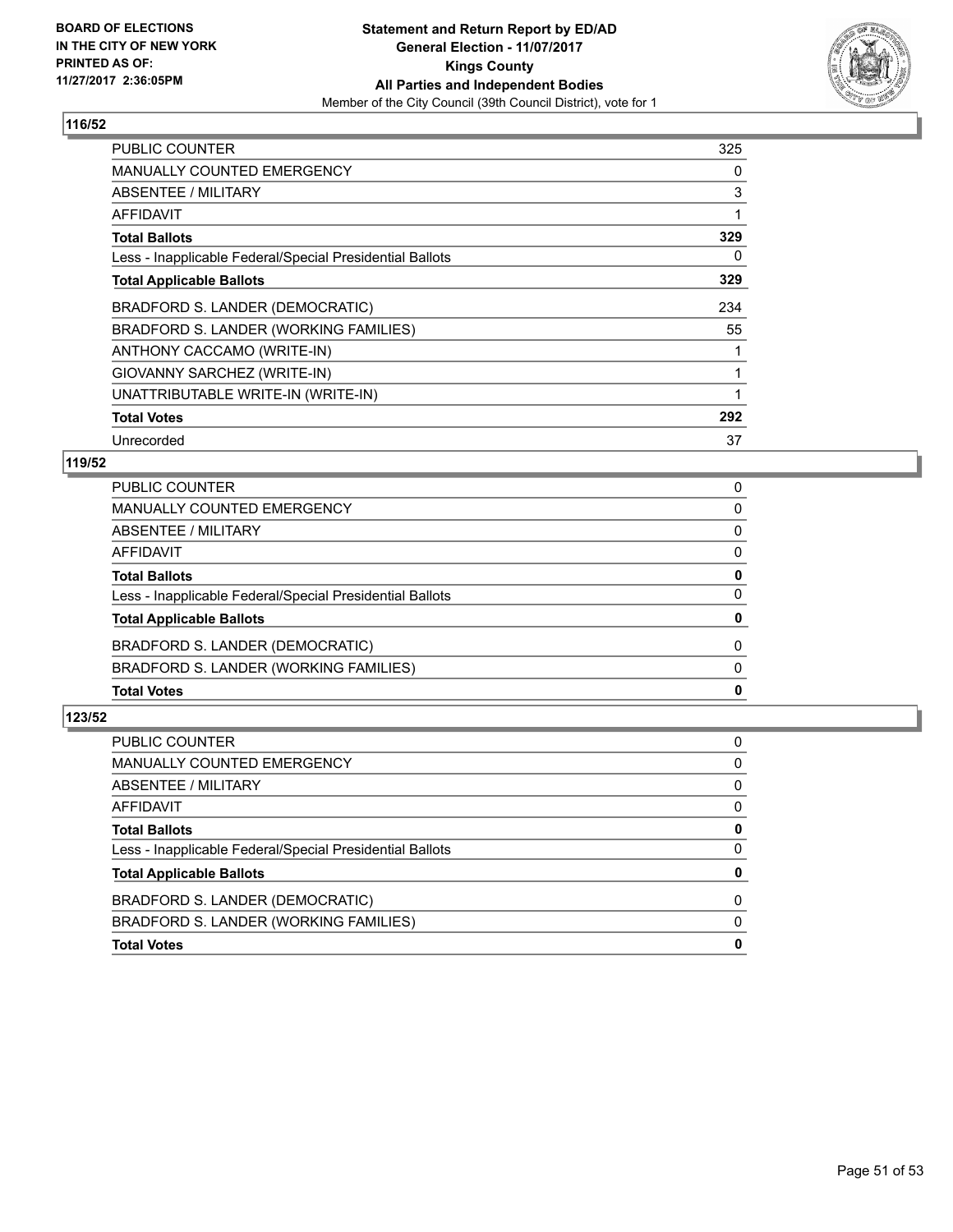

| <b>PUBLIC COUNTER</b>                                    | O |
|----------------------------------------------------------|---|
| MANUALLY COUNTED EMERGENCY                               | 0 |
| ABSENTEE / MILITARY                                      | 0 |
| AFFIDAVIT                                                | 0 |
| <b>Total Ballots</b>                                     | 0 |
| Less - Inapplicable Federal/Special Presidential Ballots | 0 |
| <b>Total Applicable Ballots</b>                          |   |
| BRADFORD S. LANDER (DEMOCRATIC)                          | 0 |
| BRADFORD S. LANDER (WORKING FAMILIES)                    | 0 |
| <b>Total Votes</b>                                       | 0 |